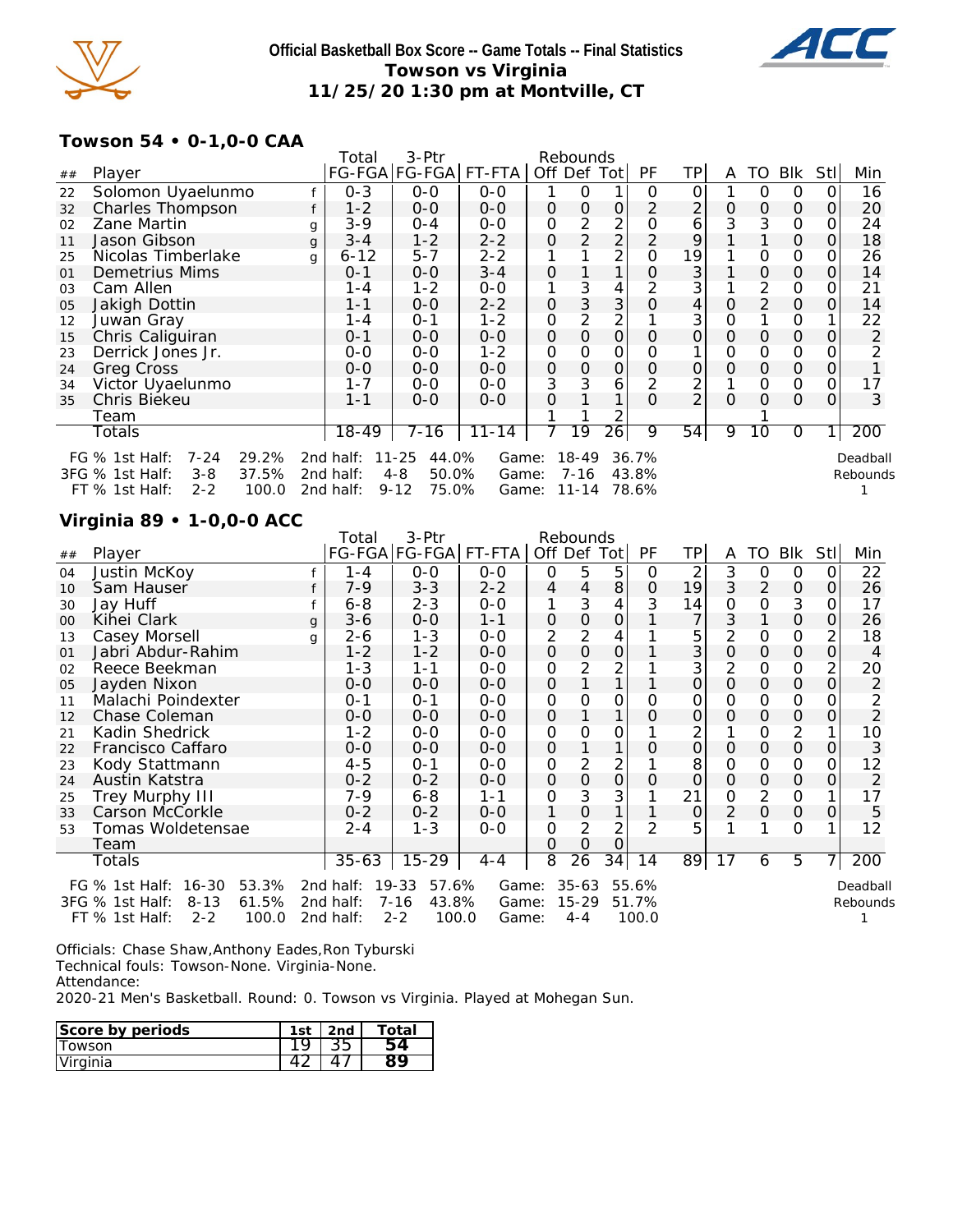

**Official Basketball Box Score -- Game Totals -- Final Statistics Virginia vs San Francisco 11/27/20 11:30 am at Montville, CT**



## **Virginia 60 • 1-1,0-0 ACC**

|        |                                                                                                                                                                                                                                                                                                                                                                                                                                                                                                                                                                                                                                 |              | Total    | 3-Ptr   |          | Rebounds       |                |                |                |                |              |          |          |          |                      |
|--------|---------------------------------------------------------------------------------------------------------------------------------------------------------------------------------------------------------------------------------------------------------------------------------------------------------------------------------------------------------------------------------------------------------------------------------------------------------------------------------------------------------------------------------------------------------------------------------------------------------------------------------|--------------|----------|---------|----------|----------------|----------------|----------------|----------------|----------------|--------------|----------|----------|----------|----------------------|
| ##     | Player                                                                                                                                                                                                                                                                                                                                                                                                                                                                                                                                                                                                                          |              |          |         |          |                |                |                | PF             | TP.            | A            | TO.      |          | Stll     | Min                  |
| 04     | Justin McKoy                                                                                                                                                                                                                                                                                                                                                                                                                                                                                                                                                                                                                    |              | $4 - 8$  | $1 - 2$ | $2 - 2$  | O              | 6              | 6              |                | 11             |              |          | O        |          | 18                   |
| 10     | Sam Hauser                                                                                                                                                                                                                                                                                                                                                                                                                                                                                                                                                                                                                      |              | $5 - 11$ | $0 - 3$ | $O-O$    | $\overline{O}$ | 6              | 6              |                | 10             | $\Omega$     | 3        |          | O        | 34                   |
| 30     | Jay Huff                                                                                                                                                                                                                                                                                                                                                                                                                                                                                                                                                                                                                        |              | $1 - 2$  | $O - 1$ | $2 - 2$  | 0              |                | 7              |                | 4              |              | $\Omega$ | 2        | O        | 26                   |
| $00\,$ | Kihei Clark                                                                                                                                                                                                                                                                                                                                                                                                                                                                                                                                                                                                                     | $\mathbf{q}$ | $1 - 5$  | $0 - 2$ | $7 - 10$ | $\overline{O}$ | 2              | $\overline{2}$ | $\overline{2}$ | 9              | 2            | 3        | $\Omega$ |          | 32                   |
| 13     | Casey Morsell                                                                                                                                                                                                                                                                                                                                                                                                                                                                                                                                                                                                                   | g            | $2 - 5$  | $0-0$   | $O-O$    | 1              | $\Omega$       |                | Ω              | 4              | 0            |          |          |          | 13                   |
| 02     | Reece Beekman                                                                                                                                                                                                                                                                                                                                                                                                                                                                                                                                                                                                                   |              | $5 - 6$  | $1 - 1$ | $0 - 0$  | $\overline{O}$ | $\overline{4}$ | 4              | 4              | 11             | $\Omega$     | $\Omega$ | 1        | $\Omega$ | 27                   |
| 21     | Kadin Shedrick                                                                                                                                                                                                                                                                                                                                                                                                                                                                                                                                                                                                                  |              | $0 - 3$  | $0 - 1$ | $O-O$    | 1              | 2              | 3              |                | 0              | $\mathbf{O}$ | $\Omega$ |          |          | 8                    |
| 23     | Kody Stattmann                                                                                                                                                                                                                                                                                                                                                                                                                                                                                                                                                                                                                  |              | $1 - 3$  | $0-0$   | $0-0$    | $\overline{O}$ |                | 1              | O              | $\overline{2}$ | $\Omega$     | $\Omega$ | $\Omega$ |          |                      |
| 25     | Trey Murphy III                                                                                                                                                                                                                                                                                                                                                                                                                                                                                                                                                                                                                 |              | 0-6      | $O - 1$ | $4 - 4$  | 0              |                |                |                | 4              | 0            | $\Omega$ | $\Omega$ |          | 25                   |
| 53     | FG-FGA FG-FGA<br>FT-FTA<br>Off Def<br>Blk<br>Totl<br>5<br>Tomas Woldetensae<br>$1 - 1$<br>$2 - 2$<br>$0 - 0$<br>$\Omega$<br>$\Omega$<br>10<br>0<br>O<br>0<br>$\Omega$<br>3<br>2<br>5<br>Team<br>200<br>5<br>31<br>36<br>5<br>8<br>3<br>$3 - 12$<br>$15 - 18$<br>12<br>60<br>$21 - 51$<br><b>Totals</b><br>6<br>$7 - 25$<br>28.0%<br>$14 - 26$<br>53.8%<br>$21 - 51$<br>41.2%<br>FG % 1st Half:<br>2nd half:<br>Game:<br>3FG % 1st Half:<br>25.0%<br>25.0%<br>$2 - 8$<br>2nd half:<br>$1 - 4$<br>$3 - 12$<br>25.0%<br>Game:<br>80.0%<br>7-8<br>87.5%<br>$15 - 18$<br>$8 - 10$<br>2nd half:<br>83.3%<br>$FT$ % 1st Half:<br>Game: |              |          |         |          |                |                |                |                |                |              |          |          |          |                      |
|        |                                                                                                                                                                                                                                                                                                                                                                                                                                                                                                                                                                                                                                 |              |          |         |          |                |                |                |                |                |              |          |          |          |                      |
|        |                                                                                                                                                                                                                                                                                                                                                                                                                                                                                                                                                                                                                                 |              |          |         |          |                |                |                |                |                |              |          |          |          |                      |
|        |                                                                                                                                                                                                                                                                                                                                                                                                                                                                                                                                                                                                                                 |              |          |         |          |                |                |                |                |                |              |          |          |          | Deadball<br>Rebounds |

# **San Francisco 61 • 2-1,0-0 WCC**

|                |                                                                                                                       |              | Total                                  | 3-Ptr                                                       |                         |                | Rebounds                          |             |                         |                |                |          |            |                |                           |
|----------------|-----------------------------------------------------------------------------------------------------------------------|--------------|----------------------------------------|-------------------------------------------------------------|-------------------------|----------------|-----------------------------------|-------------|-------------------------|----------------|----------------|----------|------------|----------------|---------------------------|
| ##             | Player                                                                                                                |              |                                        | FG-FGA FG-FGA                                               | FT-FTA                  |                |                                   | Off Def Tot | PF                      | <b>TP</b>      | A              | TO       | <b>BIK</b> | Stll           | Min                       |
| 34             | Taavi Jurkatamm                                                                                                       |              | $3 - 9$                                | $2 - 4$                                                     | $0 - 0$                 | $\mathcal{P}$  | 3                                 | 5           | 4                       | 8              |                | 3        | O          |                | 31                        |
| 43             | Samba Kane                                                                                                            | $\mathsf{C}$ | $O - 1$                                | $0-0$                                                       | $0 - 0$                 |                | 1                                 | 2           |                         | $\Omega$       | $\Omega$       | $\Omega$ | 1          | 0              | 9                         |
| $00 \,$        | Khalil Shabazz                                                                                                        | g            | $5 - 11$                               | $3 - 4$                                                     | $1 - 1$                 |                | 4                                 | 5           |                         | 14             |                |          | $\circ$    | 0              | 27                        |
| 01             | Jamaree Bouyea                                                                                                        | g            | $8 - 15$                               | $3 - 6$                                                     | $0 - 0$                 | $\overline{O}$ | 3                                 | 3           | $\overline{2}$          | 19             | 6              | 0        | $\Omega$   | $\overline{2}$ | 35                        |
| 11             | Damari Milstead                                                                                                       | q            | $0 - 5$                                | $O - 1$                                                     | $0 - 0$                 | 1              | 2                                 | 3           |                         | 0              | 4              |          | $\circ$    |                | 23                        |
| 0 <sub>3</sub> | Isaiah Hawthorne                                                                                                      |              | $O - 1$                                | $O - 1$                                                     | $0 - 0$                 | 1              | $\Omega$                          | 1           |                         | $\overline{O}$ | $\Omega$       |          | $\Omega$   | 0              | 2                         |
| 10             | Josh Kunen                                                                                                            |              | $3 - 5$                                | $2 - 2$                                                     | $O - 1$                 | $\overline{O}$ |                                   | 7           | 3                       | 8              | 0              |          |            |                | 29                        |
| 22             | Dzmitry Ryuny                                                                                                         |              | $3 - 10$                               | $3 - 10$                                                    | $1 - 2$                 | $\Omega$       | 4                                 | 4           | 3                       | 10l            | $\overline{2}$ | $\Omega$ |            |                | 34                        |
| 31             | Jonas Visser                                                                                                          |              | 1 - 1                                  | $O-O$                                                       | $0 - 0$                 | 0              |                                   | 1           | $\Omega$                | $\overline{2}$ | $\Omega$       | Ω        | $\Omega$   | ∩              | 10                        |
|                | Team                                                                                                                  |              |                                        |                                                             |                         | $\Omega$       |                                   |             |                         |                |                |          |            |                |                           |
|                | Totals                                                                                                                |              | $23 - 58$                              | $13 - 28$                                                   | $2 - 4$                 | 6              | 26                                | 32          | 16                      | 61             | 14             | 8        | 3          | 6 <sup>1</sup> | 200                       |
|                | FG $%$ 1st Half:<br>$8 - 29$<br>27.6%<br>3FG % 1st Half:<br>30.8%<br>$4 - 13$<br>$1 - 2$<br>$FT$ % 1st Half:<br>50.0% |              | 2 $nd$ half:<br>2nd half:<br>2nd half: | $15 - 29$<br>51.7%<br>60.0%<br>$9 - 15$<br>$1 - 2$<br>50.0% | Game:<br>Game:<br>Game: |                | $23 - 58$<br>$13 - 28$<br>$2 - 4$ |             | 39.7%<br>46.4%<br>50.0% |                |                |          |            |                | Deadball<br>Rebounds<br>Ω |

Officials: Todd Austin,Lee Cassell,DJ Carstensen Technical fouls: Virginia-None. San Francisco-None. Attendance:

2020-21 Men's Basketball. Round: 0. San Francisco vs Virginia. Played at Moheg

| Score by periods      | 1st | 2nd | Total |
|-----------------------|-----|-----|-------|
| Virginia              |     |     |       |
| <b>ISan Francisco</b> |     |     |       |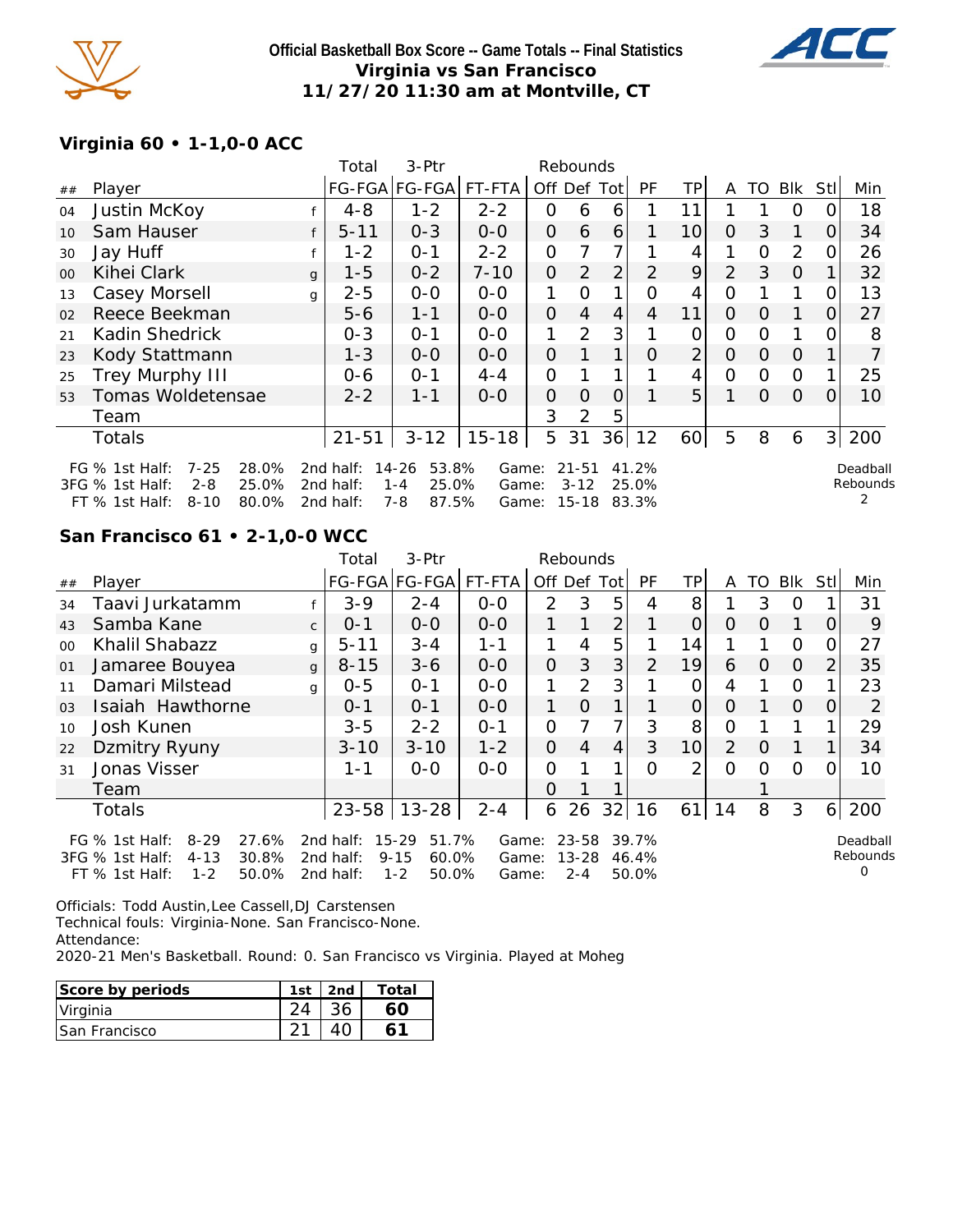

### **Official Basketball Box Score -- Game Totals -- Final Statistics Saint Francis (PA) vs Virginia 12/01/20 4:00 pm at Charlottesville, VA**



# **Saint Francis (PA) 51 • 1-2,0-0 NEC**

|    |                              |       | Total     | 3-Ptr                 |          |                | Rebounds      |              |       |                |          |          |               |                |                |
|----|------------------------------|-------|-----------|-----------------------|----------|----------------|---------------|--------------|-------|----------------|----------|----------|---------------|----------------|----------------|
| ## | Player                       |       |           | FG-FGA FG-FGA  FT-FTA |          | Off Def Tot    |               |              | PF    | ΤP             | A        |          | TO Blk        | Stll           | Min            |
| 05 | Myles Thompson               |       | $3 - 8$   | $2 - 6$               | $1 - 2$  | 0              | 3             | 3            | 2     | 9              | 0        | 3        | $\Omega$      |                | 24             |
| 42 | Mark Flagg                   |       | $5 - 8$   | $0 - 0$               | $1 - 2$  | $\Omega$       | 4             | 4            | 0     | 11             | $\Omega$ | $\Omega$ | $\mathcal{O}$ |                | 23             |
| 01 | Zahree Harrison              | g     | $0 - 2$   | $0 - 1$               | $3 - 4$  | 0              | 3             | 3            |       | 3              | 5        | 2        | $\mathcal{O}$ | Ω              | 31             |
| 11 | Maxwell Land                 | g     | $1 - 4$   | $1 - 2$               | $0 - 0$  | $\overline{2}$ | 3             | 5            | 2     | 3              | O        |          | $\Omega$      |                | 26             |
| 24 | Bryce Laskey                 | g     | $5 - 12$  | $2 - 6$               | $0 - 0$  | 0              | 0             | 0            | O     | 12             | 0        |          | $\mathcal{O}$ |                | 24             |
| 03 | Luke Ruggery                 |       | $0 - 1$   | $0 - 1$               | $0 - 0$  | $\Omega$       | 0             | 0            |       | O              | $\Omega$ | 0        | $\Omega$      | O              | 12             |
| 04 | Ronell Giles, Jr.            |       | 0-4       | $0 - 1$               | $O-O$    | 0              |               | 1            | Ω     | 0              | 3        | $\Omega$ | $\mathcal{O}$ | O              | 21             |
| 22 | <b>Tyler Stewart</b>         |       | $2 - 7$   | $1 - 6$               | $2 - 2$  |                | 0             |              | 2     | 7              | 2        | 2        | $\Omega$      |                | 19             |
| 23 | A.J. Labriola                |       | $0 - 0$   | $0 - 0$               | $0 - 0$  | 0              |               |              | Ο     | 0              | 0        | $\Omega$ | $\mathcal{O}$ |                |                |
| 31 | <b>Brad McCabe</b>           |       | $1 - 1$   | $1 - 1$               | $0 - 0$  | $\mathbf{O}$   | $\Omega$      | $\mathbf{O}$ | O     | 3              | $\Omega$ | 0        | $\Omega$      | O              | 2              |
| 32 | Jeriah Coleman               |       | $0 - 2$   | $0 - 0$               | $1 - 2$  | 0              | $\mathcal{P}$ | 2            | 3     | 1              | O        | $\Omega$ | $\mathcal{O}$ |                | 9              |
| 33 | Josh Cohen                   |       | $1 - 1$   | $0 - 0$               | $0 - 1$  | $\Omega$       |               | 1            |       | $\overline{2}$ | $\Omega$ | $\Omega$ | $\Omega$      | Ο              | $\overline{7}$ |
|    | Team                         |       |           |                       |          | 2              | 2             | 4            |       |                |          |          |               |                |                |
|    | Totals                       |       | 18-50     | $7 - 24$              | $8 - 13$ | 5              | 20            | 25           | 12    | 51             | 10       | 10       | $\mathbf 0$   | 5 <sub>l</sub> | 200            |
|    | $4 - 23$<br>FG $%$ 1st Half: | 17.4% | 2nd half: | $14 - 27$<br>51.9%    | Game:    |                | 18-50         |              | 36.0% |                |          |          |               |                | Deadball       |
|    | 3FG % 1st Half:<br>$2 - 14$  | 14.3% | 2nd half: | 50.0%<br>$5 - 10$     | Game:    |                | $7 - 24$      |              | 29.2% |                |          |          |               |                | Rebounds       |
|    | FT % 1st Half:<br>$3-6$      | 50.0% | 2nd half: | $5 - 7$<br>71.4%      | Game:    |                | $8 - 13$      |              | 61.5% |                |          |          |               |                |                |

## **Virginia 76 • 2-1,0-0 ACC**

|    |                                      |   | Total              | 3-Ptr                |           |                | Rebounds       |                |                |                 |                |               |               |                |          |
|----|--------------------------------------|---|--------------------|----------------------|-----------|----------------|----------------|----------------|----------------|-----------------|----------------|---------------|---------------|----------------|----------|
| ## | Player                               |   |                    | FG-FGA FG-FGA FT-FTA |           | Off Def Tot    |                |                | PF             | TP              | A              | TO            | Blk           | <b>StI</b>     | Min      |
| 04 | Justin McKoy                         |   | $2 - 3$            | $0-0$                | $3 - 3$   | 1              |                | $\overline{2}$ |                | 7               |                | 2             | $\circ$       | 2              | 19       |
| 10 | Sam Hauser                           |   | $5 - 7$            | $1 - 3$              | $0-0$     | 0              | 6              | 6              |                | 11              | $\mathcal{O}$  | $\mathcal{O}$ | $\Omega$      | $\mathcal{O}$  | 18       |
| 30 | Jay Huff                             |   | $6 - 7$            | $0 - 1$              | $1 - 2$   | $\overline{2}$ | 3              | 5              |                | 13              | O              | O             | 3             | 0              | 14       |
| 02 | Reece Beekman                        | g | $1 - 3$            | $0 - 1$              | $0-0$     | $\mathbf 0$    | 2              | 2              | $\Omega$       | $\overline{2}$  | 4              | $\Omega$      | 0             | $\mathcal{S}$  | 22       |
| 53 | Tomas Woldetensae                    | q | $2 - 5$            | $2 - 4$              | $2 - 2$   | $\mathcal{O}$  | 3              | 3              | 0              | 8               | 4              |               | 0             | 0              | 23       |
| 00 | Kihei Clark                          |   | $0 - 2$            | $0 - 1$              | $0-0$     | $\mathcal{O}$  | 0              | 0              | $\overline{2}$ | 0               | 3              | 3             | $\mathbf{O}$  | $\Omega$       | 15       |
| 01 | Jabri Abdur-Rahim                    |   | $0 - 3$            | $0 - 2$              | $O-O$     | $\mathcal{O}$  |                | 1              |                | 0               |                | O             | 0             | $\Omega$       | 11       |
| 11 | Malachi Poindexter                   |   | $0 - 1$            | $0 - 1$              | $0 - 0$   | $\mathcal{O}$  | 0              | 0              | $\Omega$       | 0               | $\mathcal{O}$  | O             | $\mathbf{O}$  | 0              | 1        |
| 12 | Chase Coleman                        |   | $0-0$              | $0 - 0$              | $0-0$     | 0              | O              | 0              | O              | 0               | 0              | O             | 0             | 0              |          |
| 13 | Casey Morsell                        |   | $3 - 6$            | $1 - 3$              | $0-0$     | 0              | 0              | 0              |                | 7               | 2              | 1             | 0             | 0              | 15       |
| 21 | Kadin Shedrick                       |   | $5 - 6$            | $0-0$                | $2 - 2$   | $\overline{4}$ | 4              | 8              | 3              | 12              | O              | 2             | 0             | 0              | 18       |
| 22 | Francisco Caffaro                    |   | $0 - 1$            | $0-0$                | $0-0$     | O              | O              | 0              | 2              | $\mathbf 0$     | $\Omega$       | $\mathcal{O}$ | 0             | 0              | 6        |
| 23 | Kody Stattmann                       |   | $2 - 4$            | $0 - 1$              | $0-0$     | $\mathcal{O}$  | 4              | 4              | $\Omega$       | 4               | 2              | O             | $\mathbf 0$   | $\Omega$       | 14       |
| 24 | Austin Katstra                       |   | $0 - 1$            | $0-0$                | $0-0$     | 1              | $\mathcal{O}$  | 1              | $\overline{O}$ | $\mathbf 0$     | $\overline{O}$ | $\mathcal{O}$ | $\mathcal{O}$ | $\overline{O}$ |          |
| 25 | Trey Murphy III                      |   | $3 - 7$            | $1 - 4$              | $3 - 3$   | 1              | 3              | 4              | 3              | 10 <sup>1</sup> |                | 0             | 0             | 0              | 17       |
| 33 | Carson McCorkle                      |   | $1 - 2$            | $0 - 1$              | $0 - 0$   | 0              | $\overline{2}$ | $\overline{2}$ | $\Omega$       | $\overline{2}$  | $\Omega$       | $\Omega$      | $\mathcal{O}$ | $\Omega$       | 5        |
|    | Team                                 |   |                    |                      |           | 0              | O              | 0              |                |                 |                |               |               |                |          |
|    | Totals                               |   | $30 - 58$          | $5 - 22$             | $11 - 12$ | 9              | 29             | 38             | 15             | 76              | 18             | 9             | 3             | 5 <sup>1</sup> | 200      |
|    | FG % 1st Half: 18-27<br>66.7%        |   | 12-31<br>2nd half: | 38.7%                | Game:     |                | $30 - 58$      |                | 51.7%          |                 |                |               |               |                | Deadball |
|    | 3FG % 1st Half:<br>$3 - 10$<br>30.0% |   | 2nd half:          | $2 - 12$<br>16.7%    | Game:     |                | $5 - 22$       |                | 22.7%          |                 |                |               |               |                | Rebounds |
|    | 85.7%<br>FT % 1st Half:<br>$6 - 7$   |   | 2nd half:          | $5 - 5$<br>100.0     | Game:     |                |                | 11-12 91.7%    |                |                 |                |               |               |                | Ω        |

Officials: Sean Hull,Ramie Styons,Bill Covington, Jr.

Technical fouls: Saint Francis (PA)-None. Virginia-None.

Attendance: 250

2020-21 Men's Basketball. Round: 0. Saint Francis (PA) vs Virginia. Played at

| Score by periods   | $1st$   2nd | Total |
|--------------------|-------------|-------|
| Saint Francis (PA) | 38          |       |
| Virginia           |             |       |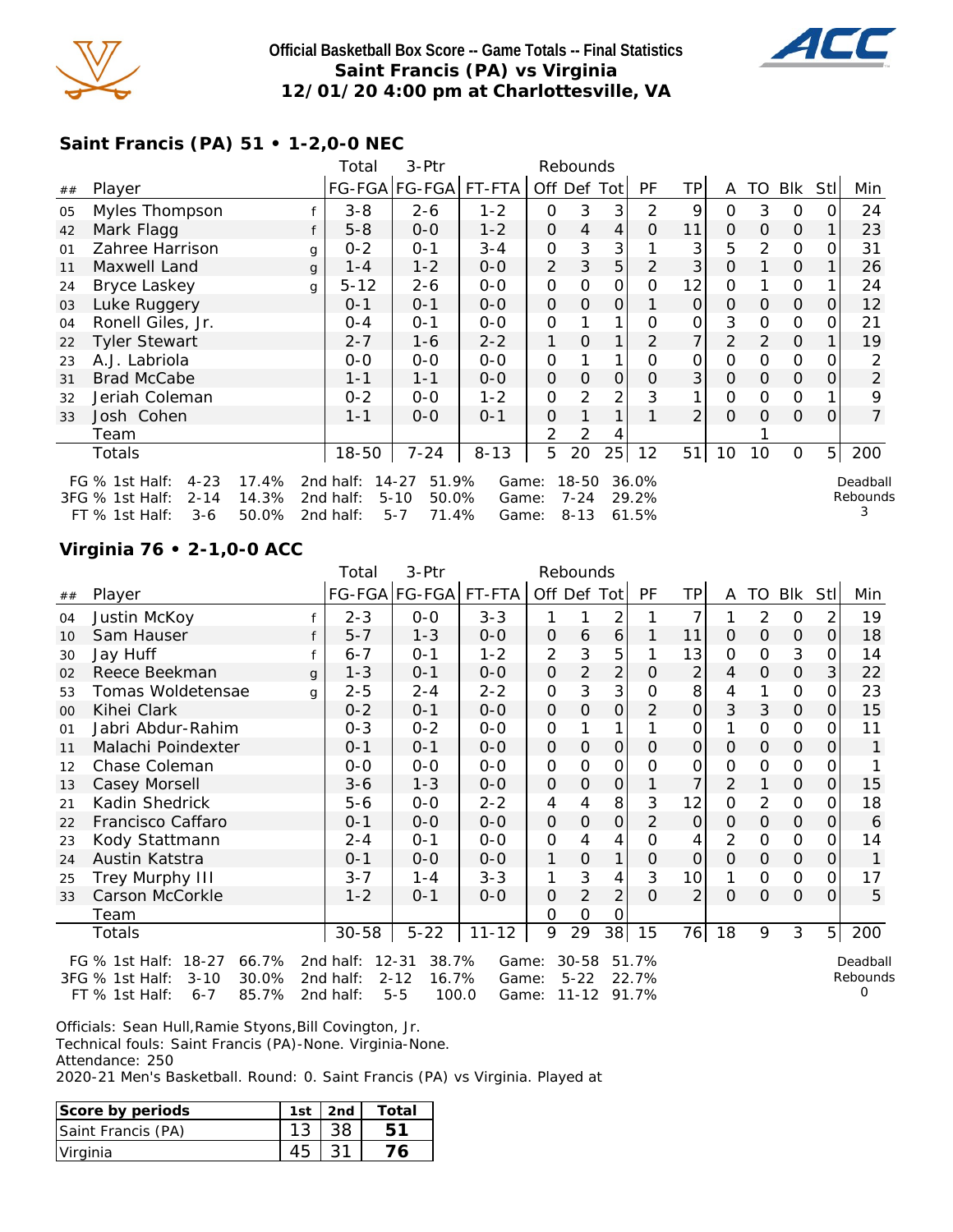

### **Official Basketball Box Score -- Game Totals -- Final Statistics Kent St. vs Virginia 12/04/20 6:00 pm at Charlottesville, VA**



## **Kent St. 64 • 1-1,0-0 MAC**

|    |                                       |   | Total     | 3-Ptr              |         |                | Rebounds       |                |                |                |                |                  |          |          |          |
|----|---------------------------------------|---|-----------|--------------------|---------|----------------|----------------|----------------|----------------|----------------|----------------|------------------|----------|----------|----------|
| ## | Player                                |   |           | FG-FGA FG-FGA      | FT-FTA  |                |                | Off Def Tot    | PF             | TP             | A              | TO               | Blk      | Stll     | Min      |
| 05 | Danny Pippen                          |   | $5 - 16$  | $3 - 10$           | $0 - 0$ |                | 4              | 5              | 5              | 13             | 2              | 4                | O        | 0        | 37       |
| 21 | Justyn Hamilton                       | f | $6 - 11$  | $0 - 1$            | $0 - 0$ | 3              | $\overline{2}$ | 5              | 5              | 12             | $\overline{2}$ |                  | $\Omega$ | 0        | 38       |
| 01 | Michael Nuga                          | g | $8 - 18$  | $4 - 13$           | $0-0$   | 1              | 5              | 6              | 2              | 20             | $\overline{2}$ |                  | $\Omega$ | 2        | 44       |
| 02 | Malique Jacobs                        | g | $2 - 6$   | $0 - 1$            | $3 - 4$ | $\overline{2}$ | 3              | 5              | 5              | 7              | 3              | $\overline{2}$   | $\Omega$ | 4        | 30       |
| 11 | Giovanni Santiago                     | g | $3 - 7$   | $2 - 4$            | $0-0$   | $\overline{O}$ | 5              | 5              | 5              | 8              | O              |                  | $\Omega$ | 0        | 38       |
| 23 | Evan Bainbridge                       |   | $0 - 1$   | $0 - 1$            | $2 - 2$ | $\overline{O}$ | $\Omega$       | $\overline{O}$ | O              | 2 <sub>1</sub> |                | $\Omega$         | $\Omega$ | $\Omega$ | 4        |
| 32 | Gabe O'Neal                           |   | $0-0$     | $0 - 0$            | $0-0$   | 1              | $\Omega$       |                | $\overline{2}$ | 0              | $\overline{O}$ |                  | $\circ$  |          | 11       |
| 33 | Jeremiah Hernandez                    |   | $0 - 2$   | $O - 1$            | $0 - 0$ | 0              | $\Omega$       | 0              |                | $\Omega$       | 2              |                  | $\Omega$ |          | 19       |
| 55 | James Jordan                          |   | $1 - 2$   | $0 - 1$            | $0 - 0$ | 1              |                | 2              | $\Omega$       | $\overline{2}$ | 0              | $\left( \right)$ | $\circ$  | 0        | 4        |
|    | Team                                  |   |           |                    |         |                | $\Omega$       |                |                |                |                |                  |          |          |          |
|    | <b>Totals</b>                         |   | $25 - 63$ | $9 - 32$           | $5 - 6$ | 10             | 20             | 30             | 25             | 64             | 12             | 12               | 0        | 8        | 225      |
|    | $9 - 25$<br>36.0%<br>FG $%$ 1st Half: |   | 2nd half: | $15 - 27$<br>55.6% | OT:     | $1 - 11$       |                | 9.1%           |                | Game:          | $25 - 63$      |                  | 39.7%    |          | Deadball |
|    | 16.7%<br>3FG % 1st Half:<br>$2 - 12$  |   | 2nd half: | $7 - 14$<br>50.0%  | OT:     | $0 - 6$        |                | 0.0%           |                | Game:          | $9 - 32$       |                  | 28.1%    |          | Rebounds |
|    | FT % 1st Half:<br>100.0<br>$2 - 2$    |   | 2nd half: | 75.0%<br>$3 - 4$   | OT:     | $0 - 0$        |                | $0.0\%$        |                | Game:          | 5-6            |                  | 83.3%    |          |          |

## **Virginia 71 • 3-1,0-0 ACC**

|                |                                      |   | Total     | 3-Ptr              |           |                | Rebounds      |              |           |           |                |               |                |                |          |
|----------------|--------------------------------------|---|-----------|--------------------|-----------|----------------|---------------|--------------|-----------|-----------|----------------|---------------|----------------|----------------|----------|
| ##             | Player                               |   |           | FG-FGA FG-FGA      | FT-FTA    |                | Off Def       | Tot          | <b>PF</b> | <b>TP</b> | A              | TO            | <b>BIK</b>     | Stll           | Min      |
| 04             | Justin McKoy                         |   | $0 - 1$   | $0-0$              | $0-0$     | 0              | 2             | 2            | 2         |           |                |               | Ο              |                | 11       |
| 10             | Sam Hauser                           |   | $7 - 14$  | $3 - 7$            | $1 - 2$   | 2              | 5             | 7            |           | 18        | $\overline{4}$ | $\mathcal{P}$ |                | O              | 41       |
| 30             | Jay Huff                             |   | $5-9$     | $1 - 2$            | $7 - 8$   | $\Omega$       |               |              | Ω         | 18        |                |               | 2              | 0              | 37       |
| 02             | Reece Beekman                        | q | $2 - 4$   | $0 - 2$            | $0 - 0$   | 0              | 3             | 3            | 2         | 4         | O              | 2             | $\Omega$       | $\overline{2}$ | 31       |
| 53             | Tomas Woldetensae                    | g | $2 - 6$   | $1 - 4$            | $0 - 0$   | $\Omega$       |               |              | 4         | 5         | $\overline{2}$ | 3             | $\circ$        | 2              | 31       |
| 0 <sup>0</sup> | Kihei Clark                          |   | $2 - 4$   | $1 - 1$            | $9 - 12$  | $\Omega$       |               | $\mathbf{1}$ |           | 14        | 3              |               | $\Omega$       | 0              | 38       |
| 13             | Casey Morsell                        |   | $1 - 2$   | $0 - 0$            | $2 - 2$   | $\mathbf{O}$   | O             | 0            |           | 4         |                | O             | $\circ$        | O              | 11       |
| 21             | Kadin Shedrick                       |   | $O-O$     | $0 - 0$            | $0 - 2$   | $\overline{O}$ | $\Omega$      | 0            |           | 0         | $\Omega$       |               | $\Omega$       | $\Omega$       | 6        |
| 25             | Trey Murphy III                      |   | $2 - 4$   | $1 - 2$            | $3 - 4$   | $\overline{2}$ | $\mathcal{P}$ | 4            |           | 8         | $\overline{2}$ | Ω             |                | $\mathcal{P}$  | 19       |
|                | Team                                 |   |           |                    |           |                | $\mathcal{P}$ | 3            |           |           |                |               |                |                |          |
|                | <b>Totals</b>                        |   | $21 - 44$ | $7 - 18$           | $22 - 30$ | 5              | 27            | 32           | 13        | 71        | 14             | 12            | $\overline{4}$ |                | 6 225    |
|                | FG % 1st Half: 11-24<br>45.8%        |   | 2nd half: | 53.3%<br>$8 - 15$  | OT:       | $2 - 5$        |               | 40.0%        |           | Game:     | 21-44          |               | 47.7%          |                | Deadball |
|                | 38.5%<br>3FG % 1st Half:<br>$5 - 13$ |   | 2nd half: | 33.3%<br>$1 - 3$   | OT:       | $1 - 2$        |               | 50.0%        |           | Game:     | 7-18           |               | 38.9%          |                | Rebounds |
|                | 50.0%<br>$FT$ % 1st Half:<br>$2 - 4$ |   | 2nd half: | $16 - 20$<br>80.0% | OT:       | $4-6$          |               | 66.7%        |           | Game:     | 22-30          |               | 73.3%          |                | 6        |

Officials: Justin Porterfield,Lee Cassell,Ron Groover Technical fouls: Kent St.-None. Virginia-None. Attendance: 250 2020-21 Men's Basketball. Round: 0. Kent St. vs Virginia. Played at John Paul

| Score by periods | 1st | 2 <sub>nd</sub> | Total |
|------------------|-----|-----------------|-------|
| Kent St.         |     |                 |       |
| Virginia         |     |                 |       |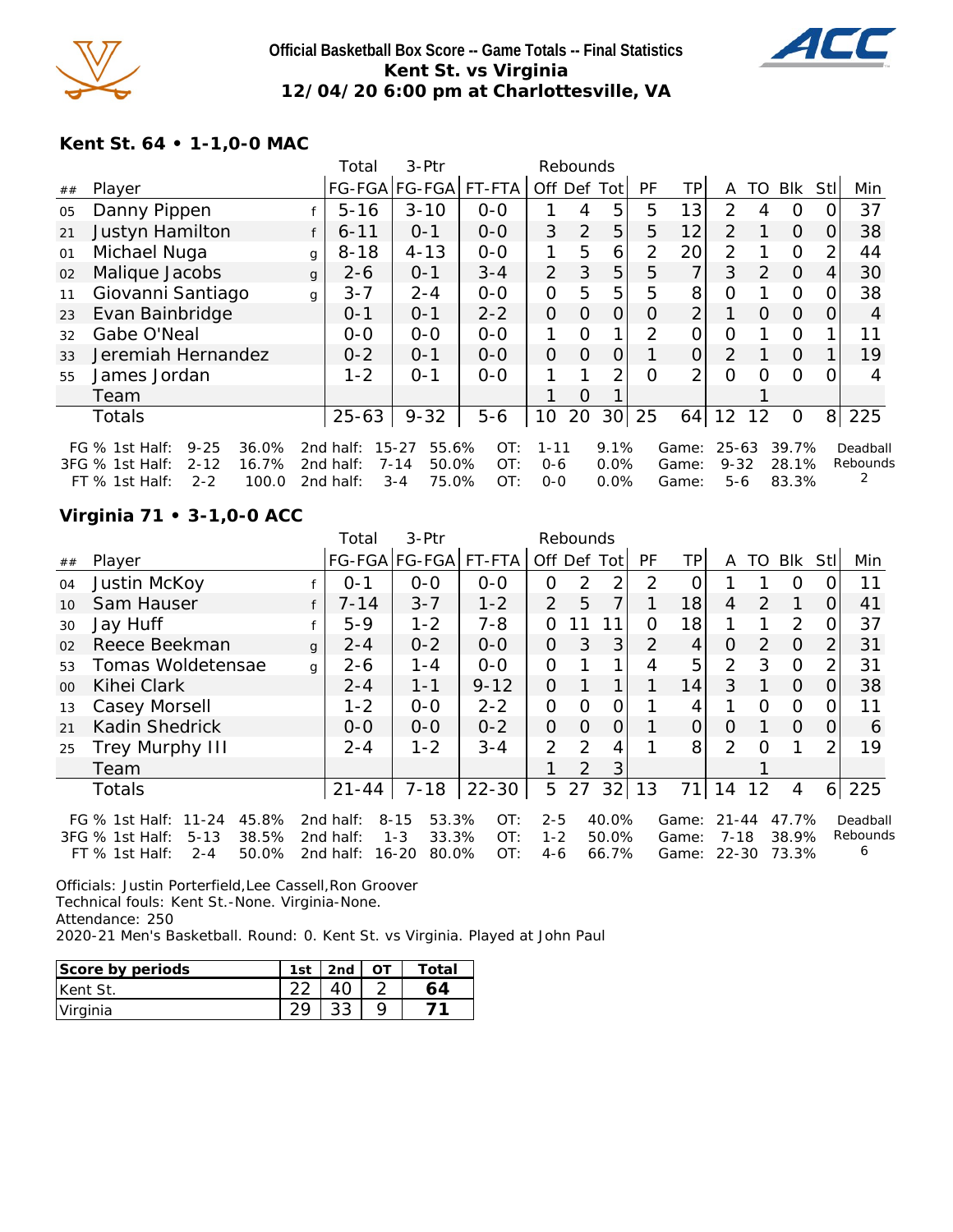

## **Official Basketball Box Score -- Game Totals -- Final Statistics William & Mary vs Virginia 12/22/20 2:00 pm at Charlottesville, VA**



## **William & Mary 40 • 2-3,0-0 CAA**

| Blk<br>Min<br>Stl                                                     |
|-----------------------------------------------------------------------|
| 23                                                                    |
| 11<br>0                                                               |
| 24                                                                    |
| 35                                                                    |
| 32                                                                    |
| 21<br>Ο                                                               |
| 9                                                                     |
| 13                                                                    |
| 3                                                                     |
| 3<br>Ο                                                                |
| 26<br>Ω                                                               |
|                                                                       |
| 200<br>31                                                             |
| Deadball<br>Rebounds                                                  |
| $\Omega$<br>$\mathcal{O}$<br>$\mathcal{O}$<br>$\Omega$<br>$\mathbf 0$ |

### **Virginia 76 • 4-1,0-0 ACC**

|    |                                                                                                             |   | Total                               | 3-Ptr                                                    |                         |          | Rebounds                           |                |                         |                |          |          |               |          |                      |
|----|-------------------------------------------------------------------------------------------------------------|---|-------------------------------------|----------------------------------------------------------|-------------------------|----------|------------------------------------|----------------|-------------------------|----------------|----------|----------|---------------|----------|----------------------|
| ## | Player                                                                                                      |   |                                     | FG-FGA FG-FGA FT-FTA                                     |                         | Off Def  |                                    | Tot            | PF                      | TP             |          | TO       | Blk           | Stl      | Min                  |
| 10 | Sam Hauser                                                                                                  |   | $3 - 7$                             | $3 - 7$                                                  | $O-O$                   |          | 2                                  | 3              | 0                       | 9              | 2        |          | $\Omega$      |          | 35                   |
| 30 | Jay Huff                                                                                                    | f | $4 - 7$                             | $1 - 2$                                                  | $0 - 0$                 | 2        | 2                                  | 4              |                         | 9              |          |          | 3             |          | 17                   |
| 00 | Kihei Clark                                                                                                 | g | $3-6$                               | $0 - 1$                                                  | $0 - 0$                 | 0        | 2                                  | 2              |                         | 6              | 4        |          | $\mathcal{O}$ |          | 34                   |
| 25 | Trey Murphy III                                                                                             | g | $6 - 9$                             | $3 - 6$                                                  | $0 - 1$                 | 1        | 3                                  | 4              |                         | 15             | 3        | $\Omega$ | $\mathbf{O}$  | $\Omega$ | 32                   |
| 53 | Tomas Woldetensae                                                                                           | q | $1 - 4$                             | $1 - 4$                                                  | $2 - 2$                 | O        | 2                                  | 2              | 2                       | 5              | 0        | $\Omega$ | $\mathcal{O}$ |          | 16                   |
| 01 | Jabri Abdur-Rahim                                                                                           |   | $0 - 0$                             | $0 - 0$                                                  | $2 - 2$                 | O        |                                    |                |                         | 2              | $\Omega$ | $\Omega$ | $\mathbf 0$   |          | 5                    |
| 02 | Reece Beekman                                                                                               |   | 3-6                                 | $O - 1$                                                  | $0 - 0$                 | O        | 2                                  | 2              | Ω                       | 6              | 4        | $\Omega$ | 0             |          | 11                   |
| 04 | Justin McKoy                                                                                                |   | $1 - 3$                             | $0 - 2$                                                  | $1 - 2$                 | O        |                                    | 1              |                         | 3              |          | $\Omega$ | $\mathcal{O}$ | O        | 7                    |
| 05 | Jayden Nixon                                                                                                |   | $0 - 0$                             | $0 - 0$                                                  | $0-0$                   | O        | 0                                  | O              | 0                       | 0              | O        | 0        | $\mathbf 0$   |          | 2                    |
| 12 | Chase Coleman                                                                                               |   | $0 - 0$                             | $0 - 0$                                                  | $0 - 0$                 | $\Omega$ | O                                  | $\overline{O}$ | $\Omega$                | $\overline{O}$ | $\Omega$ | $\Omega$ | $\mathbf{O}$  | 0        | $\overline{2}$       |
| 13 | Casey Morsell                                                                                               |   | $3-6$                               | $0 - 2$                                                  | $0 - 0$                 | 0        | 2                                  | 2              | Ο                       | 6              | O        |          |               |          | 14                   |
| 21 | Kadin Shedrick                                                                                              |   | $3 - 6$                             | $0 - 0$                                                  | $4 - 5$                 | 5        | 2                                  | 7              |                         | 10             | $\Omega$ | 2        | 1             | 0        | 16                   |
| 22 | Francisco Caffaro                                                                                           |   | $0 - 0$                             | $0 - 0$                                                  | $2 - 2$                 | 1        |                                    | 2              |                         | 2              | $\Omega$ | $\Omega$ | $\mathbf 0$   |          | 4                    |
| 24 | Austin Katstra                                                                                              |   | $1 - 1$                             | $1 - 1$                                                  | $0 - 0$                 | $\Omega$ | O                                  | $\mathcal{O}$  | $\Omega$                | 3              | O        | $\Omega$ | $\Omega$      | O        | 2                    |
| 33 | Carson McCorkle                                                                                             |   | $0 - 0$                             | $0-0$                                                    | $0 - 0$                 | O        | 0                                  | 0              | $\Omega$                | O              |          | $\Omega$ | $\mathcal{O}$ |          | 3                    |
|    | Team                                                                                                        |   |                                     |                                                          |                         | 3        |                                    | 5              |                         |                |          |          |               |          |                      |
|    | Totals                                                                                                      |   | 28-55                               | $9 - 26$                                                 | $11 - 14$               | 13       | 22                                 | 35             | 9                       | 76             | 16       | 7        | 5             | 8        | 200                  |
|    | FG % 1st Half: 15-27<br>55.6%<br>30.8%<br>3FG % 1st Half:<br>$4 - 13$<br>$2 - 3$<br>66.7%<br>FT % 1st Half: |   | 2nd half:<br>2nd half:<br>2nd half: | 13-28<br>46.4%<br>$5 - 13$<br>38.5%<br>$9 - 11$<br>81.8% | Game:<br>Game:<br>Game: |          | $28 - 55$<br>$9 - 26$<br>$11 - 14$ |                | 50.9%<br>34.6%<br>78.6% |                |          |          |               |          | Deadball<br>Rebounds |

Officials: Brent Hampton,Tim Clougherty,Tony Henderson Technical fouls: William & Mary-None. Virginia-None.

Attendance: 250

2020-21 Men's Basketball. Round: 0. Virginia vs William & Mary. Played at John

| Score by periods | 1st | 2nd | Total |
|------------------|-----|-----|-------|
| William & Mary   |     |     |       |
| Virginia         |     |     |       |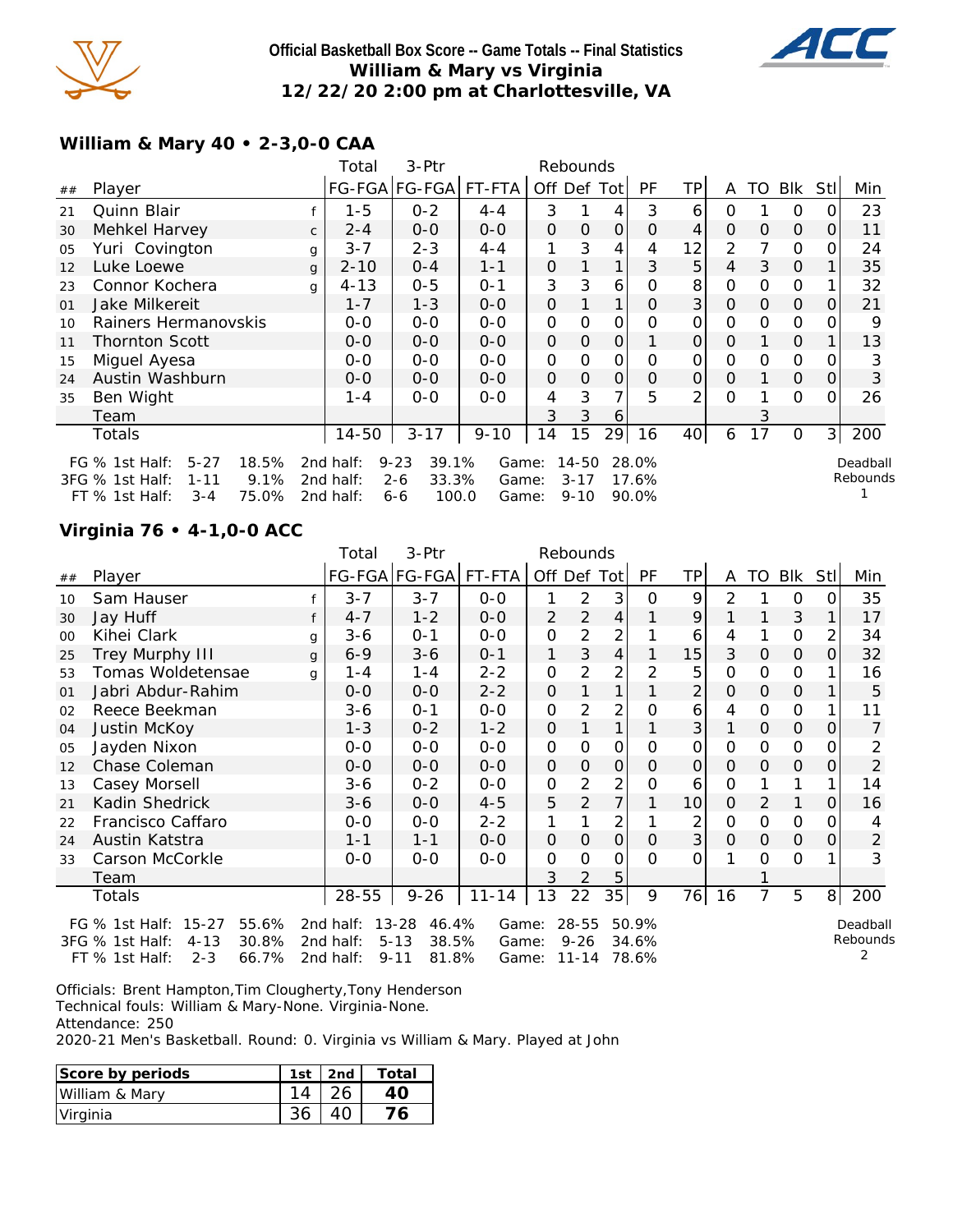

### **Official Basketball Box Score -- Game Totals -- Final Statistics Virginia vs Gonzaga 12/26/20 3:00 pm at Fort Worth, TX**



### **Virginia 75 • 4-2,0-0 ACC**

|                |                                                                                |              | Total                  | 3-Ptr                                   |                |                | Rebounds           |                |                |                |          |          |          |                |                    |
|----------------|--------------------------------------------------------------------------------|--------------|------------------------|-----------------------------------------|----------------|----------------|--------------------|----------------|----------------|----------------|----------|----------|----------|----------------|--------------------|
| ##             | Player                                                                         |              |                        | FG-FGA FG-FGA                           | FT-FTA         |                | Off Def Tot        |                | PF             | TP.            | A        | TO       | Blk      | Stll           | Min                |
| 10             | Sam Hauser                                                                     |              | $3 - 11$               | $O - 4$                                 | $4 - 4$        |                | 4                  | 5              |                | 10             |          |          | Ω        | 1              | 33                 |
| 30             | Jay Huff                                                                       |              | $4 - 5$                | $1 - 1$                                 | $0-0$          | $\overline{4}$ | 2                  | 6              | $\overline{4}$ | 9              | $\Omega$ | 2        | 3        | $\overline{0}$ | 13                 |
| $00 \,$        | Kihei Clark                                                                    | g            | 7-14                   | $1 - 3$                                 | $4 - 4$        | $\overline{O}$ | $\overline{2}$     | 2              | 1              | 19             | 4        | 6        | 0        | 0              | 33                 |
| 02             | Reece Beekman                                                                  | $\mathsf{q}$ | $1 - 2$                | $1 - 1$                                 | $0 - 2$        | $\Omega$       | 2                  | $\overline{2}$ | 2              | 3              | 4        | 3        | $\Omega$ | $\overline{O}$ | 29                 |
| 53             | Tomas Woldetensae                                                              | g            | $2 - 5$                | $2 - 4$                                 | $0 - 0$        | O              | $\Omega$           | 0              | 3              | 6              | 0        | O        | 0        |                | 16                 |
| O <sub>1</sub> | Jabri Abdur-Rahim                                                              |              | $0 - 1$                | $0 - 1$                                 | $O-O$          | $\overline{O}$ | $\overline{O}$     | $\overline{O}$ | $\overline{4}$ | $\overline{O}$ | $\Omega$ | $\Omega$ | 1        | $\Omega$       | 8                  |
| 04             | Justin McKoy                                                                   |              | $1 - 2$                | $1 - 2$                                 | $2 - 2$        | $\Omega$       | 2                  | $\overline{2}$ | O              | 5              | 0        | $\Omega$ | $\Omega$ | 0              | 8                  |
| 13             | Casey Morsell                                                                  |              | $3 - 6$                | $O - 3$                                 | $2 - 2$        | $\overline{O}$ |                    | $\mathbf 1$    | $\overline{2}$ | 8              | $\Omega$ | 2        | $\Omega$ | 0              | 18                 |
| 21             | Kadin Shedrick                                                                 |              | $O - 1$                | $0-0$                                   | $O-O$          | 2              | $\overline{2}$     | 4              | $\overline{2}$ | 0              | 2        | $\circ$  | 0        |                | 10                 |
| 22             | Francisco Caffaro                                                              |              | $0-0$                  | $0 - 0$                                 | $0 - 0$        | $\Omega$       | $\Omega$           | $\overline{O}$ | $\Omega$       | 0              | 1        | $\Omega$ | $\Omega$ | O              | 5                  |
| 25             | Trey Murphy III                                                                |              | $5 - 7$                | $4-6$                                   | $1 - 2$        | 0              | 3                  | 3              |                | 15             | 2        | 1        | $\Omega$ |                | 27                 |
|                | Team                                                                           |              |                        |                                         |                | O              | $\overline{O}$     | O              |                |                |          |          |          |                |                    |
|                | Totals                                                                         |              | 26-54                  | $10 - 25$                               | $13 - 16$      | 7              | 18                 | 25             | 20             |                | 75   14  | 15       | 4        | $\vert$        | 200                |
|                | $12 - 26$<br>46.2%<br>FG $%$ 1st Half:<br>33.3%<br>3FG % 1st Half:<br>$4 - 12$ |              | 2nd half:<br>2nd half: | $14 - 28$<br>50.0%<br>46.2%<br>$6 - 13$ | Game:<br>Game: |                | 26-54<br>$10 - 25$ |                | 48.1%<br>40.0% |                |          |          |          |                | Deadbal<br>Rebound |

FT % 1st Half: 3-4 75.0% 2nd half: 10-12 83.3% Game: 13-16 81.3%

Deadball  $\mathsf{ls}$ 1,1

### **Gonzaga 98 • 7-0,0-0 WCC**

|                |                               | Total     | $3-Ptr$               |           |                | Rebounds |                |           |    |          |          |                |                |         |
|----------------|-------------------------------|-----------|-----------------------|-----------|----------------|----------|----------------|-----------|----|----------|----------|----------------|----------------|---------|
| ##             | Player                        |           | FG-FGA FG-FGA         | FT-FTA    |                | Off Def  | Totl           | <b>PF</b> | TP | A        | TO       | <b>Blk</b>     | Stll           | Min     |
| 02             | Drew Timme                    | $9 - 15$  | $0 - 1$               | $11 - 13$ | 3              | 5        | 8              | 2         | 29 | 3        |          |                |                | 28      |
| 22             | Anton Watson<br>f             | $3 - 4$   | $0 - 0$               | $O - 1$   |                |          | $\overline{2}$ | 2         | 6  | 3        | $\Omega$ | 1              | $\Omega$       | 16      |
| 24             | Corey Kispert                 | $11 - 15$ | $9 - 13$              | $1 - 2$   | $\overline{O}$ |          | 1              | 3         | 32 | 3        | 1        | 0              | 0              | 30      |
| 01             | Jalen Suggs<br>$\mathbf{q}$   | $3 - 7$   | $0 - 1$               | $2 - 2$   | $\overline{2}$ | 5        | 7              | 2         | 8  | 6        |          | $\Omega$       | 4              | 29      |
| 11             | Joel Ayayi<br>g               | $3-6$     | $1 - 4$               | $1 - 2$   | 0              | 4        | 4              | 2         | 8  | 2        | O        | $\Omega$       | O              | 35      |
| 00             | <b>Julian Strawther</b>       | $0 - 1$   | $0 - 1$               | $0 - 0$   | $\Omega$       | $\Omega$ | $\overline{O}$ | $\Omega$  | 0  | O        | $\Omega$ | $\Omega$       | 0              | 5       |
| O <sub>3</sub> | Andrew Nembhard               | $3 - 3$   | $0 - 0$               | $1 - 1$   | 0              | 4        | 4              |           |    | 8        | 2        | $\Omega$       |                | 30      |
| 04             | Aaron Cook                    | $2 - 3$   | $0 - 0$               | $2 - 2$   |                |          | $\overline{2}$ | 4         | 6  |          |          | $\Omega$       |                | 13      |
| 10             | Pavel Zakharov                | $0 - 1$   | $0 - 0$               | $0 - 0$   | $\Omega$       | $\Omega$ | 0              |           | 0  | O        | O        | 0              | O              | 2       |
| 21             | <b>Oumar Ballo</b>            | $1 - 3$   | $0 - 0$               | $0 - 0$   | $\mathcal{O}$  | $\Omega$ | $\overline{O}$ | $\Omega$  | 2  | $\Omega$ | 1        | $\Omega$       | $\Omega$       | 6       |
| 55             | Dominick Harris               | $0-0$     | $O-O$                 | $O-O$     |                |          | 2              | $\Omega$  | 0  | $\Omega$ | $\Omega$ | $\Omega$       |                | 6       |
|                | Team                          |           |                       |           | $\Omega$       |          |                |           |    |          |          |                |                |         |
|                | Totals                        | $35 - 58$ | $10 - 20$             | $18 - 23$ | 8              | 23       | 31             | 17        | 98 | 26       | 7        | $\overline{2}$ | 8 <sup>1</sup> | 200     |
|                | 53.3%<br>FG % 1st Half: 16-30 |           | 2nd half: 19-28 67.9% |           | Game: 35-58    |          |                | 60.3%     |    |          |          |                |                | Deadbal |

3FG % 1st Half: 5-11 45.5% FT % 1st Half: 7-10 70.0% 2nd half: 11-13 84.6% Game: 18-23 78.3% 2nd half: 5-9 55.6% Game: 10-20 50.0%

Deadball Rebounds 1

Officials: Terry Oglesby, Kipp Kissinger, Bert Smith Technical fouls: Virginia-None. Gonzaga-None. Attendance: 2795

2020-21 Men's Basketball. Round: 0. Gonzaga vs Virginia. Played at Dickies Are

| Score by periods | 1st | 2nd | Total |
|------------------|-----|-----|-------|
| Virginia         |     |     | ĒБ.   |
| Gonzaga          |     |     |       |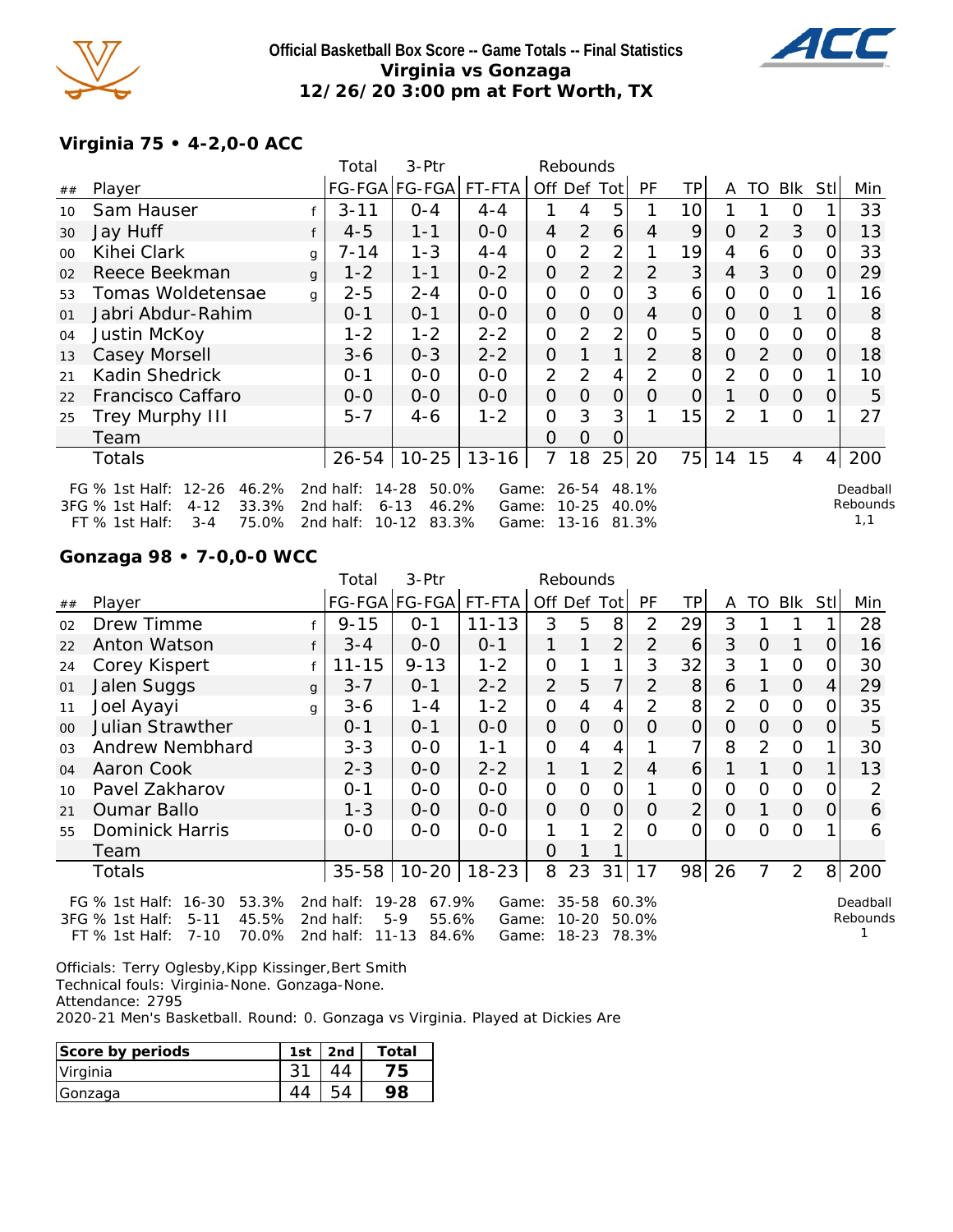

### **Official Basketball Box Score -- Game Totals -- Final Statistics Virginia vs Notre Dame 12/30/20 6:00 pm at Notre Dame, IN**



## **Virginia 66 • 5-2,1-0 ACC**

|         |                                                                                                             |              | Total                               | 3-Ptr                                                       |                         |                | Rebounds                     |                |                         |                |          |          |          |                |                           |
|---------|-------------------------------------------------------------------------------------------------------------|--------------|-------------------------------------|-------------------------------------------------------------|-------------------------|----------------|------------------------------|----------------|-------------------------|----------------|----------|----------|----------|----------------|---------------------------|
| ##      | Player                                                                                                      |              |                                     | FG-FGA FG-FGA  FT-FTA                                       |                         | Off Def Tot    |                              |                | PF                      | <b>TP</b>      | A        | TO.      | Blk      | Stll           | Min                       |
| 10      | Sam Hauser                                                                                                  |              | $5 - 13$                            | $3 - 8$                                                     | $0 - 0$                 | $\mathcal{P}$  | 8                            | 10             |                         | 13             | 4        |          | O        |                | 38                        |
| 30      | Jay Huff                                                                                                    |              | $7-9$                               | $1 - 3$                                                     | $0 - 0$                 | $\Omega$       | 5                            | 5              | 4                       | 15             | 1        | 2        | 1        | $\Omega$       | 24                        |
| $00 \,$ | Kihei Clark                                                                                                 | g            | $7 - 12$                            | $2 - 4$                                                     | $3 - 6$                 | 0              | 3                            | 3 <sub>l</sub> | O                       | 19             | 5        | $\Omega$ | $\Omega$ | O              | 38                        |
| 13      | Casey Morsell                                                                                               | $\mathbf{q}$ | $2 - 9$                             | $1 - 3$                                                     | $1 - 2$                 | $\Omega$       | $\overline{2}$               | $\overline{2}$ | 3                       | 6              |          | $\Omega$ |          | 2              | 27                        |
| 25      | Trey Murphy III                                                                                             | g            | $2 - 5$                             | $1 - 4$                                                     | $0 - 0$                 | 1              | 3                            | 4              |                         | 5              |          | $\Omega$ |          |                | 31                        |
| 02      | Reece Beekman                                                                                               |              | $0 - 2$                             | $0 - 1$                                                     | $0 - 0$                 | $\overline{O}$ |                              | 1 <sub>1</sub> |                         | $\overline{O}$ | $\Omega$ |          | $\Omega$ |                | 13                        |
| 04      | Justin McKoy                                                                                                |              | $3 - 5$                             | $O - 1$                                                     | $0 - 0$                 | 3              | 3                            | 6              | 4                       | 6              |          | $\Omega$ | $\Omega$ | O              | 10                        |
| 21      | Kadin Shedrick                                                                                              |              | $1 - 1$                             | $0 - 0$                                                     | $0 - 0$                 | $\Omega$       |                              | 1              | O                       | $\overline{2}$ | $\Omega$ |          | $\Omega$ | $\Omega$       | 4                         |
| 53      | Tomas Woldetensae                                                                                           |              | $0 - 2$                             | $0 - 2$                                                     | $0 - 0$                 | O              |                              | 1              |                         | O              |          | $\Omega$ | $\Omega$ |                | 15                        |
|         | Team                                                                                                        |              |                                     |                                                             |                         |                |                              | $\overline{2}$ |                         |                |          |          |          |                |                           |
|         | Totals                                                                                                      |              | $27 - 58$                           | $8 - 26$                                                    | $4 - 8$                 | 7              | 28                           | 35             | 15                      | 66             | 14       | 5        | 3        | 3 <sup>1</sup> | 200                       |
|         | FG % 1st Half: 13-29<br>44.8%<br>25.0%<br>3FG % 1st Half:<br>$3 - 12$<br>$1 - 2$<br>50.0%<br>FT % 1st Half: |              | 2nd half:<br>2nd half:<br>2nd half: | $14 - 29$<br>48.3%<br>$5 - 14$<br>35.7%<br>$3 - 6$<br>50.0% | Game:<br>Game:<br>Game: |                | 27-58<br>$8 - 26$<br>$4 - 8$ |                | 46.6%<br>30.8%<br>50.0% |                |          |          |          |                | Deadball<br>Rebounds<br>0 |

### **Notre Dame 57 • 3-5,0-2 ACC**

|                |                                                                                            |                         | Total                               | $3-$ Ptr                                                     |                         |                | Rebounds                       |                |                         |          |          |          |          |          |                      |
|----------------|--------------------------------------------------------------------------------------------|-------------------------|-------------------------------------|--------------------------------------------------------------|-------------------------|----------------|--------------------------------|----------------|-------------------------|----------|----------|----------|----------|----------|----------------------|
| ##             | Player                                                                                     |                         |                                     | FG-FGA FG-FGA                                                | FT-FTA                  | Off Def Tot    |                                |                | <b>PF</b>               | TPI      | A        | TO.      | Blk      | Stll     | Min                  |
| 14             | Nate Laszewski                                                                             |                         | $8 - 11$                            | $4 - 7$                                                      | $8 - 10$                |                | 5                              | 6              | $\mathcal{P}$           | 28       |          | Ω        | O        |          | 37                   |
| 02             | <b>Trey Wertz</b>                                                                          | $\mathsf{q}$            | $0 - 2$                             | $0 - 0$                                                      | $1 - 2$                 | 0              | 2                              | 2              | O                       |          |          | $\Omega$ | $\Omega$ | $\Omega$ | 10                   |
| 0 <sub>3</sub> | <b>Prentiss Hubb</b>                                                                       | g                       | $1 - 8$                             | $0 - 6$                                                      | $2 - 2$                 | $\overline{O}$ | 2                              | $\overline{2}$ | 2                       | 4        | 8        | 3        | $\Omega$ |          | 39                   |
| 05             | Cormac Ryan                                                                                | $\mathbf{q}$            | $O - 4$                             | $0 - 3$                                                      | $0 - 0$                 | $\overline{2}$ | 2                              | $\overline{4}$ | 3                       | $\Omega$ | $\Omega$ | 2        | $\Omega$ |          | 29                   |
| 23             | Dane Goodwin                                                                               | q                       | $2 - 8$                             | $1 - 3$                                                      | $0 - 0$                 | 0              |                                | 7              | 0                       | 5        |          | O        | $\circ$  | 0        | 34                   |
| 11             | Juwan Durham                                                                               |                         | $7 - 11$                            | $0 - 0$                                                      | $5 - 7$                 | $\mathcal{O}$  | 5                              | 5              | 3                       | 19       | 1        | 2        | 1        | 0        | 30                   |
| 13             | Nikola Djogo                                                                               |                         | $0 - 1$                             | $O - 1$                                                      | $0 - 0$                 | 0              | 4                              | 4              |                         | Ω        |          | Ω        | O        | 0        | 21                   |
|                | Team                                                                                       |                         |                                     |                                                              |                         | $\Omega$       |                                | 1              |                         |          |          |          |          |          |                      |
|                | <b>Totals</b>                                                                              |                         | $18 - 45$                           | $5 - 20$                                                     | $16 - 21$               | 3              | 28                             | 31             | 11                      | 57       | 13       |          |          | 3        | 200                  |
|                | FG $%$ 1st Half:<br>$7 - 22$<br>3FG % 1st Half:<br>$2 - 9$<br>$FT$ % 1st Half:<br>$8 - 11$ | 31.8%<br>22.2%<br>72.7% | 2nd half:<br>2nd half:<br>2nd half: | $11 - 23$<br>47.8%<br>27.3%<br>$3 - 11$<br>$8 - 10$<br>80.0% | Game:<br>Game:<br>Game: |                | 18-45<br>$5 - 20$<br>$16 - 21$ |                | 40.0%<br>25.0%<br>76.2% |          |          |          |          |          | Deadball<br>Rebounds |

Officials: Tommy Morrissey,Brian Dorsey,Bill Covington, Jr.

Technical fouls: Virginia-None. Notre Dame-None.

Attendance: 86

2020-21 Men's Basketball. Round: 0. Notre Dame vs Virginia. Played at Purcell

| Score by periods | 1st | 2nd | Total |
|------------------|-----|-----|-------|
| Virginia         |     |     |       |
| Notre Dame       |     |     |       |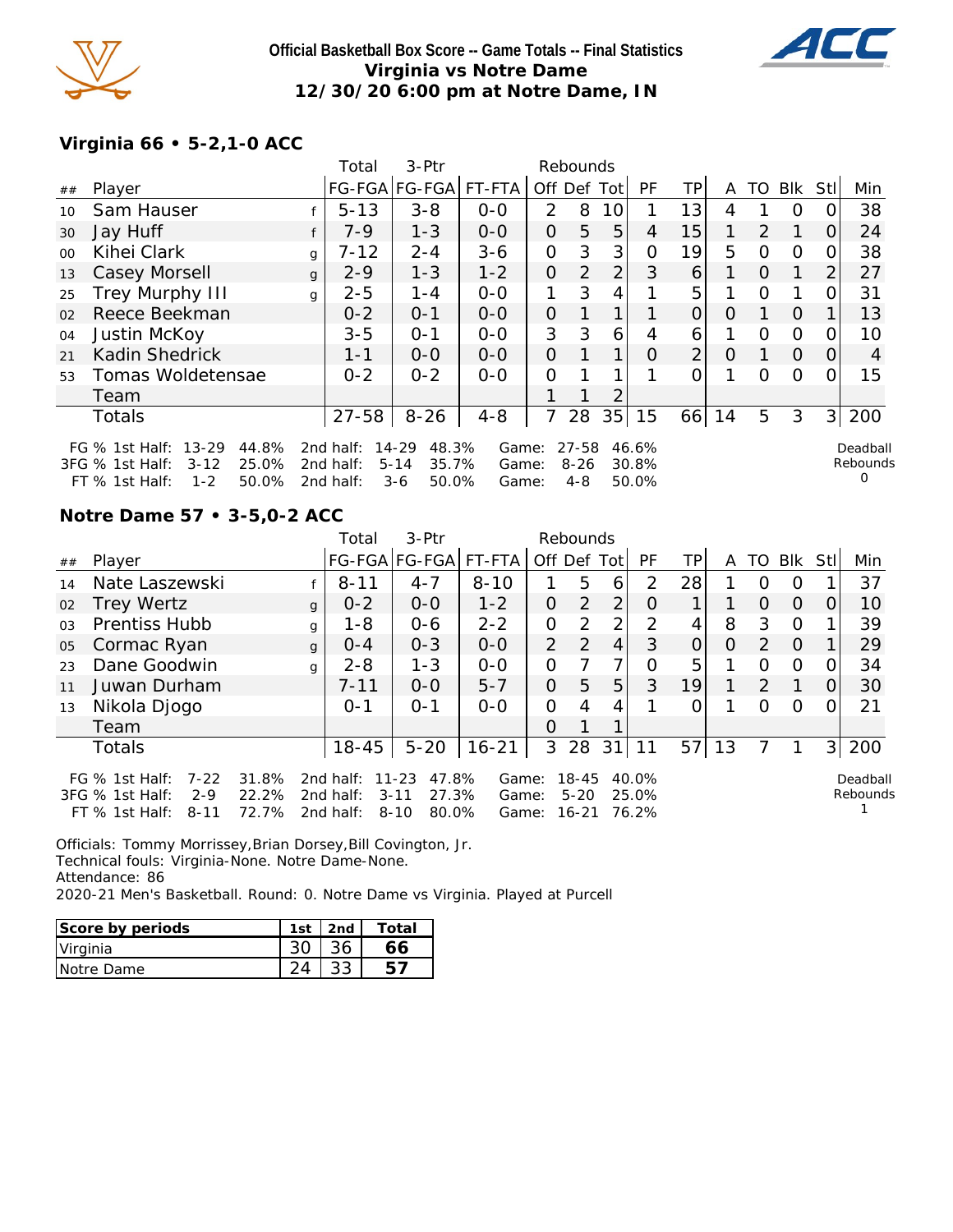

### **Official Basketball Box Score -- Game Totals -- Final Statistics Wake Forest vs Virginia 01/06/21 9:00 pm at Charlottesville, VA**



# **Wake Forest 61 • 3-2,0-2 ACC**

|                |                                                                                                                         |              | Total                               | 3-Ptr                                                     |                         | Rebounds       |                                    |             |                         |                |                |               |          |          |                           |
|----------------|-------------------------------------------------------------------------------------------------------------------------|--------------|-------------------------------------|-----------------------------------------------------------|-------------------------|----------------|------------------------------------|-------------|-------------------------|----------------|----------------|---------------|----------|----------|---------------------------|
| ##             | Player                                                                                                                  |              |                                     | FG-FGA FG-FGA                                             | FT-FTA                  | Off Def Tot    |                                    |             | <b>PF</b>               | ΤP             | A              |               | TO BIK   | Stl      | Min                       |
| 01             | <b>Isaiah Mucius</b>                                                                                                    |              | $5 - 12$                            | $1 - 3$                                                   | $3 - 3$                 | 2              | 5                                  |             | 0                       | 14             | 0              | 3             |          |          | 35                        |
| 33             | Ody Oguama                                                                                                              | f            | $4 - 7$                             | $0 - 0$                                                   | $0 - 2$                 | 1              | 3                                  | 4           | 3                       | 8              |                | $\Omega$      | $\Omega$ | $\Omega$ | 24                        |
| 20             | Jonah Antonio                                                                                                           | $\mathbf{q}$ | $5 - 8$                             | $4 - 7$                                                   | $0 - 0$                 | 0              | 4                                  | 4           | 2                       | 14             | 0              | $\mathcal{P}$ | $\Omega$ | 2        | 31                        |
| 23             | <b>Isaiah Wilkins</b>                                                                                                   | $\mathbf{q}$ | $1 - 1$                             | $1 - 1$                                                   | $0 - 0$                 | $\overline{O}$ | 3                                  | 3           |                         | 3              | 3              |               | $\Omega$ |          | 15                        |
| 35             | <b>Carter Whitt</b>                                                                                                     | q            | $0 - 2$                             | $O - 1$                                                   | $1 - 2$                 | 0              | 2                                  | 2           | 2                       | 1 <sub>1</sub> | $\overline{2}$ | 2             | $\Omega$ | O        | 22                        |
| 0 <sup>0</sup> | Jahcobi Neath                                                                                                           |              | $O-O$                               | $0 - 0$                                                   | $0 - 0$                 | $\Omega$       | $\Omega$                           | O           |                         | $\Omega$       |                | $\mathcal{P}$ | $\Omega$ |          | 13                        |
| 02             | Jalen Johnson                                                                                                           |              | $0 - 0$                             | $0-0$                                                     | $0 - 0$                 | 0              | O                                  | 0           | Ω                       | 0              | 0              | $\circ$       | $\Omega$ |          | 9                         |
| 04             | Daivien Williamson                                                                                                      |              | $4 - 8$                             | $O - 1$                                                   | $0 - 0$                 | $\Omega$       |                                    | $\mathbf 1$ | 2                       | 8              | 4              |               | $\Omega$ |          | 32                        |
| 25             | <b>Ismael Massoud</b>                                                                                                   |              | $4 - 7$                             | $4-6$                                                     | $1 - 4$                 | O              | 3                                  | 3           |                         | 13             |                | $\mathcal{P}$ | $\Omega$ |          | 19                        |
|                | Team                                                                                                                    |              |                                     |                                                           |                         |                |                                    | っ           |                         |                |                |               |          |          |                           |
|                | <b>Totals</b>                                                                                                           |              | $23 - 45$                           | $10-19$                                                   | $5 - 11$                | 4              | 22                                 | 26          | 12                      | 61             | 12             | 13            |          | 4        | 200                       |
|                | FG $%$ 1st Half:<br>$15 - 24$<br>62.5%<br>3FG % 1st Half:<br>$6 - 10$<br>60.0%<br>$FT \%$ 1st Half:<br>$3 - 5$<br>60.0% |              | 2nd half:<br>2nd half:<br>2nd half: | 38.1%<br>$8 - 21$<br>$4 - 9$<br>44.4%<br>$2 - 6$<br>33.3% | Game:<br>Game:<br>Game: |                | $23 - 45$<br>$10 - 19$<br>$5 - 11$ |             | 51.1%<br>52.6%<br>45.5% |                |                |               |          |          | Deadball<br>Rebounds<br>2 |

## **Virginia 70 • 6-2,2-0 ACC**

|         |                                                                                                                         |              | Total                               | 3-Ptr                                                      |                         |                | Rebounds                          |             |                            |                 |                |               |          |                            |                           |
|---------|-------------------------------------------------------------------------------------------------------------------------|--------------|-------------------------------------|------------------------------------------------------------|-------------------------|----------------|-----------------------------------|-------------|----------------------------|-----------------|----------------|---------------|----------|----------------------------|---------------------------|
| ##      | Player                                                                                                                  |              |                                     | FG-FGA FG-FGA FT-FTA                                       |                         |                |                                   | Off Def Tot | PF                         | TPI             | A              | TO.           | Blk      | Stll                       | Min                       |
| 10      | Sam Hauser                                                                                                              |              | $7 - 13$                            | 1-6                                                        | $1 - 2$                 |                | 10                                | 11          | 0                          | 16              | 3              | $\Omega$      | $\Omega$ |                            | 35                        |
| 30      | Jay Huff                                                                                                                |              | $4 - 7$                             | $1 - 3$                                                    | $2 - 2$                 |                | 2                                 | 3           | $\mathcal{L}$              | 11              | $\Omega$       |               |          |                            | 25                        |
| $00 \,$ | Kihei Clark                                                                                                             | g            | $5 - 8$                             | $0 - 1$                                                    | $0 - 0$                 | 0              |                                   | $\mathbf 1$ | 2                          | 10 <sup>1</sup> | 3              | 3             | $\Omega$ | $\mathcal{D}_{\mathsf{I}}$ | 40                        |
| 02      | Reece Beekman                                                                                                           | $\mathbf{q}$ | $4 - 8$                             | $1 - 3$                                                    | $3 - 4$                 | 0              |                                   | $\mathbf 1$ | O                          | 12              | 3              | $\mathcal{P}$ | $\Omega$ | 5                          | 37                        |
| 25      | Trey Murphy III                                                                                                         | g            | $4 - 8$                             | $3 - 6$                                                    | $2 - 2$                 | 0              |                                   |             | 2                          | 13              | $\overline{2}$ | $\Omega$      | $\Omega$ |                            | 38                        |
| 04      | Justin McKoy                                                                                                            |              | $3 - 4$                             | $0 - 0$                                                    | $0 - 0$                 | $\overline{2}$ | 3                                 | 5           | $\overline{2}$             | 6               | $\Omega$       | $\Omega$      | $\Omega$ | $\Omega$                   | 14                        |
| 21      | Kadin Shedrick                                                                                                          |              | $1 - 2$                             | $0 - 0$                                                    | $0 - 0$                 | 0              | 0                                 | O           | O                          | $\overline{2}$  | 0              | $\Omega$      | $\Omega$ | 0                          | 3                         |
| 53      | Tomas Woldetensae                                                                                                       |              | $0 - 2$                             | $O - 1$                                                    | $0 - 0$                 | $\Omega$       | 2                                 | 2           | $\Omega$                   | $\overline{O}$  | $\Omega$       | Ω             | $\Omega$ | $\Omega$                   | 8                         |
|         | Team                                                                                                                    |              |                                     |                                                            |                         | O              | 2                                 |             |                            |                 |                |               |          |                            |                           |
|         | Totals                                                                                                                  |              | $28 - 52$                           | $6 - 20$                                                   | $8 - 10$                | 4              | 22                                | 26          | 8                          | 70              | 11             | 6             |          |                            | 10 200                    |
|         | $14 - 27$<br>51.9%<br>FG $\%$ 1st Half:<br>41.7%<br>$5 - 12$<br>3FG % 1st Half:<br>$1 - 2$<br>50.0%<br>$FT$ % 1st Half: |              | 2nd half:<br>2nd half:<br>2nd half: | $14 - 25$<br>56.0%<br>$1 - 8$<br>12.5%<br>$7 - 8$<br>87.5% | Game:<br>Game:<br>Game: |                | $28 - 52$<br>$6 - 20$<br>$8 - 10$ |             | 53.8%<br>$30.0\%$<br>80.0% |                 |                |               |          |                            | Deadball<br>Rebounds<br>Ω |

Officials: Justin Porterfield,A.J. Desai,Ron Groover Technical fouls: Wake Forest-None. Virginia-None. Attendance: 250 2020-21 Men's Basketball. Round: 0. Virginia vs Wake Forest. Played at John Pa

| Score by periods | 1st | 2nd | Total |
|------------------|-----|-----|-------|
| Wake Forest      |     |     |       |
| Virginia         |     |     |       |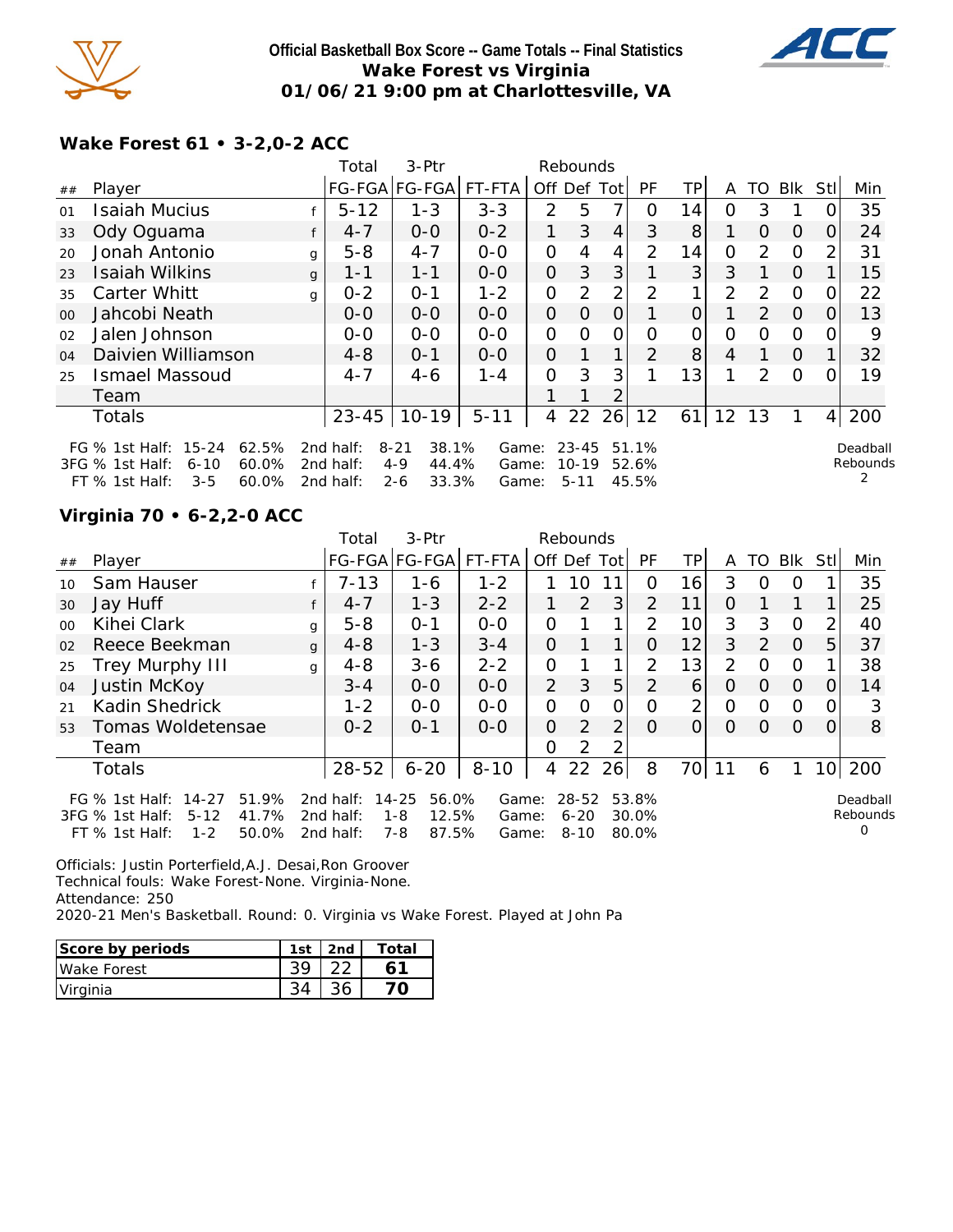

**Official Basketball Box Score -- Game Totals -- Final Statistics Virginia vs Boston College 01/09/21 2:00 pm at Boston, MA**



## **Virginia 61 • 7-2,3-0 ACC**

|         |                                                                                                                   |   | Total                               | 3-Ptr                                                  |                         |                | Rebounds                          |    |                         |                |          |          |          |                |                           |
|---------|-------------------------------------------------------------------------------------------------------------------|---|-------------------------------------|--------------------------------------------------------|-------------------------|----------------|-----------------------------------|----|-------------------------|----------------|----------|----------|----------|----------------|---------------------------|
| ##      | Player                                                                                                            |   |                                     | FG-FGA FG-FGA  FT-FTA                                  |                         | Off Def Tot    |                                   |    | PF                      | TP.            | A        | TO       | Blk      | Stl            | Min                       |
| 10      | Sam Hauser                                                                                                        |   | $7 - 16$                            | $2 - 6$                                                | $1 - 2$                 | 2              | 8                                 | 10 | 2                       | 17             |          | 2        | $\Omega$ |                | 36                        |
| 30      | Jay Huff                                                                                                          |   | $7 - 11$                            | $0 - 1$                                                | $4 - 4$                 | 2              | 6                                 | 8  | 4                       | 18             | $\Omega$ | 2        | 5        |                | 29                        |
| $00 \,$ | Kihei Clark                                                                                                       | g | $6 - 8$                             | $O-O$                                                  | $0-0$                   | 0              | 3                                 | 3  | O                       | 12             | 3        |          | $\Omega$ | $\Omega$       | 40                        |
| 02      | Reece Beekman                                                                                                     | g | $O - 4$                             | $0 - 2$                                                | $4 - 4$                 | $\overline{O}$ | 3                                 | 3  |                         | 4              | 3        | $\Omega$ | $\Omega$ | 0              | 37                        |
| 25      | <b>Trey Murphy III</b>                                                                                            | g | $3 - 9$                             | $2 - 6$                                                | $0 - 0$                 | O              | 4                                 | 4  | 3                       | 8              | 0        |          |          | O              | 38                        |
| 04      | Justin McKoy                                                                                                      |   | $1 - 5$                             | $0 - 0$                                                | $0 - 0$                 | 1              | 3                                 | 4  | 2                       | $\overline{2}$ | $\Omega$ | $\Omega$ | $\Omega$ | $\Omega$       | 9                         |
| 22      | Francisco Caffaro                                                                                                 |   | $0-0$                               | $0-0$                                                  | $0 - 0$                 | O              | Ω                                 |    |                         | Ο              | 0        | 0        | $\Omega$ |                | 3                         |
| 33      | Carson McCorkle                                                                                                   |   | $0 - 0$                             | $0 - 0$                                                | $0 - 0$                 | $\overline{O}$ | 0                                 | 0  | O                       | 0              | 0        | $\Omega$ | $\Omega$ | O              | 2                         |
| 53      | Tomas Woldetensae                                                                                                 |   | $0 - 0$                             | $0 - 0$                                                | $0 - 0$                 | $\Omega$       | Ω                                 | ∩  | $\mathcal{P}$           | O              | 0        | 0        | $\Omega$ |                | 6                         |
|         | Team                                                                                                              |   |                                     |                                                        |                         |                | O                                 |    |                         |                |          |          |          |                |                           |
|         | <b>Totals</b>                                                                                                     |   | $24 - 53$                           | $4 - 15$                                               | $9 - 10$                | 6              | 27                                | 33 | 15                      | 61             |          |          | 6        | $\overline{3}$ | 200                       |
|         | $10 - 24$<br>41.7%<br>FG $%$ 1st Half:<br>37.5%<br>3FG % 1st Half:<br>$3 - 8$<br>100.0<br>$FT$ % 1st Half:<br>6-6 |   | 2nd half:<br>2nd half:<br>2nd half: | 14-29<br>48.3%<br>$1 - 7$<br>14.3%<br>75.0%<br>$3 - 4$ | Game:<br>Game:<br>Game: |                | $24 - 53$<br>$4 - 15$<br>$9 - 10$ |    | 45.3%<br>26.7%<br>90.0% |                |          |          |          |                | Deadball<br>Rebounds<br>O |

# **Boston College 49 • 2-9,0-5 ACC**

|    |                                                          |                                                                                                                                                                                                                                                                                                                                                                                                                                 | Total    | 3-Ptr   |         |                |               |   |               |                 |                |               |          |          |     |
|----|----------------------------------------------------------|---------------------------------------------------------------------------------------------------------------------------------------------------------------------------------------------------------------------------------------------------------------------------------------------------------------------------------------------------------------------------------------------------------------------------------|----------|---------|---------|----------------|---------------|---|---------------|-----------------|----------------|---------------|----------|----------|-----|
| ## | Player                                                   |                                                                                                                                                                                                                                                                                                                                                                                                                                 |          |         |         |                |               |   | PF            | TPI             | A              | TO            | Blk      | Stll     | Min |
| 01 | CJ Felder                                                |                                                                                                                                                                                                                                                                                                                                                                                                                                 | $3 - 7$  | $1 - 4$ | $2 - 4$ |                | 8             | 9 | $\mathcal{P}$ | 9               | $\Omega$       | O             | 3        | O.       | 32  |
| 33 | James Karnik                                             | $\mathsf{C}$                                                                                                                                                                                                                                                                                                                                                                                                                    | $2 - 12$ | $1 - 4$ | $2 - 3$ | $\overline{4}$ | 5             | 9 | 3             | 7               | $\Omega$       |               |          |          | 32  |
| 05 | Jay Heath                                                | g                                                                                                                                                                                                                                                                                                                                                                                                                               | $2 - 10$ | $1 - 3$ | $1 - 2$ | 2              | 4             | 6 |               | 6               | 3              |               | O        | $\Omega$ | 33  |
| 15 | DeMarr Langford                                          | g                                                                                                                                                                                                                                                                                                                                                                                                                               | $5 - 7$  | $1 - 2$ | $3 - 5$ | $\overline{2}$ | $\mathcal{P}$ | 4 | $\Omega$      | 14              | $\overline{2}$ | $\mathcal{P}$ | $\Omega$ |          | 34  |
| 22 | <b>Rich Kelly</b>                                        | g                                                                                                                                                                                                                                                                                                                                                                                                                               | $4 - 8$  | $1 - 2$ | $1 - 1$ |                | 4             | 5 |               | 10 <sup>1</sup> |                | 6             | $\Omega$ |          | 32  |
| 10 | <b>Wynston Tabbs</b>                                     |                                                                                                                                                                                                                                                                                                                                                                                                                                 | $0 - 9$  | $0 - 4$ | $O - O$ | 1.             | $\Omega$      | 1 | $\mathcal{P}$ | $\overline{O}$  | 2              | O             | $\Omega$ | $\Omega$ | 21  |
| 14 | Kamari Williams                                          |                                                                                                                                                                                                                                                                                                                                                                                                                                 | 1 - 1    | 1-1     | $0 - 0$ | 0              | 0             | O | O             | 3               |                | O             | $\Omega$ | 0        | 8   |
| 32 | Justin Vander Baan                                       |                                                                                                                                                                                                                                                                                                                                                                                                                                 | $O - 1$  | $O - 1$ | $0 - 0$ | $\Omega$       | $\Omega$      | 0 |               | 0               | $\circ$        |               | 2        | $\Omega$ | 8   |
|    | Team                                                     |                                                                                                                                                                                                                                                                                                                                                                                                                                 |          |         |         | $\mathcal{P}$  |               | 3 |               |                 |                |               |          |          |     |
|    | Totals                                                   | Rebounds<br>FG-FGA FG-FGA FT-FTA<br>Off Def Tot<br>13<br>24<br>$9 - 15$<br>37<br>200<br>$17 - 55$<br>$6 - 21$<br>49<br>3 <br>10<br>9<br>6<br>10-32<br>31.3%<br>2nd half:<br>$7 - 23$<br>30.4%<br>$17 - 55$<br>30.9%<br>Game:<br>Deadball<br>Rebounds<br>30.8%<br>$2 - 8$<br>25.0%<br>$4 - 13$<br>2 $nd$ half:<br>$6 - 21$<br>28.6%<br>Game:<br>$2 - 5$<br>40.0%<br>2nd half:<br>$7 - 10$<br>70.0%<br>$9 - 15$<br>60.0%<br>Game: |          |         |         |                |               |   |               |                 |                |               |          |          |     |
|    | FG $\%$ 1st Half:<br>3FG % 1st Half:<br>$FT$ % 1st Half: |                                                                                                                                                                                                                                                                                                                                                                                                                                 |          |         |         |                |               |   |               |                 |                |               |          |          |     |

Officials: Raymie Styons,Tony Henderson,John Gaffney Technical fouls: Virginia-None. Boston College-None. Attendance:

2020-21 Men's Basketball. Round: 0. Boston College vs Virginia. Played at Silv

| Score by periods | 1st $ 2nd $ | Total |
|------------------|-------------|-------|
| Virginia         |             |       |
| Boston College   |             | 1 O   |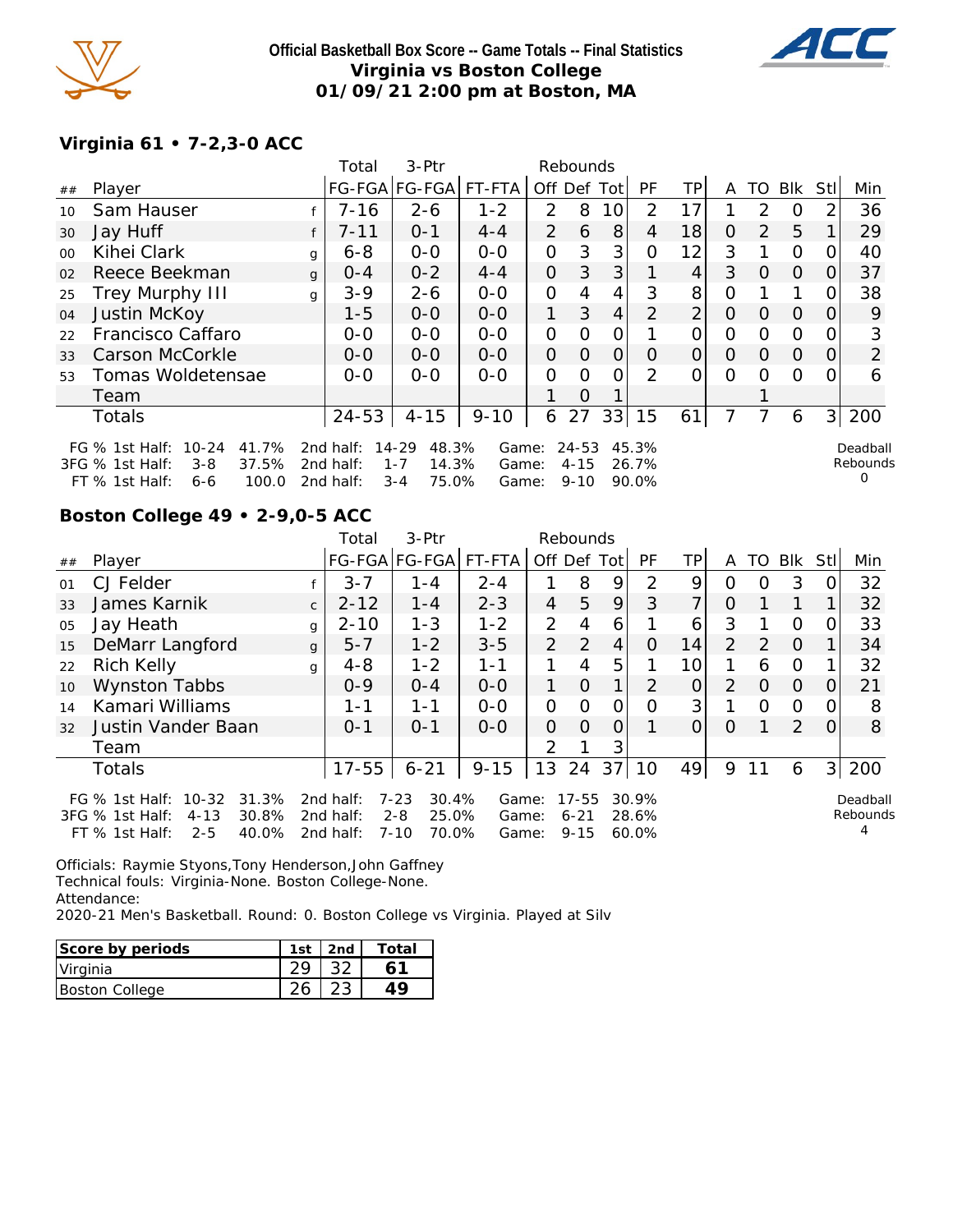

### **Official Basketball Box Score -- Game Totals -- Final Statistics Notre Dame vs Virginia 01/13/21 4:30 pm at Charlottesville, VA**



## **Notre Dame 68 • 3-8,0-5 ACC**

|    |                                                                                                                     |   | Total                               | 3-Ptr                                                        |                         | Rebounds       |                                    |                |                         |                |                |                |                |          |                           |
|----|---------------------------------------------------------------------------------------------------------------------|---|-------------------------------------|--------------------------------------------------------------|-------------------------|----------------|------------------------------------|----------------|-------------------------|----------------|----------------|----------------|----------------|----------|---------------------------|
| ## | Player                                                                                                              |   |                                     | FG-FGA FG-FGA FT-FTA                                         |                         | Off            | Def                                | Totl           | PF                      | ΤP             | A              | TO             | <b>Blk</b>     | Stl      | Min                       |
| 11 | Juwan Durham                                                                                                        |   | 4-6                                 | $0-0$                                                        | $2 - 2$                 | $\overline{2}$ | $\overline{2}$                     | 4              | 2                       | 10             | 0              | 2              | 0              |          | 28                        |
| 14 | Nate Laszewski                                                                                                      | f | $4 - 8$                             | 1-4                                                          | $3 - 4$                 | $\overline{2}$ | 6                                  | 8              | O                       | 12             | $\overline{2}$ |                | $\overline{O}$ | 0        | 33                        |
| 03 | <b>Prentiss Hubb</b>                                                                                                | g | $4 - 9$                             | $0 - 2$                                                      | $1 - 1$                 | 0              |                                    | 1              | 2                       | 9              | 3              | 2              | $\Omega$       | O        | 33                        |
| 05 | Cormac Ryan                                                                                                         | g | $4 - 8$                             | $1 - 3$                                                      | $7 - 7$                 | 0              | 4                                  | $\overline{4}$ | O                       | 16             | $\Omega$       | $\Omega$       | $\Omega$       |          | 28                        |
| 23 | Dane Goodwin                                                                                                        | q | $1 - 8$                             | $0 - 6$                                                      | $0 - 0$                 | 0              | 3                                  | 3              | Ω                       | 2              |                | $\Omega$       | $\Omega$       |          | 32                        |
| 02 | <b>Trey Wertz</b>                                                                                                   |   | $4 - 9$                             | $3 - 5$                                                      | $2 - 2$                 | 0              | 3                                  | 3              |                         | 13             | 4              | $\overline{2}$ | $\overline{O}$ | O        | 24                        |
| 12 | Tony Sanders Jr.                                                                                                    |   | $0-0$                               | $0-0$                                                        | $0-0$                   | 0              | $\Omega$                           | 0              | Ω                       | 0              | 0              | 0              | $\Omega$       |          |                           |
| 13 | Nikola Djogo                                                                                                        |   | $1 - 3$                             | $0 - 2$                                                      | $4 - 4$                 | 0              |                                    | 1              | 3                       | $\overline{6}$ | $\Omega$       | $\Omega$       | 2              | $\Omega$ | 19                        |
| 25 | Matt Zona                                                                                                           |   | $O-O$                               | $O-O$                                                        | $0 - 0$                 | 0              | O                                  | 0              | 0                       | $\Omega$       | 0              | $\Omega$       | $\overline{O}$ |          |                           |
| 31 | Elijah Morgan                                                                                                       |   | $0 - 0$                             | $0-0$                                                        | $0 - 0$                 | 0              | $\Omega$                           | $\overline{O}$ | $\Omega$                | $\Omega$       | $\Omega$       | $\Omega$       | $\overline{O}$ | $\Omega$ |                           |
|    | Team                                                                                                                |   |                                     |                                                              |                         |                | $\overline{2}$                     | 3              |                         |                |                |                |                |          |                           |
|    | Totals                                                                                                              |   | $22 - 51$                           | $5 - 22$                                                     | $19 - 20$               | 5              | 22                                 | 27             | 8                       | 68             | 10             |                | 2              | 4        | 200                       |
|    | $10 - 30$<br>33.3%<br>FG $%$ 1st Half:<br>7.7%<br>3FG % 1st Half:<br>$1 - 13$<br>100.0<br>FT % 1st Half:<br>$4 - 4$ |   | 2nd half:<br>2nd half:<br>2nd half: | $12 - 21$<br>57.1%<br>$4 - 9$<br>44.4%<br>$15 - 16$<br>93.8% | Game:<br>Game:<br>Game: |                | $22 - 51$<br>$5 - 22$<br>$19 - 20$ |                | 43.1%<br>22.7%<br>95.0% |                |                |                |                |          | Deadball<br>Rebounds<br>0 |

## **Virginia 80 • 8-2,4-0 ACC**

|         |                                                                                                                                                                                                                                                                                                                                                  |              | Total     | 3-Ptr         |         |                | Rebounds |             |           |                 |          |          |          |                |     |
|---------|--------------------------------------------------------------------------------------------------------------------------------------------------------------------------------------------------------------------------------------------------------------------------------------------------------------------------------------------------|--------------|-----------|---------------|---------|----------------|----------|-------------|-----------|-----------------|----------|----------|----------|----------------|-----|
| $\#\#$  | Player                                                                                                                                                                                                                                                                                                                                           |              |           | FG-FGA FG-FGA | FT-FTA  | Off Def Tot    |          |             | <b>PF</b> | TP              | A        | TO I     | Blk      | StII           | Min |
| 10      | Sam Hauser                                                                                                                                                                                                                                                                                                                                       |              | $6 - 13$  | $1 - 4$       | $2 - 2$ | 0              | 9        | 9           | 2         | 15              |          | O        | O        |                | 36  |
| 30      | Jay Huff                                                                                                                                                                                                                                                                                                                                         |              | $7 - 13$  | $4 - 8$       | $O - 1$ | $\Omega$       | 5        | 5           | 4         | 18              |          |          | 2        | $\Omega$       | 24  |
| $00 \,$ | Kihei Clark                                                                                                                                                                                                                                                                                                                                      | g            | $5 - 11$  | $1 - 3$       | 1-1     | 0              |          | 1           | 2         | 12 <sub>1</sub> | 6        |          | $\Omega$ | $\Omega$       | 37  |
| 02      | Reece Beekman                                                                                                                                                                                                                                                                                                                                    | $\mathbf{q}$ | $2 - 5$   | $1 - 2$       | $2 - 2$ |                | 3        | 4           | 4         | $\overline{7}$  | 3        | 2        | $\Omega$ | 3 <sup>1</sup> | 36  |
| 25      | Trey Murphy III                                                                                                                                                                                                                                                                                                                                  | g            | $4 - 6$   | $2 - 4$       | $0-0$   | 0              | $\Omega$ | 0           | 3         | 10 <sup>1</sup> | 4        |          |          | 0              | 31  |
| 13      | Casey Morsell                                                                                                                                                                                                                                                                                                                                    |              | $6 - 7$   | $3 - 3$       | $0 - 0$ | $\Omega$       | 4        | 4           | 2         | 15              | $\Omega$ | $\Omega$ | $\Omega$ | 0              | 24  |
| 22      | Francisco Caffaro                                                                                                                                                                                                                                                                                                                                |              | $1 - 2$   | $0 - 0$       | $1 - 1$ |                | $\Omega$ | $\mathbf 1$ | ∩         | 3 <sup>1</sup>  |          | Ω        | $\Omega$ |                | 12  |
|         | Team                                                                                                                                                                                                                                                                                                                                             |              |           |               |         | $\mathcal{P}$  | 3        | 5           |           |                 |          | 3        |          |                |     |
|         | Totals                                                                                                                                                                                                                                                                                                                                           |              | $31 - 57$ | $12 - 24$     | $6 - 7$ | $\overline{4}$ | 25       | 29          | 17        | 80 <sup>2</sup> | 16       | 8        | 3        | 3 <sup>1</sup> | 200 |
|         | 51.9%<br>$17 - 30$<br>FG $%$ 1st Half:<br>$14 - 27$<br>56.7%<br>$31 - 57$<br>54.4%<br>2nd half:<br>Game:<br>Deadball<br>Rebounds<br>$5 - 10$<br>50.0%<br>2nd half:<br>50.0%<br>$12 - 24$<br>3FG % 1st Half:<br>$7 - 14$<br>50.0%<br>Game:<br>$2 - 2$<br>$4 - 5$<br>80.0%<br>$FT \%$ 1st Half:<br>100.0<br>2nd half:<br>85.7%<br>$6 - 7$<br>Game: |              |           |               |         |                |          |             |           |                 |          |          |          |                |     |

Officials: Earl Walton,Clarence Armstrong,Jeffrey Anderson Technical fouls: Notre Dame-None. Virginia-None. Attendance: 250 2020-21 Men's Basketball. Round: 0. Notre Dame vs Virginia. Played at John Pau

| Score by periods | 1st | 2nd | Total |
|------------------|-----|-----|-------|
| Notre Dame       |     |     |       |
| Virginia         |     |     |       |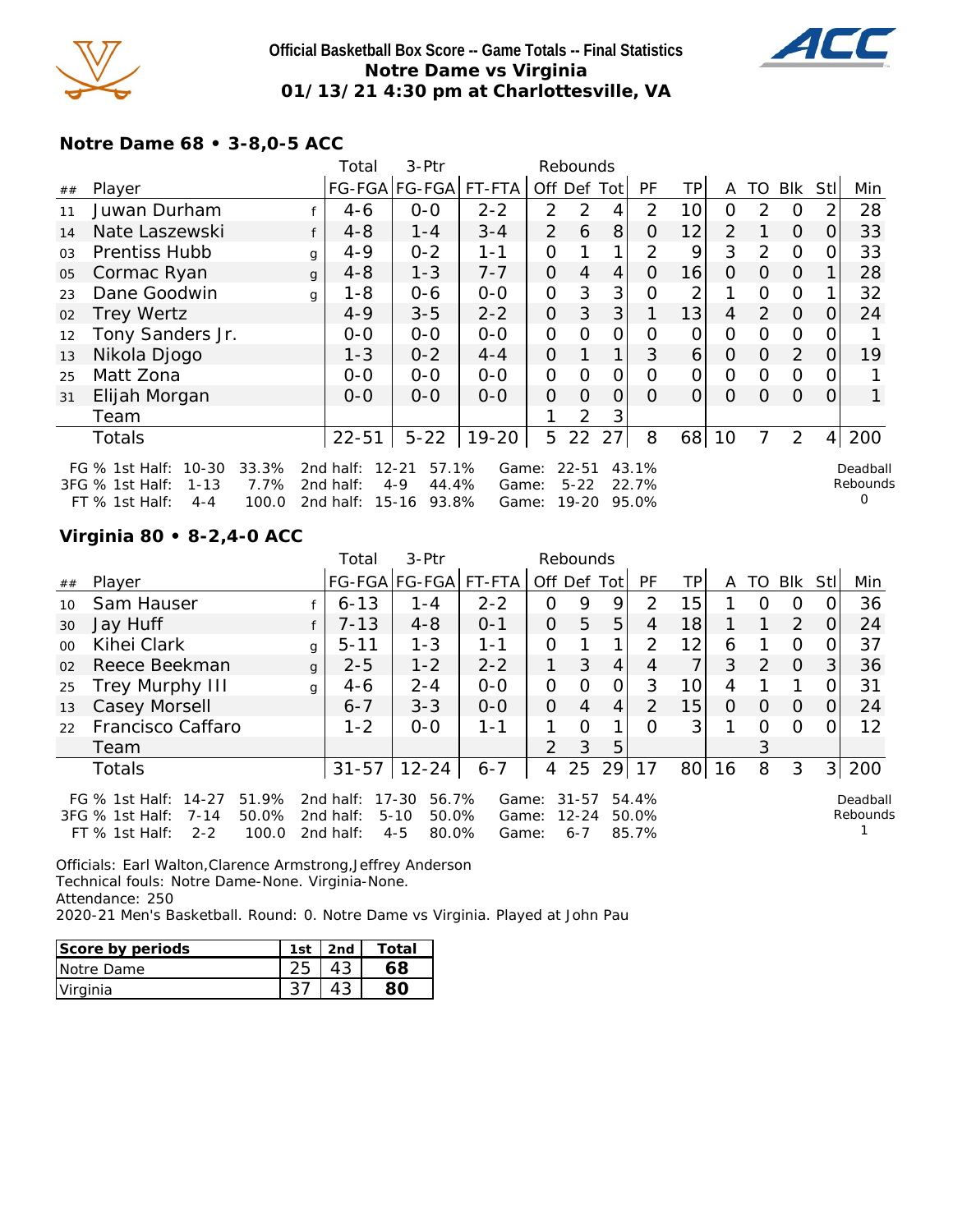

### **Official Basketball Box Score -- Game Totals -- Final Statistics Virginia vs Clemson 01/16/21 6:00 pm at Clemson, SC**



## **Virginia 85 • 9-2,5-0 ACC**

|    |                                                                                                                    |   | Total     | 3-Ptr              |         |                | Rebounds |                |           |          |          |          |               |      |          |
|----|--------------------------------------------------------------------------------------------------------------------|---|-----------|--------------------|---------|----------------|----------|----------------|-----------|----------|----------|----------|---------------|------|----------|
| ## | Player                                                                                                             |   |           | FG-FGA FG-FGA      | FT-FTA  |                |          | Off Def Tot    | <b>PF</b> | ΤP       | A        |          | TO BIK        | Stll | Min      |
| 10 | Sam Hauser                                                                                                         |   | $5 - 7$   | $4 - 5$            | $O-O$   | $\Omega$       | 8        | 8              | 0         | 14       | 2        | 2        |               |      | 29       |
| 30 | Jay Huff                                                                                                           |   | $5 - 12$  | $2 - 6$            | $0 - 0$ | 1              | 6        | $\overline{7}$ | 3         | 12       | 5        | $\Omega$ | 0             | O    | 25       |
| 00 | Kihei Clark                                                                                                        | g | $5 - 7$   | $0 - 2$            | $2 - 2$ | O              | 0        | 0              | Ο         | 12       | 5        | $\Omega$ | $\mathcal{O}$ |      | 27       |
| 02 | Reece Beekman                                                                                                      | g | $4 - 7$   | $0 - 1$            | $0 - 0$ | 1              | 4        | 5              | 0         | 8        | 6        |          | 0             |      | 29       |
| 25 | Trey Murphy III                                                                                                    | g | $5 - 5$   | $3 - 3$            | $0 - 0$ | O              | 3        | 3              |           | 13       |          | $\Omega$ | $\Omega$      |      | 20       |
| 01 | Jabri Abdur-Rahim                                                                                                  |   | $1 - 2$   | $0 - 0$            | $0 - 0$ | $\Omega$       | $\Omega$ | $\mathbf{O}$   | Ο         | 2        |          | $\Omega$ | $\Omega$      | Ο    | 4        |
| 04 | Justin McKoy                                                                                                       |   | $0 - 2$   | $0 - 0$            | $0 - 0$ | 1              | 0        |                | Ο         | 0        | 0        | 0        | $\mathcal{O}$ |      | 5        |
| 12 | Chase Coleman                                                                                                      |   | $0 - 0$   | $0 - 0$            | $0 - 0$ | $\Omega$       | 0        | 0              | 0         | $\Omega$ | $\Omega$ | 0        | 0             | Ο    |          |
| 13 | Casey Morsell                                                                                                      |   | $2 - 5$   | $1 - 3$            | $0 - 0$ |                | 0        |                | Ο         | 5        | 0        | 0        | $\mathcal{O}$ |      | 22       |
| 22 | Francisco Caffaro                                                                                                  |   | $1 - 1$   | $0 - 0$            | $0 - 0$ | $\overline{2}$ | $\Omega$ | $\overline{2}$ | 4         | 2        | 0        | 3        | $\Omega$      | Ο    | 13       |
| 24 | Austin Katstra                                                                                                     |   | $0 - 0$   | $0 - 0$            | $0 - 0$ | 0              | 0        | $\Omega$       | Ω         | O        | 0        | $\Omega$ | $\mathcal{O}$ |      |          |
| 33 | Carson McCorkle                                                                                                    |   | $1 - 1$   | $1 - 1$            | $0 - 0$ | $\Omega$       |          | 1              | 0         | 3        |          | $\Omega$ | $\Omega$      | Ο    | 4        |
| 53 | Tomas Woldetensae                                                                                                  |   | $5 - 7$   | 4-6                | $0 - 0$ | O              | 5        | 5              | 0         | 14       |          |          | $\mathcal{O}$ | 2    | 20       |
|    | Team                                                                                                               |   |           |                    |         | O              | O        | 0              |           |          |          |          |               |      |          |
|    | Totals                                                                                                             |   | 34-56     | $15 - 27$          | $2 - 2$ | 6              | 27       | 33             | 8         | 85       | 22       |          | 1             | 6    | 200      |
|    | $13 - 25$<br>52.0%<br>FG $\%$ 1st Half:                                                                            |   | 2nd half: | 67.7%<br>$21 - 31$ | Game:   |                | 34-56    |                | 60.7%     |          |          |          |               |      | Deadball |
|    | Rebounds<br>38.5%<br>3FG % 1st Half:<br>$5 - 13$<br>2nd half:<br>$10 - 14$<br>71.4%<br>$15 - 27$<br>55.6%<br>Game: |   |           |                    |         |                |          |                |           |          |          |          |               |      |          |
|    | 100.0<br>$2 - 2$<br>FT % 1st Half:                                                                                 |   | 2nd half: | $0 - 0$<br>$0.0\%$ | Game:   |                | $2 - 2$  |                | 100.0     |          |          |          |               |      | 0        |

#### **Clemson 50 • 9-2,3-2 ACC**

|    |                                                                             |   | Total                  | 3-Ptr                               |                |                     | Rebounds              |              |                |                |               |               |                |                |                           |
|----|-----------------------------------------------------------------------------|---|------------------------|-------------------------------------|----------------|---------------------|-----------------------|--------------|----------------|----------------|---------------|---------------|----------------|----------------|---------------------------|
| ## | Player                                                                      |   |                        | FG-FGA FG-FGA                       | FT-FTA         | Off Def Tot         |                       |              | PF             | TP             | A             | TO            | Blk            | <b>Stl</b>     | Min                       |
| 01 | Jonathan Baehre                                                             |   | $0 - 1$                | $O - 1$                             | $0 - 0$        | 0                   | 0                     | 0            |                | 0              | $\Omega$      | 0             | 0              | 0              | 11                        |
| 25 | Aamir Simms                                                                 |   | $1 - 9$                | $0 - 4$                             | $0-0$          | 2                   | 3                     | 5            |                | 2              | 2             | $\mathcal{O}$ | 2              | 0              | 25                        |
| 00 | Clyde Trapp                                                                 | g | $2 - 4$                | $1 - 2$                             | $1 - 2$        | O                   | 5                     | 5            |                | 6              |               | 0             | 0              | O              | 27                        |
| 02 | Al-Amir Dawes                                                               | g | $0 - 4$                | $0 - 1$                             | $0-0$          | $\mathbf{O}$        | $\Omega$              | $\Omega$     |                | $\overline{O}$ |               |               | $\Omega$       | 0              | 20                        |
| 12 | Alex Hemenway                                                               | q | $2 - 5$                | $2 - 5$                             | $0 - 0$        | $\mathsf{O}\xspace$ |                       |              |                | 6              | $\mathcal{O}$ |               | $\mathbf 0$    |                | 16                        |
| 03 | <b>Chase Hunter</b>                                                         |   | $2 - 3$                | $0-0$                               | $0-0$          | $\mathbf 0$         |                       |              | $\Omega$       | 4              | 0             |               | $\mathbf{O}$   | 0              | 16                        |
| 04 | Nick Honor                                                                  |   | $3 - 7$                | $0 - 3$                             | $0-0$          | 1                   | 0                     |              | Ο              | 6              | 2             |               | 0              | Ο              | 24                        |
| 05 | Hunter Tyson                                                                |   | $3 - 5$                | $1 - 3$                             | $0-0$          | O                   | 2                     | 2            | 2              |                | 1             | 2             | $\mathbf{O}$   | 0              | 18                        |
| 10 | Olivier-Maxence Pros                                                        |   | $1 - 2$                | $0 - 0$                             | $2 - 2$        | O                   |                       | 1            | O              | 4              | $\mathcal{O}$ |               | 0              | O              | 12                        |
| 11 | Parker Fox                                                                  |   | $0-0$                  | $0-0$                               | $0-0$          | 0                   | $\overline{O}$        | 0            | $\overline{O}$ | $\mathcal{O}$  | 0             | 0             | $\mathbf 0$    | 0              |                           |
| 15 | John Newman III                                                             |   | $3 - 5$                | $1 - 2$                             | $0 - 0$        | $\mathsf{O}\xspace$ |                       | 1            | 0              | 7              | $\mathbf 0$   |               | $\mathbf 0$    | 0              | 10                        |
| 20 | O'Neil McBride                                                              |   | $0 - 0$                | $0 - 0$                             | $0-0$          | 0                   | $\Omega$              | $\mathbf{O}$ | $\Omega$       | $\Omega$       | $\Omega$      | $\Omega$      | $\mathcal{O}$  | 0              |                           |
| 21 | Wells Hoag                                                                  |   | $0 - 0$                | $0 - 0$                             | $0-0$          | 0                   | 0                     | 0            | 0              | 0              | 0             | 0             | 0              | 0              |                           |
| 22 | Lynn Kidd                                                                   |   | $0 - 0$                | $0-0$                               | $0-0$          | $\mathsf{O}\xspace$ | $\mathsf O$           | 0            | 0              | 0              | 0             | $\Omega$      | $\mathbf 0$    | 0              | 4                         |
| 24 | PJ Hall                                                                     |   | $4 - 7$                | $0 - 2$                             | $0 - 0$        | 1                   | $\overline{2}$        | 3            |                | 8              | $\mathbf 0$   | 0             | $\mathsf{O}$   |                | 14                        |
|    | Team                                                                        |   |                        |                                     |                |                     | 0                     |              |                |                |               |               |                |                |                           |
|    | Totals                                                                      |   | $21 - 52$              | $5 - 23$                            | $3 - 4$        | 5                   | 16                    | 21           | 8              | 50             | 7             | 9             | $\overline{2}$ | $\overline{2}$ | 200                       |
|    | FG % 1st Half:<br>$7 - 24$<br>29.2%<br>3FG % 1st Half:<br>$2 - 12$<br>16.7% |   | 2nd half:<br>2nd half: | 14-28<br>50.0%<br>$3 - 11$<br>27.3% | Game:<br>Game: |                     | $21 - 52$<br>$5 - 23$ |              | 40.4%<br>21.7% |                |               |               |                |                | Deadball<br>Rebounds<br>Ω |
|    | $1 - 2$<br>50.0%<br>$FT$ % 1st Half:                                        |   | 2nd half:              | $2 - 2$<br>100.0                    | Game:          |                     | $3 - 4$               |              | 75.0%          |                |               |               |                |                |                           |

Officials: Mark Schnur,Kipp Kissinger,Ted Valentine Technical fouls: Virginia-None. Clemson-None. Attendance: 1876 2020-21 Men's Basketball. Round: 0. Clemson vs Virginia. Played at Littlejohn

| Score by periods | 1st | 2 <sub>nd</sub> | Total |
|------------------|-----|-----------------|-------|
| <i>Virginia</i>  | د د |                 |       |
| <b>IClemson</b>  |     |                 |       |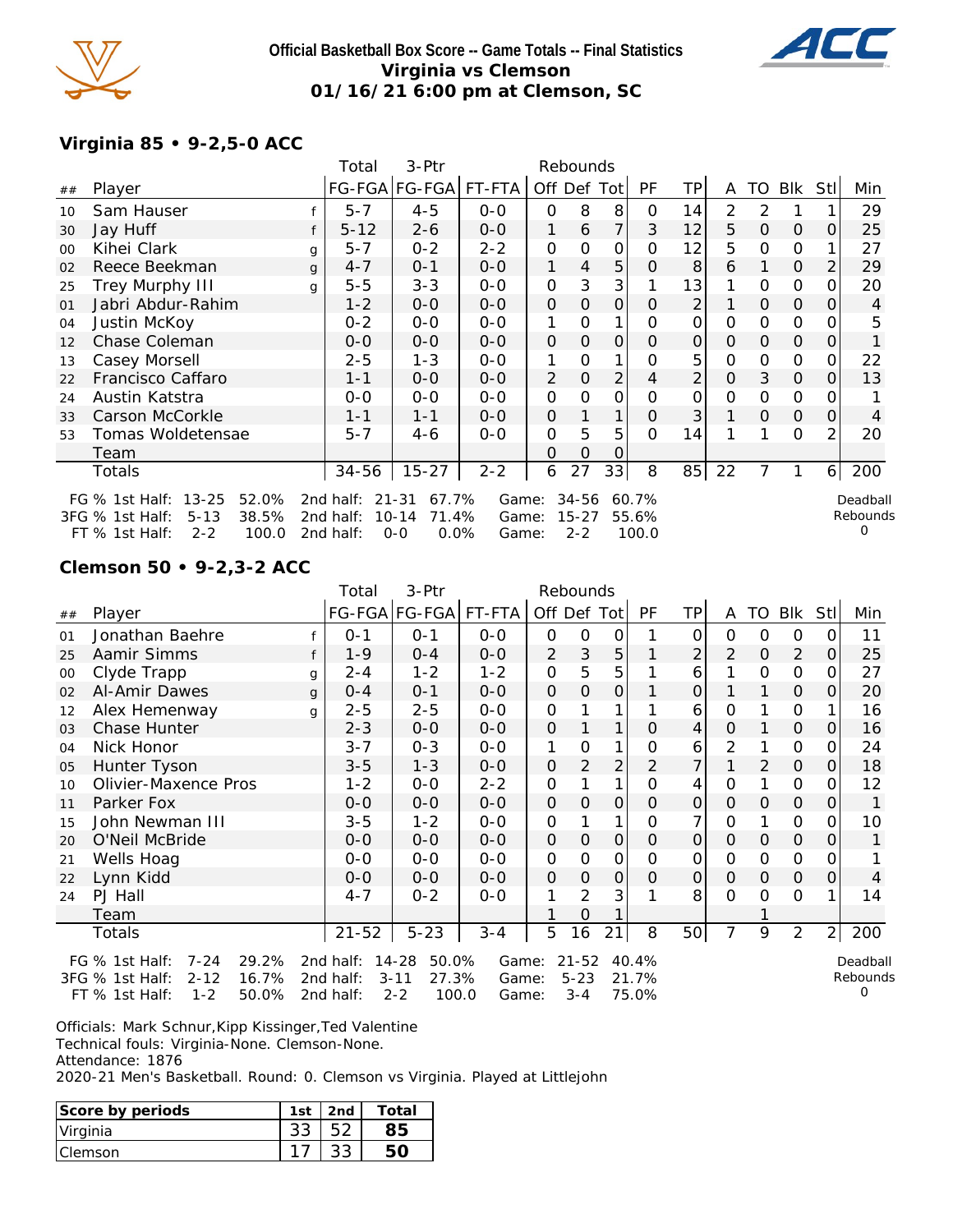

## **Official Basketball Box Score -- Game Totals -- Final Statistics Georgia Tech vs Virginia 01/23/21 8:00 pm at Charlottesville, VA**



# **Georgia Tech 62 • 7-4,3-2 ACC**

|                |                                                                                                                                                                                                                                                                                                                                               |  |              | Total     | 3-Ptr         |         |                | Rebounds       |                |                |                |               |          |          |          |     |
|----------------|-----------------------------------------------------------------------------------------------------------------------------------------------------------------------------------------------------------------------------------------------------------------------------------------------------------------------------------------------|--|--------------|-----------|---------------|---------|----------------|----------------|----------------|----------------|----------------|---------------|----------|----------|----------|-----|
| ##             | Player                                                                                                                                                                                                                                                                                                                                        |  |              |           | FG-FGA FG-FGA | FT-FTA  |                | Off Def        | Totl           | <b>PF</b>      | ΤP             | A             | TO.      | Blk      | Stl      | Min |
| 04             | Jordan Usher                                                                                                                                                                                                                                                                                                                                  |  |              | $7 - 11$  | $2 - 4$       | $3 - 4$ | 0              | 6              | 6              |                | 19             |               | $\Omega$ | 3        |          | 38  |
| 05             | Moses Wright                                                                                                                                                                                                                                                                                                                                  |  |              | $6 - 17$  | $1 - 2$       | $0-0$   | 1              | 3              | $\overline{4}$ | $\overline{2}$ | 13             | $\mathcal{P}$ |          | 5        | $\Omega$ | 37  |
| 0 <sup>0</sup> | Michael Devoe                                                                                                                                                                                                                                                                                                                                 |  | g            | $1 - 8$   | $1 - 3$       | $0 - 0$ | O              | 2              | 2              |                | 3 <sub>l</sub> |               |          | 0        |          | 26  |
| 0 <sub>3</sub> | Bubba Parham                                                                                                                                                                                                                                                                                                                                  |  | $\mathbf{q}$ | $1 - 2$   | $1 - 1$       | $0 - 0$ | O              | 5              | 5              | 2              | 3              | O             | $\Omega$ | $\Omega$ |          | 40  |
| 10             | Jose Alvarado                                                                                                                                                                                                                                                                                                                                 |  | q            | $7 - 12$  | $4 - 5$       | $2 - 2$ | 0              |                | 1              | 4              | 20             | 8             | 2        | $\Omega$ | 6        | 39  |
| 01             | Kyle Sturdivant                                                                                                                                                                                                                                                                                                                               |  |              | $0 - 1$   | $O-O$         | $0 - 0$ | 0              |                |                |                | $\overline{O}$ | $\Omega$      |          | $\Omega$ | $\Omega$ | 8   |
| 12             | <b>Khalid Moore</b>                                                                                                                                                                                                                                                                                                                           |  |              | $2 - 2$   | $0 - 0$       | $0 - 0$ | O              | 2              | ∍              | Ω              | 4              | 0             |          | $\Omega$ |          | 12  |
|                | Team                                                                                                                                                                                                                                                                                                                                          |  |              |           |               |         | $\overline{2}$ | $\overline{2}$ | 4              |                |                |               |          |          |          |     |
|                | Totals                                                                                                                                                                                                                                                                                                                                        |  |              | $24 - 53$ | $9 - 15$      | $5-6$   | 3              | 22             | 25             | 11             | 62             | 12            | 6        | 8        | 8        | 200 |
|                | FG $%$ 1st Half:<br>14-28<br>50.0%<br>$10 - 25$<br>40.0%<br>$24 - 53$<br>45.3%<br>2nd half:<br>Game:<br>Deadball<br>Rebounds<br>57.1%<br>62.5%<br>3FG % 1st Half:<br>$5 - 8$<br>2nd half:<br>$4 - 7$<br>$9 - 15$<br>60.0%<br>Game:<br>0<br>75.0%<br>$2 - 2$<br>100.0<br>83.3%<br>$FT$ % 1st Half:<br>$3 - 4$<br>2nd half:<br>$5 - 6$<br>Game: |  |              |           |               |         |                |                |                |                |                |               |          |          |          |     |

## **Virginia 64 • 10-2,6-0 ACC**

|         |                                                                                                              |              | Total                                  | 3-Ptr                                                      |                         |                | Rebounds                         |                |                         |    |                |          |            |          |                             |
|---------|--------------------------------------------------------------------------------------------------------------|--------------|----------------------------------------|------------------------------------------------------------|-------------------------|----------------|----------------------------------|----------------|-------------------------|----|----------------|----------|------------|----------|-----------------------------|
| ##      | Player                                                                                                       |              |                                        | FG-FGA FG-FGA                                              | FT-FTA                  | Off Def Tot    |                                  |                | <b>PF</b>               | TP | A              | TO       | <b>BIK</b> | Stll     | Min                         |
| 10      | Sam Hauser                                                                                                   |              | $9 - 12$                               | $4 - 5$                                                    | $O - 1$                 | 0              | 6                                | 6              |                         | 22 | O              | 2        |            |          | 35                          |
| 30      | Jay Huff                                                                                                     |              | $7 - 11$                               | $2 - 3$                                                    | $2 - 2$                 |                | 4                                | 5              |                         | 18 | $\overline{2}$ | 2        | 5          | 0        | 30                          |
| $00 \,$ | Kihei Clark                                                                                                  | g            | 1-10                                   | $0 - 3$                                                    | $0-0$                   |                | 2                                | 3              |                         | 2  | 8              | 3        | $\Omega$   | 0        | 33                          |
| 02      | Reece Beekman                                                                                                | $\mathbf{q}$ | $2 - 5$                                | $0 - 0$                                                    | $2 - 2$                 | $\Omega$       | 5                                | 5              | 2                       | 6  | 3              |          | 1          |          | 39                          |
| 25      | Trey Murphy III                                                                                              | g            | 1 - 4                                  | $1 - 3$                                                    | $0 - 0$                 | $\mathcal{O}$  |                                  |                |                         | 3  | O              | Ω        | $\Omega$   | O.       | 25                          |
| 13      | Casey Morsell                                                                                                |              | $4 - 8$                                | $1 - 3$                                                    | $0 - 0$                 | $\overline{O}$ | 4                                | $\overline{4}$ | $\mathcal{P}$           | 9  |                | $\Omega$ | $\Omega$   | $\Omega$ | 28                          |
| 22      | Francisco Caffaro                                                                                            |              | $1 - 1$                                | $0 - 0$                                                    | $2 - 2$                 | 2              |                                  | 3              | Ω                       | 4  | O              | O        | O          | 0        | 9                           |
| 53      | Tomas Woldetensae                                                                                            |              | $0 - 1$                                | $0 - 1$                                                    | $O-O$                   | $\Omega$       | $\Omega$                         | $\overline{O}$ | $\Omega$                | 0  | O              |          | $\Omega$   | O        |                             |
|         | Team                                                                                                         |              |                                        |                                                            |                         | $\mathcal{P}$  | 3                                | 5              |                         |    |                |          |            |          |                             |
|         | <b>Totals</b>                                                                                                |              | $25 - 52$                              | $8 - 18$                                                   | $6 - 7$                 | 6              | 26                               | 32             | 8                       | 64 | 14             | 9        | 7          | 21       | 200                         |
|         | FG % 1st Half: 13-26<br>50.0%<br>3FG % 1st Half:<br>44.4%<br>$4 - 9$<br>$FT$ % 1st Half:<br>66.7%<br>$2 - 3$ |              | 2nd half:<br>2nd half:<br>2 $nd$ half: | $12 - 26$<br>46.2%<br>44.4%<br>$4 - 9$<br>100.0<br>$4 - 4$ | Game:<br>Game:<br>Game: |                | $25 - 52$<br>$8 - 18$<br>$6 - 7$ |                | 48.1%<br>44.4%<br>85.7% |    |                |          |            |          | Deadball<br>Rebounds<br>0,1 |

Officials: Tommy Morrissey,Brian Dorsey,Lee Cassell Technical fouls: Georgia Tech-None. Virginia-None. Attendance: 250 2020-21 Men's Basketball. Round: 0. Georgia Tech vs Virginia. Played at John P

| Score by periods | 1st | 2nd | $\tau$ otai |
|------------------|-----|-----|-------------|
| Georgia Tech     |     |     |             |
| Virginia         |     |     |             |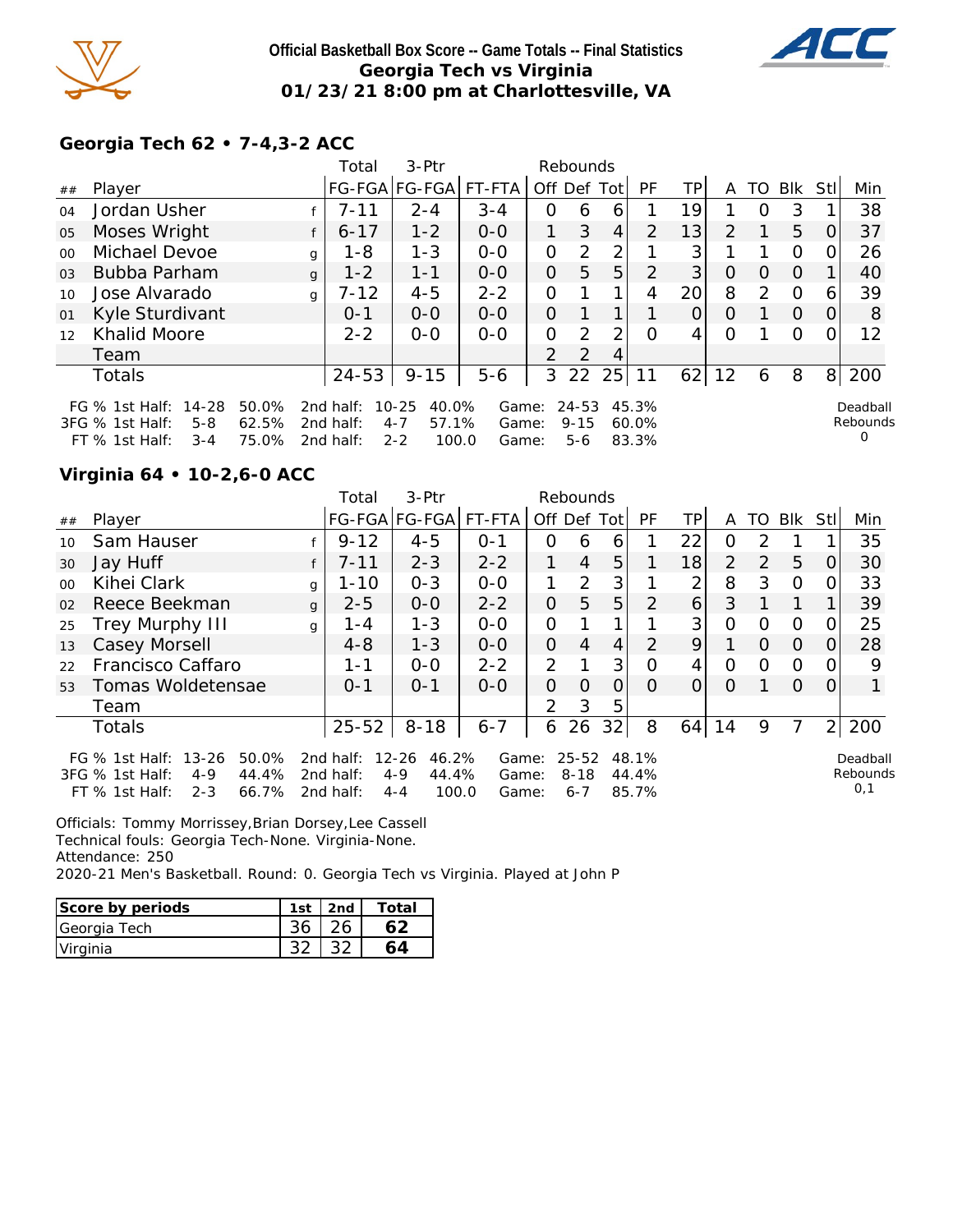

## **Official Basketball Box Score -- Game Totals -- Final Statistics Syracuse vs Virginia 01/25/21 7:00 pm at Charlottesville, VA**



## **Syracuse 58 • 9-5,3-4 ACC**

|         |                                                                                                            |              | Total                               | $3-Ptr$                                                     |                         |               | Rebounds                          |                |                         |                 |               |                |          |                |                                  |
|---------|------------------------------------------------------------------------------------------------------------|--------------|-------------------------------------|-------------------------------------------------------------|-------------------------|---------------|-----------------------------------|----------------|-------------------------|-----------------|---------------|----------------|----------|----------------|----------------------------------|
| ##      | Player                                                                                                     |              |                                     | FG-FGA FG-FGA FT-FTA                                        |                         |               |                                   | Off Def Tot    | PF                      | ТP              | A             | TO             | Blk      | Stll           | Min                              |
| 01      | <b>Quincy Guerrier</b>                                                                                     |              | $6 - 16$                            | $0 - 2$                                                     | $3 - 3$                 | $\mathcal{P}$ | 5                                 |                |                         | 15 <sub>1</sub> | O             |                | $\Omega$ | 3              | 37                               |
| 21      | Marek Dolezaj                                                                                              |              | $3-6$                               | $0 - 0$                                                     | $2 - 2$                 | 0             | 6                                 | 6              |                         | 8 <sup>1</sup>  | 3             |                | $\Omega$ | 3 <sup>1</sup> | 40                               |
| $00 \,$ | Alan Griffin                                                                                               | g            | $4 - 11$                            | $1 - 5$                                                     | $4 - 5$                 |               | 7                                 | 8              | 2                       | 13 <sub>1</sub> | $\mathcal{P}$ | ∩              | $\Omega$ |                | 36                               |
| 11      | Joseph Girard III                                                                                          | $\mathbf{q}$ | $3 - 7$                             | $2 - 6$                                                     | $0 - 0$                 | 0             |                                   |                | $\Omega$                | 8               | 2             | $\overline{2}$ | $\Omega$ | 0              | 26                               |
| 35      | <b>Buddy Boeheim</b>                                                                                       | q            | $4 - 13$                            | $1 - 8$                                                     | $0 - 0$                 | 0             |                                   |                |                         | 9               | 2             | 5              | $\Omega$ | 2              | 34                               |
| 03      | Kadary Richmond                                                                                            |              | $1 - 3$                             | $0 - 0$                                                     | $0 - 0$                 | 0             | 2                                 | $\overline{2}$ | 3                       | $\overline{2}$  |               | 3              | 2        | $\Omega$       | 20                               |
| 20      | <b>Robert Braswell</b>                                                                                     |              | $1 - 3$                             | $1 - 3$                                                     | $0 - 0$                 | 0             |                                   |                | 2                       | 3 <sup>1</sup>  | $\Omega$      |                | $\Omega$ |                |                                  |
|         | Team                                                                                                       |              |                                     |                                                             |                         |               |                                   | ⌒              |                         |                 |               |                |          |                |                                  |
|         | Totals                                                                                                     |              | 22-59                               | $5 - 24$                                                    | $9 - 10$                | 4             | 24                                | 28             | 10                      | 58              | 10            | 12             | 2        | 9              | 200                              |
|         | FG % 1st Half: 12-30<br>40.0%<br>18.2%<br>3FG % 1st Half:<br>$2 - 11$<br>0.0%<br>FT % 1st Half:<br>$O - 1$ |              | 2nd half:<br>2nd half:<br>2nd half: | $10 - 29$<br>34.5%<br>23.1%<br>$3 - 13$<br>$9 - 9$<br>100.0 | Game:<br>Game:<br>Game: |               | $22 - 59$<br>$5 - 24$<br>$9 - 10$ |                | 37.3%<br>20.8%<br>90.0% |                 |               |                |          |                | Deadball<br>Rebounds<br>$\Omega$ |

# **Virginia 81 • 11-2,7-0 ACC**

|         |                                                                                                                         |              | Total                               | 3-Ptr                                                        |                         |                | Rebounds                           |                |                         |                |                |               |          |          |                      |
|---------|-------------------------------------------------------------------------------------------------------------------------|--------------|-------------------------------------|--------------------------------------------------------------|-------------------------|----------------|------------------------------------|----------------|-------------------------|----------------|----------------|---------------|----------|----------|----------------------|
| ##      | Player                                                                                                                  |              |                                     | FG-FGA FG-FGA  FT-FTA                                        |                         |                | Off Def Tot                        |                | PF                      | TP             | A              | TO            | Blk      | Stll     | Min                  |
| 10      | Sam Hauser                                                                                                              |              | $7 - 16$                            | $7 - 13$                                                     | $0-0$                   |                | 6                                  |                | 3                       | 21             | 3              |               |          |          | 38                   |
| 30      | Jay Huff                                                                                                                |              | $8 - 11$                            | $1 - 1$                                                      | $4 - 4$                 | $\mathcal{P}$  | 10                                 | 12             | 2                       | 21             | 2              | 3             | 2        |          | 32                   |
| $00 \,$ | Kihei Clark                                                                                                             | g            | 2-6                                 | $0 - 1$                                                      | $0 - 0$                 |                | 3                                  | 4              | 0                       | 4              | 9              | $\mathcal{P}$ | $\Omega$ | 2        | 36                   |
| 02      | Reece Beekman                                                                                                           | $\mathbf{q}$ | $2 - 3$                             | $1 - 1$                                                      | $5 - 6$                 | 1              | $\overline{4}$                     | 5              |                         | 10             | 5              | 2             | $\Omega$ | 2        | 34                   |
| 25      | <b>Trey Murphy III</b>                                                                                                  | g            | $6 - 14$                            | $4 - 10$                                                     | $0-0$                   | 0              | 7                                  | 7              | 2                       | 16             | $\overline{2}$ | 2             | 2        |          | 31                   |
| 01      | Jabri Abdur-Rahim                                                                                                       |              | $0 - 1$                             | $0 - 1$                                                      | $0 - 0$                 | 0              | 0                                  | $\Omega$       | $\Omega$                | $\Omega$       | $\Omega$       | $\Omega$      | $\Omega$ | $\Omega$ | 2                    |
| 04      | Justin McKoy                                                                                                            |              | $O-O$                               | $0 - 0$                                                      | $0 - 0$                 | 0              | $\Omega$                           | O              | O                       | $\overline{O}$ | $\Omega$       | $\Omega$      | $\Omega$ |          | 2                    |
| 13      | Casey Morsell                                                                                                           |              | $3 - 5$                             | $1 - 3$                                                      | $0 - 0$                 | $\overline{O}$ | 2                                  | $\overline{2}$ | $\Omega$                | 7              | $\Omega$       |               | $\Omega$ | $\Omega$ | $\overline{7}$       |
| 22      | Francisco Caffaro                                                                                                       |              | $1 - 2$                             | $O-O$                                                        | $0 - 1$                 |                |                                    | 2              | 0                       | 2              | $\Omega$       | 0             | $\Omega$ | O        | 8                    |
| 33      | Carson McCorkle                                                                                                         |              | $O-O$                               | $O-O$                                                        | $O-O$                   | 0              | 0                                  | $\Omega$       | $\Omega$                | $\overline{O}$ | $\Omega$       | $\Omega$      | $\Omega$ | $\Omega$ |                      |
| 53      | Tomas Woldetensae                                                                                                       |              | $0 - 1$                             | $0 - 1$                                                      | $0 - 0$                 | 0              |                                    |                | ∩                       | $\Omega$       | $\overline{2}$ | $\mathcal{P}$ | $\Omega$ |          | 9                    |
|         | Team                                                                                                                    |              |                                     |                                                              |                         |                | $\Omega$                           |                |                         |                |                |               |          |          |                      |
|         | Totals                                                                                                                  |              | 29-59                               | $14 - 31$                                                    | $9 - 11$                |                | 34                                 | 41             | 8                       | 81             | 23             | 13            | 5        | 7        | 200                  |
|         | FG % 1st Half:<br>$14 - 31$<br>45.2%<br>$3FG \%$ 1st Half:<br>$7 - 17$<br>41.2%<br>FT % 1st Half:<br>$0.0\%$<br>$O - 1$ |              | 2nd half:<br>2nd half:<br>2nd half: | $15 - 28$<br>53.6%<br>$7 - 14$<br>50.0%<br>$9 - 10$<br>90.0% | Game:<br>Game:<br>Game: |                | $29 - 59$<br>$14 - 31$<br>$9 - 11$ |                | 49.2%<br>45.2%<br>81.8% |                |                |               |          |          | Deadball<br>Rebounds |

Officials: Kipp Kissinger,Keith Kimble,Doug Shows Technical fouls: Syracuse-None. Virginia-None. Attendance: 250 2020-21 Men's Basketball. Round: 0. Syracuse vs Virginia. Played at John Paul

| Score by periods | 1 <sub>ct</sub> | 2n <sup>d</sup> | Totai |
|------------------|-----------------|-----------------|-------|
| Syracuse         |                 |                 |       |
| Virginia         |                 |                 |       |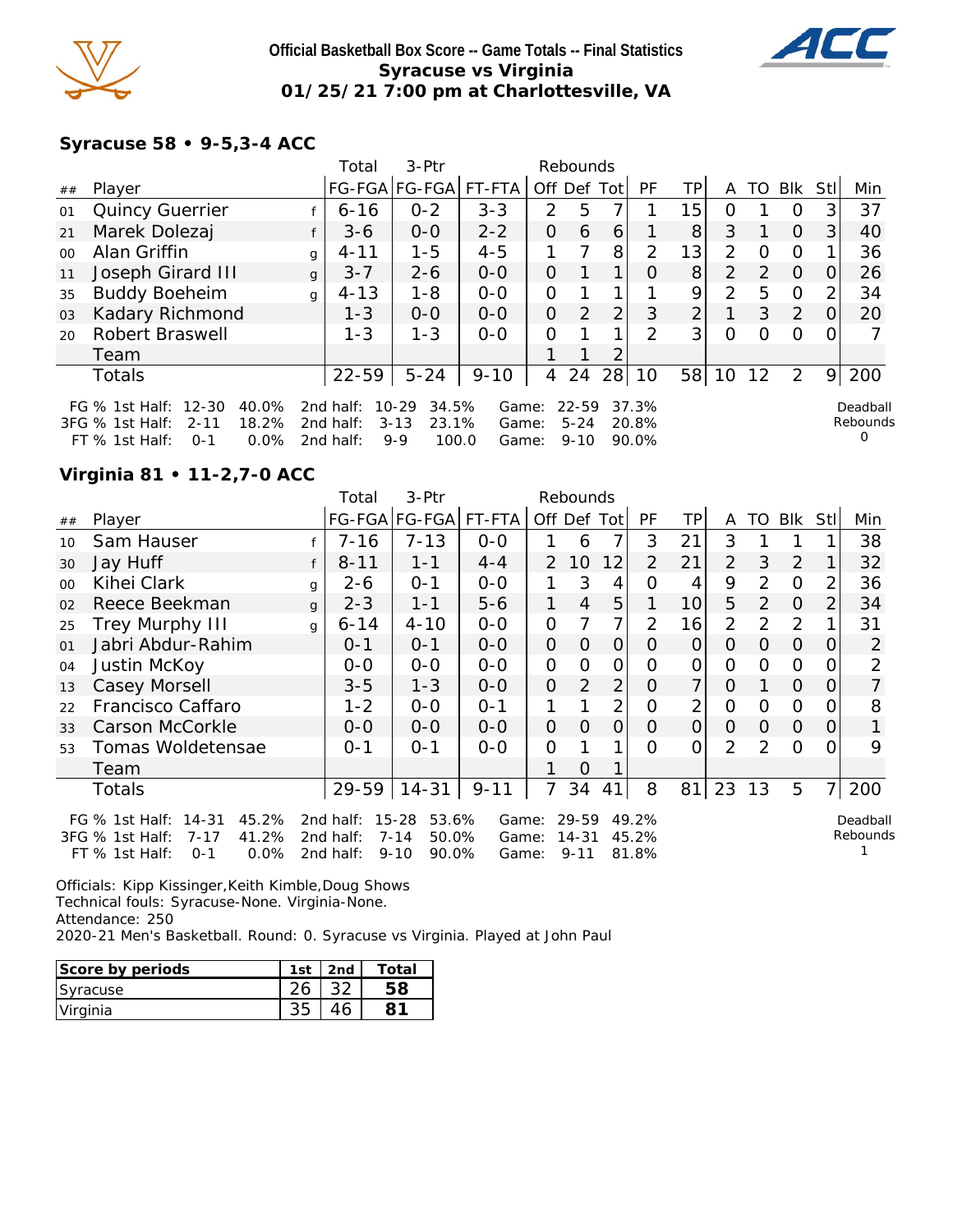

### **Official Basketball Box Score -- Game Totals -- Final Statistics Virginia vs Virginia Tech 01/30/21 6:00 pm at Blacksburg, VA**



# **Virginia 51 • 11-3,7-1 ACC**

|         |                                                                       |   | Total                  | 3-Ptr                                  |                |               | Rebounds           |                |                |                |          |                |          |          |                      |
|---------|-----------------------------------------------------------------------|---|------------------------|----------------------------------------|----------------|---------------|--------------------|----------------|----------------|----------------|----------|----------------|----------|----------|----------------------|
| ##      | Player                                                                |   |                        | FG-FGA FG-FGA  FT-FTA                  |                | Off Def Tot   |                    |                | PF             | ΤP             | A        |                | TO BIK   | Stll     | Min                  |
| 10      | Sam Hauser                                                            |   | $4 - 10$               | $2 - 7$                                | $0 - 0$        | $\mathcal{P}$ | 3                  | 5              | 3              | 10             |          | 0              | $\Omega$ |          | 34                   |
| 30      | Jay Huff                                                              |   | $5 - 7$                | $3 - 3$                                | $0 - 0$        | 1             | 3                  | 4              | 4              | 13             |          | 2              | 1        |          | 23                   |
| $00 \,$ | Kihei Clark                                                           | g | $4 - 13$               | $3 - 6$                                | $0-0$          | 1             |                    | 2 <sub>1</sub> | Ω              | 11             | 0        | $\overline{2}$ | $\Omega$ |          | 34                   |
| 02      | Reece Beekman                                                         | q | $0 - 5$                | $0 - 3$                                | $1 - 2$        | O             |                    |                |                | 1              | 3        |                | $\Omega$ | 0        | 33                   |
| 25      | <b>Trey Murphy III</b>                                                | g | $3 - 7$                | $2 - 5$                                | $2 - 2$        | 1             | 5                  | 6              | 3              | 10             |          |                | $\Omega$ |          | 34                   |
| 04      | Justin McKoy                                                          |   | $1 - 1$                | $0-0$                                  | $0-0$          | 0             | 2                  | $\overline{2}$ |                | $\overline{2}$ | 0        | $\Omega$       | $\Omega$ | 0        | 4                    |
| 13      | Casey Morsell                                                         |   | $2 - 7$                | $0 - 4$                                | $0 - 0$        | 0             |                    |                |                | 4              | 2        | $\Omega$       | $\Omega$ |          | 25                   |
| 22      | Francisco Caffaro                                                     |   | $O-O$                  | $0 - 0$                                | $0 - 0$        | $\Omega$      | $\mathcal{P}$      | 2              | 3              | 0              | $\Omega$ | 2              | $\Omega$ | $\Omega$ | 5                    |
| 53      | Tomas Woldetensae                                                     |   | $0 - 2$                | $0-0$                                  | $0-0$          | 0             | Ω                  | ∩              | O              | 0              |          | O              | $\Omega$ |          | 8                    |
|         | Team                                                                  |   |                        |                                        |                | O             |                    |                |                |                |          |                |          |          |                      |
|         | Totals                                                                |   | $19 - 52$              | $10 - 28$                              | $3 - 4$        | 5             | 19                 | 24             | 16             | 51             | 9        | 9              |          | 6        | 200                  |
|         | FG % 1st Half: 11-25<br>44.0%<br>46.7%<br>3FG % 1st Half:<br>$7 - 15$ |   | 2nd half:<br>2nd half: | $8 - 27$<br>29.6%<br>23.1%<br>$3 - 13$ | Game:<br>Game: |               | 19-52<br>$10 - 28$ |                | 36.5%<br>35.7% |                |          |                |          |          | Deadball<br>Rebounds |
|         | FT % 1st Half:<br>$0.0\%$<br>$0 - 0$                                  |   | 2nd half:              | 75.0%<br>$3 - 4$                       | Game:          |               | $3 - 4$            |                | 75.0%          |                |          |                |          |          |                      |

## **Virginia Tech 65 • 13-3,7-2 ACC**

|                |                                                                                           |                         | Total                               | 3-Ptr                                                    |                         |                | Rebounds                           |                 |                         |     |                |               |          |          |                             |
|----------------|-------------------------------------------------------------------------------------------|-------------------------|-------------------------------------|----------------------------------------------------------|-------------------------|----------------|------------------------------------|-----------------|-------------------------|-----|----------------|---------------|----------|----------|-----------------------------|
| ##             | Player                                                                                    |                         | FG-FGA FG-FGA                       |                                                          | FT-FTA                  | Off Def        |                                    | Totl            | <b>PF</b>               | TP. | A              | TO I          | Blk      | Stll     | Min                         |
| 22             | Keve Aluma                                                                                |                         | $10 - 15$                           | $2 - 3$                                                  | $7 - 8$                 | $\mathcal{P}$  | 8                                  | 10 <sup>1</sup> | 0                       | 29  | 4              | Ω             |          | O        | 36                          |
| 25             | Justyn Mutts                                                                              |                         | $2 - 7$                             | $0 - 2$                                                  | $0 - 0$                 |                | 7                                  | 8               | 2                       | 4   | $\overline{2}$ | 2             | 0        | 0        | 34                          |
| 03             | Wabissa Bede                                                                              | g                       | $2 - 3$                             | 1-1                                                      | $2 - 2$                 | $\mathcal{O}$  | 4                                  | 4               | 4                       | 7   | 5              | 3             |          |          | 35                          |
| 04             | Nahiem Alleyne                                                                            | g                       | $1 - 4$                             | $1 - 1$                                                  | $0-0$                   | $\overline{O}$ | $\overline{4}$                     | 4               |                         | 3   |                | 3             | $\Omega$ | O        | 29                          |
| 15             | Jalen Cone                                                                                | g                       | $2 - 6$                             | $2 - 6$                                                  | $0-0$                   | $\mathcal{O}$  | 2                                  | 2               |                         | 6   | 0              | $\mathcal{P}$ | $\Omega$ | 0        | 26                          |
| 0 <sup>0</sup> | <b>Hunter Cattoor</b>                                                                     |                         | $5 - 7$                             | $3 - 5$                                                  | $2 - 2$                 | $\Omega$       | 1                                  | 1               | Ω                       | 15  |                | $\Omega$      | 2        |          | 31                          |
| 05             | David N'Guessan                                                                           |                         | $O - 1$                             | $0 - 0$                                                  | $1 - 2$                 |                | O                                  | 1               | 0                       |     | O              |               | $\Omega$ | 0        |                             |
| 21             | John Ojiako                                                                               |                         | $0 - 1$                             | $0 - 0$                                                  | $0 - 0$                 | $\Omega$       | $\Omega$                           | 0               | $\Omega$                | 0   | $\Omega$       | Ω             | $\Omega$ | $\Omega$ | 2                           |
|                | Team                                                                                      |                         |                                     |                                                          |                         | $\overline{O}$ | O                                  | 0               |                         |     |                |               |          |          |                             |
|                | <b>Totals</b>                                                                             |                         | 22-44                               | $9 - 18$                                                 | $12 - 14$               | 4              | 26                                 | 30 <sup>1</sup> | 8                       | 65  | 13             | 12            | 4        | 2        | 200                         |
|                | FG $%$ 1st Half:<br>$8 - 21$<br>3FG % 1st Half:<br>$2 - 8$<br>$FT$ % 1st Half:<br>$3 - 4$ | 38.1%<br>25.0%<br>75.0% | 2nd half:<br>2nd half:<br>2nd half: | 14-23<br>60.9%<br>$7 - 10$<br>70.0%<br>$9 - 10$<br>90.0% | Game:<br>Game:<br>Game: |                | $22 - 44$<br>$9 - 18$<br>$12 - 14$ |                 | 50.0%<br>50.0%<br>85.7% |     |                |               |          |          | Deadball<br>Rebounds<br>1,2 |

Officials: Jerry Heater,Clarence Armstrong,Jamie Luckie Technical fouls: Virginia-None. Virginia Tech-None. Attendance: 250 2020-21 Men's Basketball. Round: 0. Virginia vs Virginia Tech. Played at Casse

| Score by periods | 1st | 2nd | Total |
|------------------|-----|-----|-------|
| Virginia         |     |     |       |
| Virginia Tech    |     |     |       |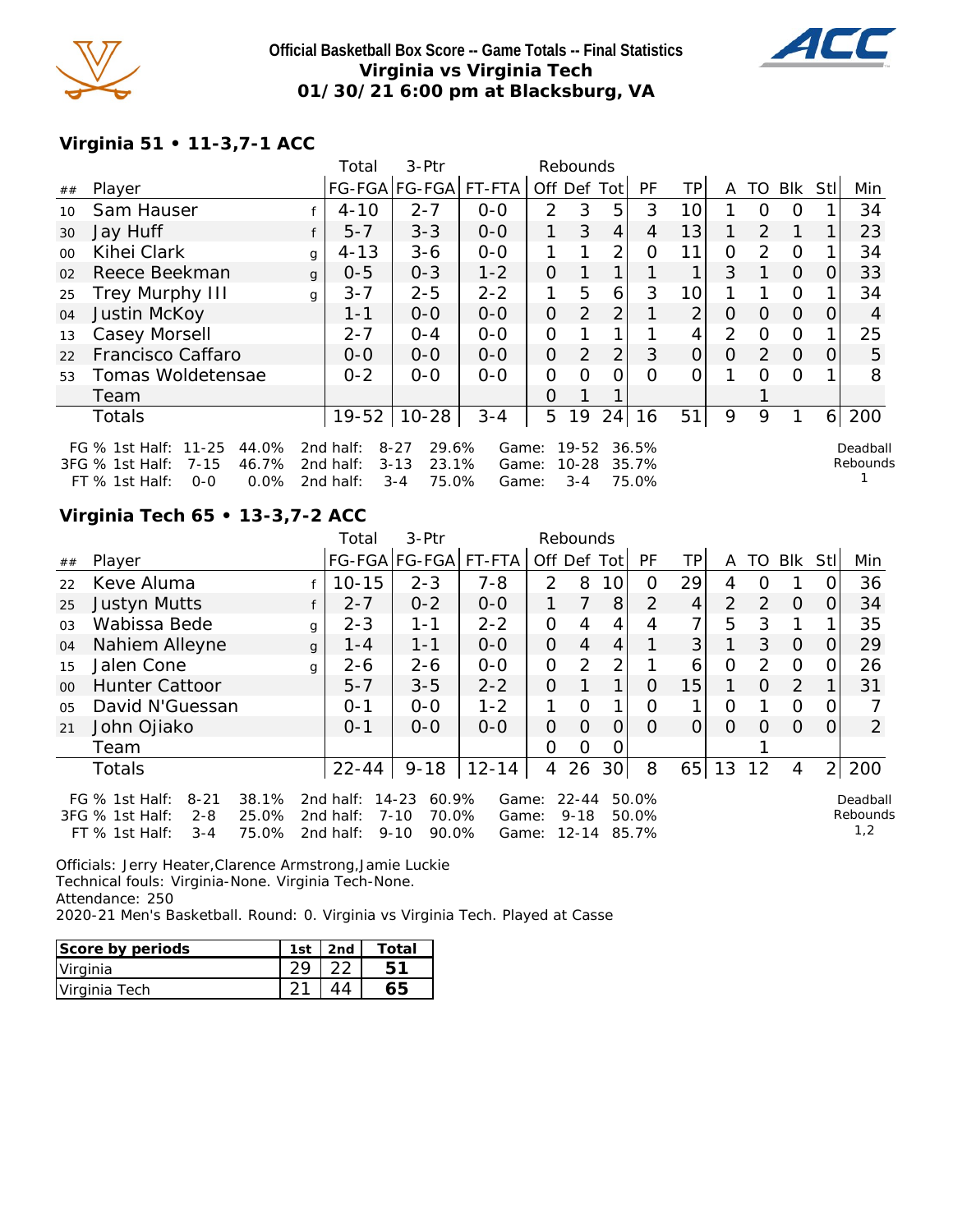

### **Official Basketball Box Score -- Game Totals -- Final Statistics Virginia vs NC State 02/03/21 9:00 pm at Raleigh, NC**



## **Virginia 64 • 12-3,8-1 ACC**

|         |                                                                                                                                                                                                                                                                                                                                           |   | Total     | 3-Ptr                 |           |               | Rebounds |                |          |          |             |          |          |          |     |
|---------|-------------------------------------------------------------------------------------------------------------------------------------------------------------------------------------------------------------------------------------------------------------------------------------------------------------------------------------------|---|-----------|-----------------------|-----------|---------------|----------|----------------|----------|----------|-------------|----------|----------|----------|-----|
| ##      | Player                                                                                                                                                                                                                                                                                                                                    |   |           | FG-FGA FG-FGA  FT-FTA |           | Off Def Tot   |          |                | PF       | TP       | A           | TO       | Blk      | Stl      | Min |
| 10      | Sam Hauser                                                                                                                                                                                                                                                                                                                                |   | $5 - 11$  | $2 - 6$               | $6 - 6$   | $\mathcal{P}$ | 3        | 5              | 2        | 18       |             |          | O        |          | 38  |
| 30      | Jay Huff                                                                                                                                                                                                                                                                                                                                  |   | $5 - 12$  | $1 - 6$               | $1 - 1$   | 0             | 6        | 6              | 3        | 12       | 3           |          | 1        | 2        | 33  |
| $00 \,$ | Kihei Clark                                                                                                                                                                                                                                                                                                                               | g | $2 - 3$   | $1 - 2$               | $3 - 4$   | 0             | 2        | $\overline{2}$ | 3        | 8        | 6           | 3        | $\Omega$ | 2        | 36  |
| 02      | Reece Beekman                                                                                                                                                                                                                                                                                                                             | g | $2 - 3$   | $0-0$                 | $4 - 5$   | $\mathcal{O}$ | 5        | 5              | O        | 8        | $\mathbf 1$ | 3        | 2        | O        | 37  |
| 25      | <b>Trey Murphy III</b>                                                                                                                                                                                                                                                                                                                    | g | $5 - 8$   | $2 - 3$               | $6 - 6$   | 1.            | 4        | 5              | 3        | 18       | 0           |          | $\Omega$ | 0        | 34  |
| 04      | Justin McKoy                                                                                                                                                                                                                                                                                                                              |   | $O-O$     | $0 - 0$               | $0 - 0$   | 0             | 1        | $\mathbf 1$    | O        | $\Omega$ | 0           | 0        | $\Omega$ | $\Omega$ | 2   |
| 13      | Casey Morsell                                                                                                                                                                                                                                                                                                                             |   | $0 - 3$   | $0-0$                 | $O-O$     | O             | $\Omega$ | 0              |          | 0        |             | 2        | $\Omega$ |          | 12  |
| 22      | Francisco Caffaro                                                                                                                                                                                                                                                                                                                         |   | $O-O$     | $0 - 0$               | $0 - 0$   | $\mathcal{O}$ | $\Omega$ | $\Omega$       | $\Omega$ | 0        | $\Omega$    | $\Omega$ | $\Omega$ | $\Omega$ | 5   |
| 53      | Tomas Woldetensae                                                                                                                                                                                                                                                                                                                         |   | $O - 1$   | $O-O$                 | $O-O$     | $\Omega$      | ∩        | 0              |          | 0        | 0           | 0        | $\Omega$ |          | 3   |
|         | Team                                                                                                                                                                                                                                                                                                                                      |   |           |                       |           | 0             | $\Omega$ | Ő              |          |          |             |          |          |          |     |
|         | Totals                                                                                                                                                                                                                                                                                                                                    |   | $19 - 41$ | $6 - 17$              | $20 - 22$ | 3             | 21       | 24             | 13       | 64       | 12          | 11       | 3        | 5        | 200 |
|         | FG $%$ 1st Half:<br>$10-19$<br>52.6%<br>$9 - 22$<br>40.9%<br>$19 - 41$<br>2nd half:<br>46.3%<br>Deadball<br>Game:<br>Rebounds<br>22.2%<br>3FG % 1st Half:<br>$4 - 8$<br>50.0%<br>$2 - 9$<br>35.3%<br>2nd half:<br>$6 - 17$<br>Game:<br>$FT$ % 1st Half:<br>100.0<br>2nd half:<br>16-18<br>88.9%<br>$20 - 22$<br>90.9%<br>$4 - 4$<br>Game: |   |           |                       |           |               |          |                |          |          |             |          |          |          |     |

## **NC State 57 • 7-7,3-6 ACC**

|         |                                                                                         |                         | Total                               | $3-Ptr$                                                  |                         | Rebounds       |                               |                |                         |                |          |               |          |      |                           |
|---------|-----------------------------------------------------------------------------------------|-------------------------|-------------------------------------|----------------------------------------------------------|-------------------------|----------------|-------------------------------|----------------|-------------------------|----------------|----------|---------------|----------|------|---------------------------|
| ##      | Player                                                                                  |                         |                                     | FG-FGA FG-FGA                                            | FT-FTA                  | Off Def Tot    |                               |                | PF                      | ΤP             | A        | TO.           | Blk      | StII | Min                       |
| 04      | Jericole Hellems                                                                        |                         | $9 - 15$                            | $3 - 6$                                                  | $2 - 2$                 |                | 4                             | 5              | 5                       | 23             | $\Omega$ |               | $\Omega$ |      | 37                        |
| 15      | Manny Bates                                                                             |                         | $4 - 8$                             | $0 - 0$                                                  | $1 - 2$                 | 4              | $\Omega$                      | $\overline{4}$ | 3                       | 9              |          |               | $\Omega$ | O    | 25                        |
| 01      | Dereon Seabron                                                                          |                         | 1-6<br>g                            | $O - 1$                                                  | $0-0$                   | $\overline{2}$ |                               | 3              | 0                       | $\overline{2}$ | O        |               | $\circ$  |      | 17                        |
| 05      | Thomas Allen                                                                            |                         | $1 - 6$<br>$\mathbf{q}$             | $1 - 3$                                                  | $0-0$                   | $\overline{O}$ | 3                             | 3              |                         | 3              | 3        |               | $\Omega$ |      | 25                        |
| 10      | <b>Braxton Beverly</b>                                                                  |                         | $2 - 5$<br>g                        | $0 - 3$                                                  | $1 - 3$                 | $\mathcal{O}$  | 4                             | 4              | 3                       | 5              | 2        |               | O        |      | 36                        |
| $00 \,$ | DJ Funderburk                                                                           |                         | $3 - 8$                             | $0 - 0$                                                  | $3 - 5$                 | $\overline{2}$ | 3                             | 5              | 3                       | 9              | $\Omega$ | $\mathcal{P}$ | $\Omega$ |      | 17                        |
| 02      | Shakeel Moore                                                                           |                         | $1 - 2$                             | $O - 1$                                                  | $O-O$                   | $\mathcal{O}$  | $\overline{2}$                | 2              |                         | 2              | 0        | 2             | $\Omega$ |      | 19                        |
| 03      | Cam Hayes                                                                               |                         | $2 - 3$                             | $0 - 0$                                                  | $0 - 0$                 | $\Omega$       | $\mathcal{P}$                 | 2              | $\Omega$                | $\overline{4}$ | 3        | $\mathcal{L}$ | $\Omega$ | O.   | 24                        |
|         | Team                                                                                    |                         |                                     |                                                          |                         | 2              |                               | 3              |                         |                |          |               |          |      |                           |
|         | <b>Totals</b>                                                                           |                         | $23 - 53$                           | $4 - 14$                                                 | $7 - 12$                | 11             | 20                            | 31             | 16                      | 57             | 9        | 12            | $\Omega$ | 6    | 200                       |
|         | 10-28<br>FG $\%$ 1st Half:<br>3FG % 1st Half:<br>$2 - 6$<br>$FT$ % 1st Half:<br>$2 - 3$ | 35.7%<br>33.3%<br>66.7% | 2nd half:<br>2nd half:<br>2nd half: | 52.0%<br>$13 - 25$<br>$2 - 8$<br>25.0%<br>$5-9$<br>55.6% | Game:<br>Game:<br>Game: |                | 23-53<br>$4 - 14$<br>$7 - 12$ |                | 43.4%<br>28.6%<br>58.3% |                |          |               |          |      | Deadball<br>Rebounds<br>3 |

Officials: Jeffery Clark,Bert Smith,Ted Valentine Technical fouls: Virginia-None. NC State-None. Attendance: 25 2020-21 Men's Basketball. Round: 0. NC State vs Virginia. Played at PNC Arena.

| Score by periods | 1st | 2nd | Total |
|------------------|-----|-----|-------|
| Virginia         |     |     |       |
| <b>INC State</b> |     |     |       |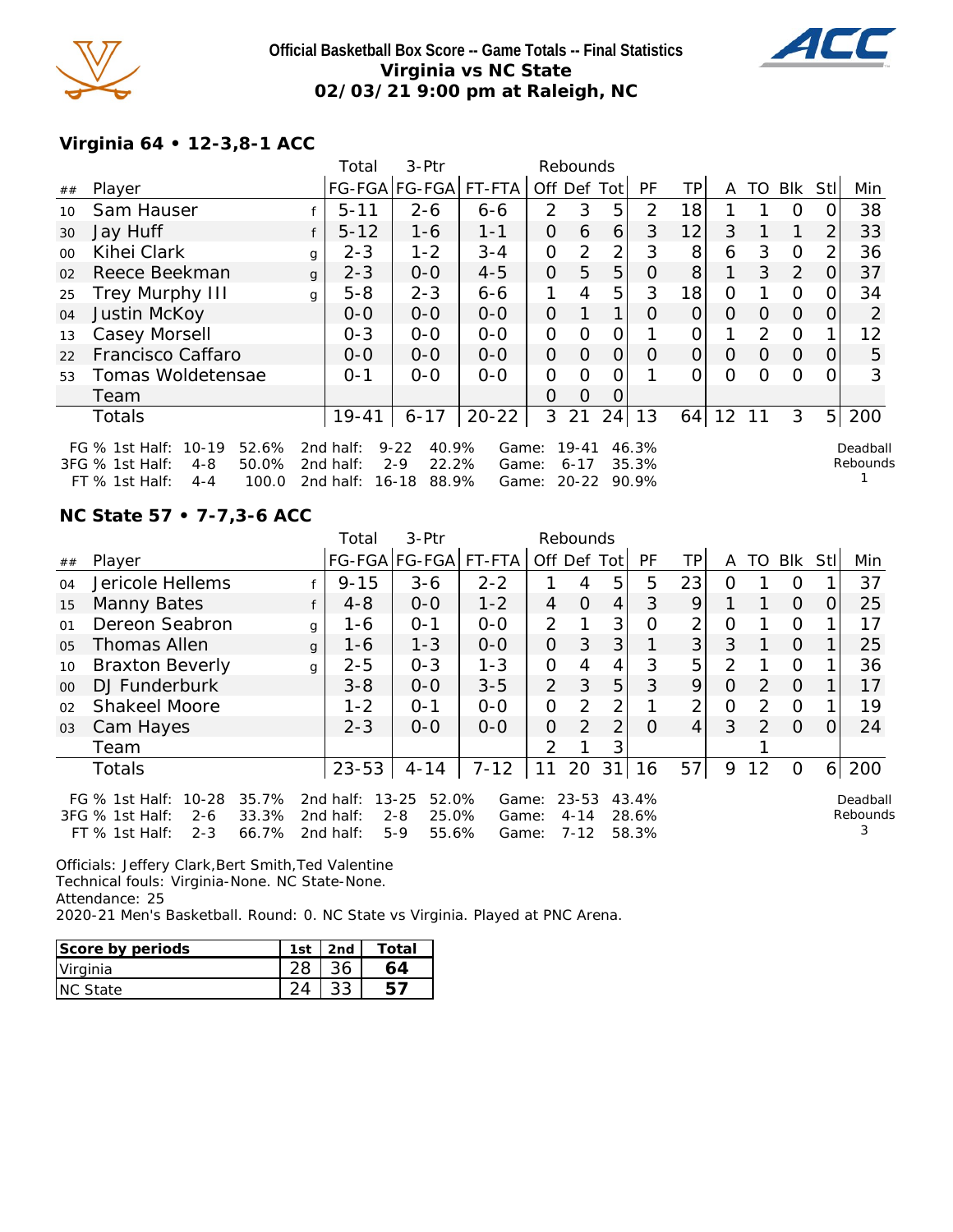

## **Official Basketball Box Score -- Game Totals -- Final Statistics Pittsburgh vs Virginia 02/06/21 4:00 pm at Charlottesville, VA**



## **Pittsburgh 66 • 9-6,5-5 ACC**

|         |                                                                                                              |              | Total                               | 3-Ptr                                                   |                         |    | Rebounds                   |                |                         |    |                |               |          |     |                           |
|---------|--------------------------------------------------------------------------------------------------------------|--------------|-------------------------------------|---------------------------------------------------------|-------------------------|----|----------------------------|----------------|-------------------------|----|----------------|---------------|----------|-----|---------------------------|
| ##      | Player                                                                                                       |              |                                     | FG-FGA FG-FGA                                           | FT-FTA                  |    |                            | Off Def Tot    | PF                      | ТP | A              | TO            | Blk      | Stl | Min                       |
| 11      | Justin Champagnie                                                                                            |              | $8 - 18$                            | $O - 1$                                                 | $2 - 2$                 | 4  | 6                          | 10             |                         | 18 |                | $\mathcal{P}$ | O        |     | 36                        |
| 12      | Abdoul Karim Couliba                                                                                         |              | $4 - 9$                             | $0 - 0$                                                 | $1 - 2$                 | 4  | $\overline{2}$             | 6              | $\overline{2}$          | 9  | $\overline{2}$ | $\Omega$      | $\Omega$ | 0   | 32                        |
| $00 \,$ | Ithiel Horton                                                                                                | $\mathbf{g}$ | $5 - 13$                            | $3 - 8$                                                 | $2 - 2$                 |    | 3                          | 4              | $\mathcal{P}$           | 15 |                | $\Omega$      | 0        |     | 34                        |
| 01      | Xavier Johnson                                                                                               | $\mathbf{q}$ | $3 - 12$                            | $0 - 3$                                                 | $4-6$                   | 1. | 3                          | 4              |                         | 10 |                |               |          |     | 36                        |
| 05      | Au'Diese Toney                                                                                               | g            | $4-6$                               | $O - 1$                                                 | $O - 1$                 |    | 2                          | 3              | 4                       | 8  | 0              | $\mathcal{P}$ | $\Omega$ |     | 38                        |
| 02      | Femi Odukale                                                                                                 |              | $2 - 2$                             | $1 - 1$                                                 | $1 - 2$                 | 0  | 2                          | 2 <sub>1</sub> |                         | 6  | $\Omega$       |               | $\Omega$ | 0   | 21                        |
| 21      | <b>Terrell Brown</b>                                                                                         |              | $0 - 0$                             | $0 - 0$                                                 | $0 - 0$                 | O  | $\Omega$                   | Ω              | Ω                       | 0  | $\Omega$       |               | $\Omega$ |     |                           |
|         | Team                                                                                                         |              |                                     |                                                         |                         | 3  |                            | 4              |                         |    |                |               |          |     |                           |
|         | Totals                                                                                                       |              | $26 - 60$                           | $4 - 14$                                                | $10 - 15$               | 14 | 19                         | 33             | 11                      | 66 | 11             | 9             |          | 4   | 200                       |
|         | FG % 1st Half: 12-26<br>46.2%<br>22.2%<br>3FG % 1st Half:<br>$2 - 9$<br>50.0%<br>$1 - 2$<br>FT $%$ 1st Half: |              | 2nd half:<br>2nd half:<br>2nd half: | 41.2%<br>14-34<br>$2 - 5$<br>40.0%<br>69.2%<br>$9 - 13$ | Game:<br>Game:<br>Game: |    | 26-60<br>$4 - 14$<br>10-15 |                | 43.3%<br>28.6%<br>66.7% |    |                |               |          |     | Deadball<br>Rebounds<br>2 |

## **Virginia 73 • 13-3,9-1 ACC**

|         |                                                                                                                 |              | Total                               | 3-Ptr                                            |                         | Rebounds       |                             |                |                         |    |                |          |          |                |                      |
|---------|-----------------------------------------------------------------------------------------------------------------|--------------|-------------------------------------|--------------------------------------------------|-------------------------|----------------|-----------------------------|----------------|-------------------------|----|----------------|----------|----------|----------------|----------------------|
| ##      | Player                                                                                                          |              |                                     | FG-FGA FG-FGA                                    | FT-FTA                  | Off Def Tot    |                             |                | <b>PF</b>               | TP | A              | TO       | Blk      | Stll           | Min                  |
| 10      | Sam Hauser                                                                                                      |              | $8 - 9$                             | $3 - 4$                                          | $4 - 4$                 | 0              | 6                           | 6              | 2                       | 23 |                |          | $\Omega$ | $\Omega$       | 38                   |
| 30      | Jay Huff                                                                                                        |              | $5 - 6$                             | $3 - 4$                                          | $0 - 2$                 |                | 7                           | 8 <sup>1</sup> | 5                       | 13 | $\Omega$       | 2        | 2        |                | 25                   |
| $00 \,$ | Kihei Clark                                                                                                     | $\alpha$     | $4 - 12$                            | 1-6                                              | $2 - 2$                 | 0              |                             | 1              | 3                       | 11 | 8              | 4        | 0        |                | 37                   |
| 02      | Reece Beekman                                                                                                   | $\mathbf{q}$ | $1 - 4$                             | $1 - 2$                                          | $1 - 2$                 | $\Omega$       | $\Omega$                    | $\Omega$       | 3                       | 4  | 2              | $\Omega$ | $\Omega$ | $\overline{2}$ | 27                   |
| 25      | Trey Murphy III                                                                                                 | $\mathbf{q}$ | $3 - 8$                             | $0 - 2$                                          | $2 - 2$                 | $\overline{2}$ | 2                           | 4              | $\Omega$                | 8  | O              |          | $\Omega$ | 2              | 36                   |
| 13      | Casey Morsell                                                                                                   |              | $0 - 2$                             | $0 - 1$                                          | $O-O$                   | 0              | $\Omega$                    | 0              | 0                       | 0  | $\Omega$       |          | $\Omega$ | $\Omega$       | 10                   |
| 22      | Francisco Caffaro                                                                                               |              | $0 - 0$                             | $0-0$                                            | $0 - 0$                 | 0              |                             | 1              | $\mathcal{P}$           | O  | O              |          | $\Omega$ | $\Omega$       |                      |
| 53      | Tomas Woldetensae                                                                                               |              | $4-6$                               | $4 - 5$                                          | $2 - 2$                 | 0              | 2                           | $\overline{2}$ | $\Omega$                | 14 | $\overline{2}$ | $\Omega$ | $\Omega$ | $\Omega$       | 20                   |
|         | Team                                                                                                            |              |                                     |                                                  |                         |                | 4                           | 5              |                         |    |                | 2        |          |                |                      |
|         | <b>Totals</b>                                                                                                   |              | $25 - 47$                           | $12 - 24$                                        | $11 - 14$               | $\overline{4}$ | 23                          | 27             | 15                      | 73 | 13             | 12       | 2        | 5 <sub>l</sub> | 200                  |
|         | FG % 1st Half: 12-27<br>44.4%<br>40.0%<br>3FG % 1st Half:<br>$6 - 15$<br>FT $%$ 1st Half:<br>$0.0\%$<br>$O - 1$ |              | 2nd half:<br>2nd half:<br>2nd half: | 65.0%<br>13-20<br>66.7%<br>6-9<br>11-13<br>84.6% | Game:<br>Game:<br>Game: |                | 25-47<br>12-24<br>$11 - 14$ |                | 53.2%<br>50.0%<br>78.6% |    |                |          |          |                | Deadball<br>Rebounds |

Officials: Brent Hampton,Brian O'Connell,Ron Groover Technical fouls: Pittsburgh-None. Virginia-None. Attendance:

2020-21 Men's Basketball. Round: 0. Pittsburgh vs Virginia. Played at John Pau

| Score by periods | 1st | 2nd | Total |
|------------------|-----|-----|-------|
| Pittsburgh       |     |     |       |
| Virginia         |     |     |       |

| In.   | Off | 2nd | Fast |                        |
|-------|-----|-----|------|------------------------|
| Paint |     |     |      |                        |
| 42    |     | ി റ | 16.  | 6                      |
| 18    | 1 N | 6   | 4    | 14                     |
|       |     |     | 17   | T/O Chance Break Bench |

Last FG - UP 2nd-00:08, VA 2nd-00:45. Largest lead - UP by 7 1st-16:35, VA by 17 2nd-07:22. UP led for 14:27. VA led for 23:57. Game was tied for 01:36.

Score tied - 2 times. Lead changed - 5 times.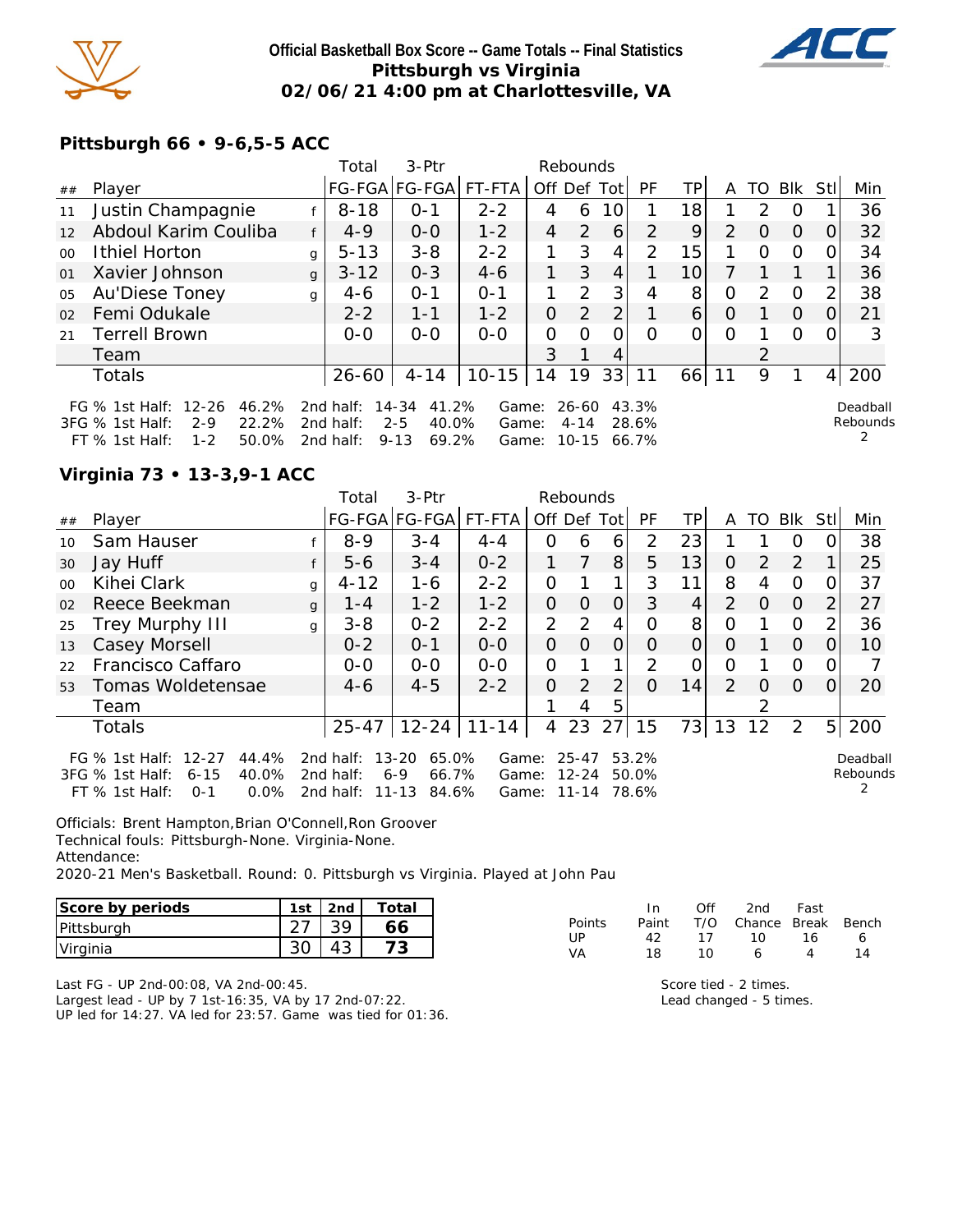

**Official Basketball Box Score -- Game Totals -- Final Statistics Virginia vs Georgia Tech 02/10/21 7:00 pm at Atlanta, GA**



## **Virginia 57 • 14-3,10-1 ACC**

|         |                                                                                                                        |   | Total                               | 3-Ptr                                                   |                         |          | Rebounds                         |                |                         |          |                |                |                |          |                      |
|---------|------------------------------------------------------------------------------------------------------------------------|---|-------------------------------------|---------------------------------------------------------|-------------------------|----------|----------------------------------|----------------|-------------------------|----------|----------------|----------------|----------------|----------|----------------------|
| ##      | Player                                                                                                                 |   |                                     | FG-FGA FG-FGA                                           | FT-FTA                  |          | Off Def                          | Totl           | PF                      | ΤP       | A              | TO             | Blk            | Stl      | Min                  |
| 10      | Sam Hauser                                                                                                             |   | $4 - 7$                             | $O - 1$                                                 | $0 - 0$                 | 0        | 10                               | 10             |                         | 8        | 5              |                | $\Omega$       |          | 40                   |
| 30      | Jay Huff                                                                                                               |   | $3 - 5$                             | $0 - 2$                                                 | $O-O$                   |          | 8                                | 9              | 3                       | 6        |                | $\mathcal{L}$  | $\overline{4}$ |          | 38                   |
| $00 \,$ | Kihei Clark                                                                                                            | g | $5 - 13$                            | $4 - 8$                                                 | $0 - 0$                 |          | 2                                | 3 <sub>1</sub> |                         | 14       | 6              |                | $\Omega$       | $\Omega$ | 38                   |
| 02      | Reece Beekman                                                                                                          | q | $3 - 7$                             | $1 - 3$                                                 | $0 - 0$                 | 0        | 5                                | 5              |                         |          | $\overline{2}$ | $\overline{4}$ | 2              | $\Omega$ | 24                   |
| 25      | <b>Trey Murphy III</b>                                                                                                 | g | $7 - 11$                            | $2 - 4$                                                 | $2 - 2$                 |          | 4                                | 5              | 3                       | 18       |                | 3              |                | $\Omega$ | 38                   |
| 13      | Casey Morsell                                                                                                          |   | $0 - 1$                             | $O - 1$                                                 | $0 - 0$                 | $\Omega$ | $\Omega$                         | $\Omega$       | $\Omega$                | $\Omega$ | $\Omega$       |                | $\Omega$       | $\Omega$ | 2                    |
| 21      | Kadin Shedrick                                                                                                         |   | $0 - 0$                             | $0 - 0$                                                 | $O - O$                 | 0        | $\Omega$                         | 0              | $\Omega$                | 0        | $\Omega$       | $\Omega$       | $\Omega$       | O        | 2                    |
| 53      | Tomas Woldetensae                                                                                                      |   | $2 - 5$                             | $O - 1$                                                 | $O-O$                   | $\Omega$ |                                  | 1              | $\Omega$                | 4        |                | $\Omega$       | $\Omega$       | $\Omega$ | 18                   |
|         | Team                                                                                                                   |   |                                     |                                                         |                         | 2        | Ω                                | 2              |                         |          |                | 5              |                |          |                      |
|         | Totals                                                                                                                 |   | $24 - 49$                           | $7 - 20$                                                | $2 - 2$                 | 5        | 30                               | 35             | 9                       | 57       | 16             | 17             | 7              | 2        | 200                  |
|         | FG $%$ 1st Half:<br>$8 - 24$<br>33.3%<br>20.0%<br>3FG % 1st Half:<br>$2 - 10$<br>100.0<br>$FT \%$ 1st Half:<br>$2 - 2$ |   | 2nd half:<br>2nd half:<br>2nd half: | 16-25<br>64.0%<br>$5 - 10$<br>50.0%<br>$0.0\%$<br>$O-O$ | Game:<br>Game:<br>Game: |          | $24 - 49$<br>$7 - 20$<br>$2 - 2$ |                | 49.0%<br>35.0%<br>100.0 |          |                |                |                |          | Deadball<br>Rebounds |

### **Georgia Tech 49 • 9-7,5-5 ACC**

|         |                                                                                          |                         |              | Total                               | 3-Ptr                                                   |                         |                | Rebounds                          |             |                         |     |    |               |          |      |                      |
|---------|------------------------------------------------------------------------------------------|-------------------------|--------------|-------------------------------------|---------------------------------------------------------|-------------------------|----------------|-----------------------------------|-------------|-------------------------|-----|----|---------------|----------|------|----------------------|
| ##      | Player                                                                                   |                         |              |                                     | FG-FGA FG-FGA FT-FTA                                    |                         |                |                                   | Off Def Tot | PF                      | TP. | A  | TO.           | Blk      | Stll | Min                  |
| O(4)    | Jordan Usher                                                                             |                         |              | $4 - 9$                             | $O - 3$                                                 | $4 - 5$                 | Ο              | 3                                 | 3           |                         | 12  | 4  |               |          |      | 35                   |
| 05      | Moses Wright                                                                             |                         |              | $4 - 11$                            | $0 - 2$                                                 | $0 - 0$                 | $\overline{2}$ | $\overline{4}$                    | 6           | 2                       | 8   |    | 2             | $\Omega$ |      | 31                   |
| $00 \,$ | Michael Devoe                                                                            |                         | q            | $1 - 10$                            | $0 - 5$                                                 | $O - O$                 | 0              | 3                                 | 3           | 0                       | ⌒   | 3  | $\mathcal{P}$ |          |      | 34                   |
| 03      | Bubba Parham                                                                             |                         | $\mathbf{q}$ | $1 - 4$                             | $1 - 3$                                                 | $2 - 2$                 | 0              | 3                                 | 3           | $\mathcal{P}$           | 5   | 0  | Ω             | $\Omega$ | 3    | 35                   |
| 10      | Jose Alvarado                                                                            |                         | g            | $7 - 12$                            | $2 - 5$                                                 | $2 - 2$                 | 0              | 3                                 | 3           |                         | 18  | 2  | 4             | 0        |      | 40                   |
| 01      | Kyle Sturdivant                                                                          |                         |              | $0 - 0$                             | $0 - 0$                                                 | $1 - 2$                 | 0              | $\Omega$                          | 0           |                         |     |    | O             | $\Omega$ | O    | 11                   |
| 12      | <b>Khalid Moore</b>                                                                      |                         |              | $1 - 4$                             | $1 - 3$                                                 | $0 - 0$                 | 0              | $\Omega$                          | 0           | $\mathcal{P}$           | 3   | Ω  | ∩             | $\Omega$ |      | 14                   |
|         | Team                                                                                     |                         |              |                                     |                                                         |                         |                | $\overline{2}$                    | 3           |                         |     |    |               |          |      |                      |
|         | <b>Totals</b>                                                                            |                         |              | $18 - 50$                           | $4 - 21$                                                | $9 - 11$                | 3              | 18                                | 21          | 9                       | 49  | 11 | 8             | 2        | 6    | 200                  |
|         | $9 - 28$<br>FG $%$ 1st Half:<br>3FG % 1st Half:<br>$3 - 10$<br>FT $%$ 1st Half:<br>$5-5$ | 32.1%<br>30.0%<br>100.0 |              | 2nd half:<br>2nd half:<br>2nd half: | 40.9%<br>$9 - 22$<br>9.1%<br>$1 - 11$<br>66.7%<br>$4-6$ | Game:<br>Game:<br>Game: |                | $18 - 50$<br>$4 - 21$<br>$9 - 11$ |             | 36.0%<br>19.0%<br>81.8% |     |    |               |          |      | Deadball<br>Rebounds |

Officials: Doug Shows,Kipp Kissinger,Mike Stephens Technical fouls: Virginia-None. Georgia Tech-None. Attendance: 1200 2020-21 Men's Basketball. Round: 0. Georgia Tech vs Virginia. Played at McCami

| Score by periods | 1st | 2nd | Total |
|------------------|-----|-----|-------|
| Virginia         |     |     |       |
| Georgia Tech     |     |     |       |

|               | ln.   | ∩ff | 2nd                    | Fast |  |
|---------------|-------|-----|------------------------|------|--|
| <b>Points</b> | Paint |     | T/O Chance Break Bench |      |  |
| VA            | フフ    | Δ   | 4                      |      |  |
| GТ            | 26.   | 17  |                        |      |  |

Last FG - VA 2nd-00:49, GT 2nd-01:07. Largest lead - VA by 8 2nd-03:15, GT by 6 1st-09:16. VA led for 13:32. GT led for 23:51. Game was tied for 02:37.

Score tied - 2 times. Lead changed - 4 times.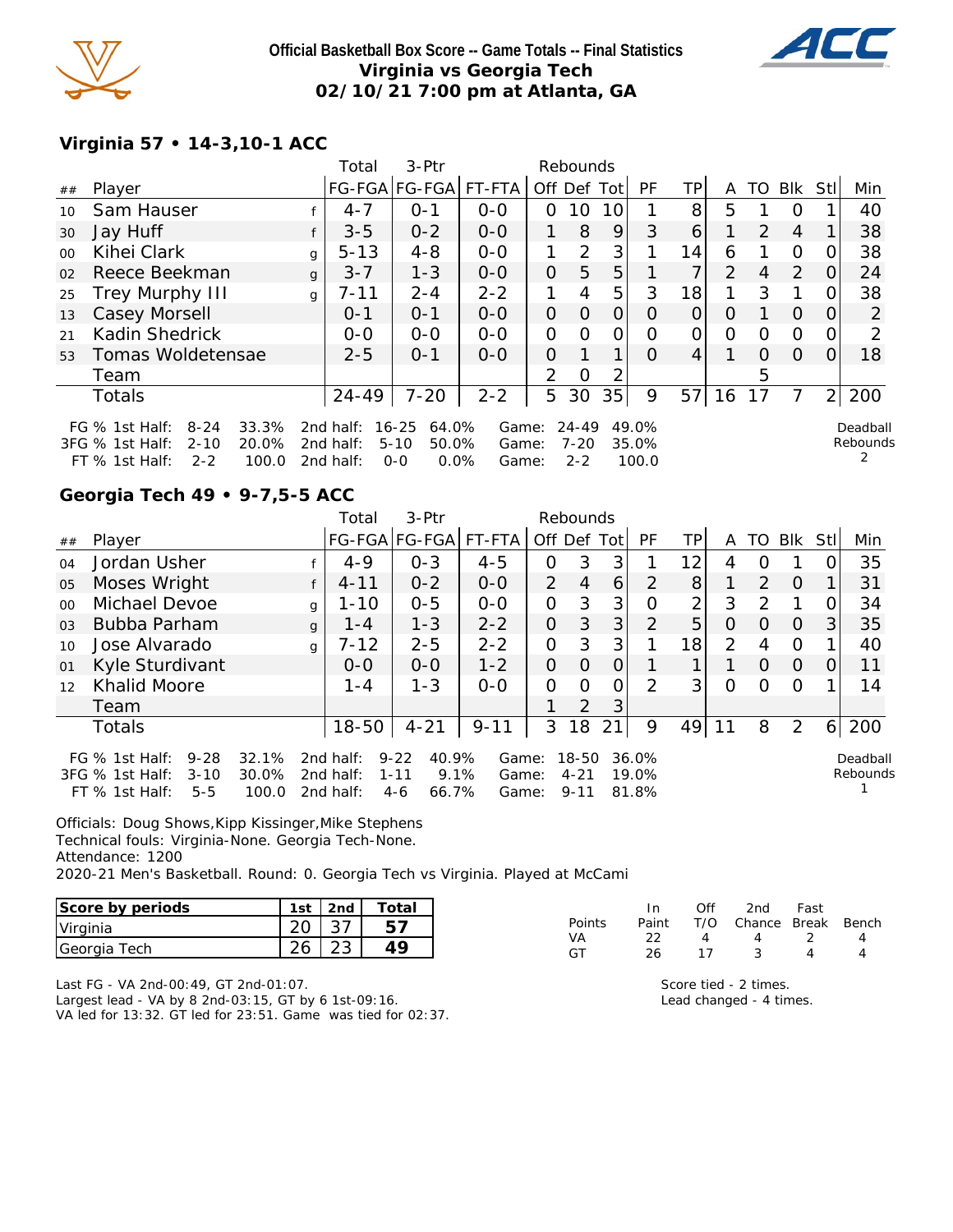

### **Official Basketball Box Score -- Game Totals -- Final Statistics North Carolina vs Virginia 02/13/21 6:00 pm at Charlottesville, VA**



## **North Carolina 48 • 12-7,7-5 ACC**

|    |                                                                                         |                        | Total                               | 3-Ptr                                                      |                |                     | Rebounds                      |               |                         |                |                     |                |                |                |                           |
|----|-----------------------------------------------------------------------------------------|------------------------|-------------------------------------|------------------------------------------------------------|----------------|---------------------|-------------------------------|---------------|-------------------------|----------------|---------------------|----------------|----------------|----------------|---------------------------|
| ## | Player                                                                                  |                        |                                     | FG-FGA FG-FGA                                              | FT-FTA         |                     | Off Def Tot                   |               | PF                      | <b>TP</b>      | A                   | TO             | Blk            | Stll           | Min                       |
| 05 | Armando Bacot                                                                           |                        | $3 - 7$                             | $O-O$                                                      | $1 - 3$        | 2                   | 8                             | 10            | 3                       | 7              | 2                   | $\mathbf 0$    |                | $\overline{O}$ | 24                        |
| 15 | <b>Garrison Brooks</b>                                                                  | f                      | $2 - 7$                             | $0-0$                                                      | $1 - 2$        | 1                   | 5                             | 6             | 2                       | 5              |                     | 1              | $\circ$        | 0              | 24                        |
| 01 | Leaky Black                                                                             | g                      | $0 - 4$                             | $0 - 3$                                                    | $0-0$          | 1                   | $\overline{2}$                | 3             | 2                       | 0              | 1                   | O              | $\mathcal{O}$  | $\Omega$       | 19                        |
| 02 | Caleb Love                                                                              | g                      | $2 - 9$                             | $0 - 3$                                                    | $0-0$          | 1                   | 4                             | 5             | $\overline{2}$          | $\overline{4}$ | 3                   | 1              | $\mathbf{O}$   | 1              | 25                        |
| 24 | Kerwin Walton                                                                           | g                      | $3 - 7$                             | $2 - 6$                                                    | $0 - 0$        | $\mathbf 0$         | 1                             | 1             | $\mathcal{O}$           | 8              | 0                   |                | 0              |                | 26                        |
| 00 | Anthony Harris                                                                          |                        | $0 - 1$                             | $0 - 1$                                                    | $1 - 2$        | $\mathbf{O}$        | $\overline{O}$                | O             | $\overline{2}$          | 1              | $\mathcal{O}$       |                | $\mathsf{O}$   |                | 11                        |
| 03 | <b>Andrew Platek</b>                                                                    |                        | $0 - 1$                             | $0 - 1$                                                    | $0-0$          | $\mathbf 0$         | O                             | 0             |                         | O              | 1                   | O              | $\mathbf{O}$   | 0              | 13                        |
| 04 | RJ Davis                                                                                |                        | $3 - 8$                             | $0 - 2$                                                    | $0-0$          | 1                   | $\mathcal{O}$                 | 1             | 2                       | 6              | $\Omega$            | $\overline{2}$ | $\mathcal{O}$  | $\overline{2}$ | 24                        |
| 11 | Day'Ron Sharpe                                                                          |                        | $3 - 8$                             | $0 - 0$                                                    | $0 - 1$        | 2                   | 5                             | 7             |                         | 6              | 3                   |                | 1              |                | 19                        |
| 13 | Walker Kessler                                                                          |                        | $3 - 5$                             | $0-0$                                                      | $3 - 4$        | $\overline{2}$      | 3                             | 5             | 3                       | 9              | $\Omega$            | $\Omega$       | $\mathsf O$    | $\Omega$       | 11                        |
| 22 | Walker Miller                                                                           |                        | $0 - 0$                             | $0-0$                                                      | $0-0$          | $\mathbf 0$         |                               | 1             | 0                       | 0              | O                   | 0              | 0              | Ο              |                           |
| 25 | Creighton Lebo                                                                          |                        | $1 - 1$                             | $0-0$                                                      | $0-0$          | $\mathbf{O}$        | 0                             | $\mathcal{O}$ | $\Omega$                | $\overline{2}$ | $\mathsf{O}\xspace$ | $\mathcal{O}$  | $\mathsf O$    | 0              |                           |
| 34 | Duwe Farris                                                                             |                        | $0 - 0$                             | $0 - 0$                                                    | $0 - 0$        | $\mathsf{O}\xspace$ | $\mathbf 0$                   | 0             | $\Omega$                | 0              | $\mathbf 0$         | O              | $\mathbf 0$    | $\Omega$       |                           |
| 35 | Ryan McAdoo                                                                             |                        | $0 - 0$                             | $0 - 0$                                                    | $0-0$          | $\mathbf{O}$        | 0                             | 0             | 0                       | 0              | $\mathcal{O}$       | $\Omega$       | $\mathbf 0$    | $\Omega$       | 1                         |
|    | Team                                                                                    |                        |                                     |                                                            |                | 2                   | 0                             | 2             |                         |                |                     |                |                |                |                           |
|    | Totals                                                                                  |                        | $20 - 58$                           | $2 - 16$                                                   | $6 - 12$       | 12                  | 29                            | 41            | 18                      | 48             | 11                  | 8              | $\overline{2}$ | 6 <sup>1</sup> | 200                       |
|    | FG % 1st Half:<br>$8 - 32$<br>3FG % 1st Half:<br>$0 - 9$<br>$FT$ % 1st Half:<br>$2 - 5$ | 25.0%<br>0.0%<br>40.0% | 2nd half:<br>2nd half:<br>2nd half: | $12 - 26$<br>46.2%<br>$2 - 7$<br>28.6%<br>$4 - 7$<br>57.1% | Game:<br>Game: |                     | 20-58<br>$2 - 16$<br>$6 - 12$ |               | 34.5%<br>12.5%<br>50.0% |                |                     |                |                |                | Deadball<br>Rebounds<br>4 |
|    |                                                                                         |                        |                                     |                                                            | Game:          |                     |                               |               |                         |                |                     |                |                |                |                           |

### **Virginia 60 • 15-3,11-1 ACC**

|        |                                                                               |              | Total                  | 3-Ptr                                   |                |                | Rebounds           |          |                |                |          |          |                |     |                      |
|--------|-------------------------------------------------------------------------------|--------------|------------------------|-----------------------------------------|----------------|----------------|--------------------|----------|----------------|----------------|----------|----------|----------------|-----|----------------------|
| ##     | Player                                                                        |              |                        | FG-FGA FG-FGA                           | FT-FTA         | Off Def Tot    |                    |          | <b>PF</b>      | ΤP             | A        | TO.      | Blk            | Stl | Min                  |
| 10     | Sam Hauser                                                                    |              | $5 - 14$               | $4 - 6$                                 | $3 - 4$        | 2              | 3                  | 5        |                | 17             | 2        |          | 0              |     | 36                   |
| 30     | Jay Huff                                                                      |              | $6 - 10$               | $3 - 5$                                 | $3 - 5$        | $\overline{2}$ | 10                 | 12       |                | 18             | $\Omega$ | 0        | 4              | O   | 34                   |
| $00\,$ | Kihei Clark                                                                   | g            | 2-8                    | $0 - 3$                                 | $2 - 4$        | O              | 2                  | 2        |                | 6              | 5        | 4        | 0              |     | 34                   |
| 02     | Reece Beekman                                                                 | $\mathbf{q}$ | $0 - 3$                | $O - 1$                                 | $1 - 2$        | 0              | 8                  | 8        | 2              |                |          |          |                |     | 32                   |
| 25     | <b>Trey Murphy III</b>                                                        | g            | 4-5                    | $2 - 3$                                 | $2 - 2$        | 0              | O                  | 0        | 2              | 12             |          | $\Omega$ | $\Omega$       | 2   | 25                   |
| 01     | Jabri Abdur-Rahim                                                             |              | $0 - 0$                | $0 - 0$                                 | $0 - 0$        | 0              | $\Omega$           | O        | Ο              | $\Omega$       | $\Omega$ | $\Omega$ | $\overline{O}$ | Ο   |                      |
| 13     | Casey Morsell                                                                 |              | $1 - 3$                | $O-O$                                   | $0 - 0$        | 0              |                    |          | 2              | 2              | 0        | $\Omega$ | 0              |     | 8                    |
| 21     | Kadin Shedrick                                                                |              | $0 - 0$                | $0 - 0$                                 | $0 - 0$        | 0              | $\Omega$           | $\Omega$ | 3              | $\mathcal{O}$  | $\Omega$ | $\Omega$ | $\overline{O}$ | Ο   | 6                    |
| 22     | Francisco Caffaro                                                             |              | $0 - 0$                | $0 - 0$                                 | $1 - 2$        |                |                    | 2        |                |                | O        | $\Omega$ | 0              |     | 3                    |
| 33     | Carson McCorkle                                                               |              | $0 - 0$                | $0 - 0$                                 | $0 - 0$        | 0              | $\Omega$           | $\Omega$ | O              | $\overline{O}$ | $\Omega$ | $\Omega$ | $\overline{O}$ | Ο   |                      |
| 53     | Tomas Woldetensae                                                             |              | $1 - 5$                | $1 - 4$                                 | $0 - 0$        | 0              | 2                  | 2        |                | 3              |          | $\Omega$ | 0              | Ω   | 20                   |
|        | Team                                                                          |              |                        |                                         |                |                |                    |          |                |                |          |          |                |     |                      |
|        | Totals                                                                        |              | 19-48                  | $10 - 22$                               | $12 - 19$      | 6              | 28                 | 34       | 14             | 60             | 16       | 6        | 5              | 4   | 200                  |
|        | $9 - 24$<br>37.5%<br>FG $%$ 1st Half:<br>3FG % 1st Half:<br>$6 - 12$<br>50.0% |              | 2nd half:<br>2nd half: | $10 - 24$<br>41.7%<br>$4 - 10$<br>40.0% | Game:<br>Game: |                | 19-48<br>$10 - 22$ |          | 39.6%<br>45.5% |                |          |          |                |     | Deadball<br>Rebounds |
|        | $3-6$<br>50.0%<br>FT % 1st Half:                                              |              | 2nd half:              | 69.2%<br>$9 - 13$                       | Game:          |                | 12-19              |          | 63.2%          |                |          |          |                |     |                      |

Officials: Earl Walton,Pat Driscoll,Bert Smith

Technical fouls: North Carolina-None. Virginia-None.

Attendance: 250

2020-21 Men's Basketball. Round: 0. North Carolina vs Virginia. Played at John

| Score by periods | 1st | 2nd          | Total |           |                | Ofi | 2nd    | Fast         |       |
|------------------|-----|--------------|-------|-----------|----------------|-----|--------|--------------|-------|
| North Carolina   | 18  | 30           | 4٤    | Points    | Paint          | T/O | Chance | <b>Break</b> | Bench |
| Virginia         | _   | $\cap$<br>ັບ |       | <b>NC</b> | 28<br>$\Omega$ |     |        |              | 24    |

Last FG - NC 2nd-00:28, VA 2nd-01:16. Largest lead - NC by 2 1st-17:08, VA by 17 1st-10:12. NC led for 00:34. VA led for 36:34. Game was tied for 02:52.

Score tied - 0 times. Lead changed - 1 time.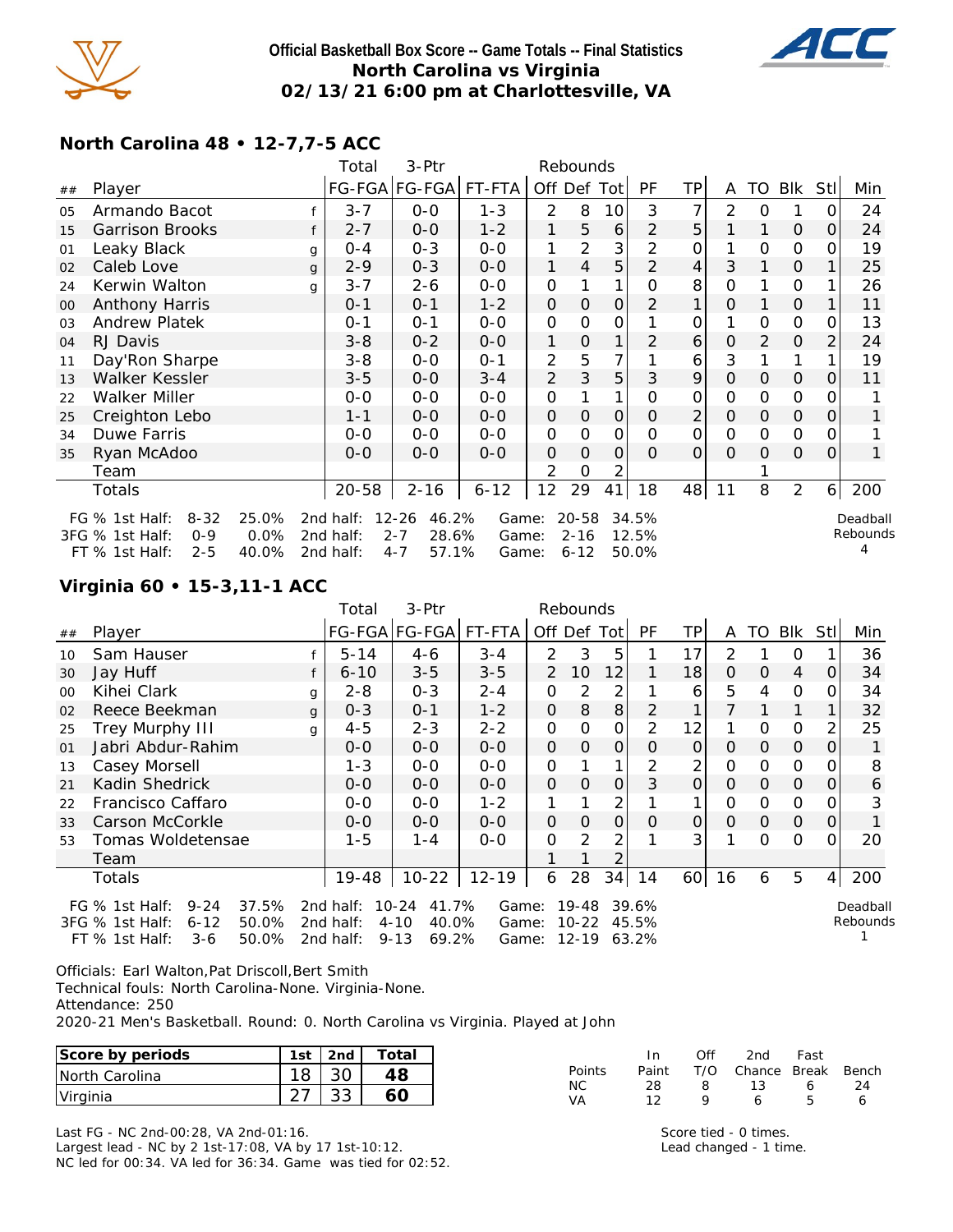

### **Official Basketball Box Score -- Game Totals -- Final Statistics Virginia vs Florida St. 02/15/21 7:00 pm at Tallahassee, FL**



## **Virginia 60 • 15-4,11-2 ACC**

|    |                                        |   | Total     | 3-Ptr                |          |                | Rebounds  |                |                |               |               |          |            |     |          |
|----|----------------------------------------|---|-----------|----------------------|----------|----------------|-----------|----------------|----------------|---------------|---------------|----------|------------|-----|----------|
| ## | Player                                 |   |           | FG-FGA FG-FGA FT-FTA |          | Off Def        |           | Totl           | PF             | ΤP            | A             | TO       | <b>BIK</b> | Stl | Min      |
| 10 | Sam Hauser                             |   | $3 - 7$   | $2 - 5$              | $3 - 3$  | $\Omega$       | 5         | 5              | 3              | 11            | $\Omega$      | 2        | $\Omega$   |     | 30       |
| 30 | Jay Huff                               |   | $2 - 6$   | $0 - 3$              | $0-0$    | 0              | 2         | $\overline{2}$ | 3              | 4             |               | 3        | 2          | Ο   | 31       |
| 00 | Kihei Clark                            | g | $5 - 7$   | $0 - 0$              | 2-5      | 0              | 3         | 3              | Ο              | 12            | 4             | 3        | 0          |     | 37       |
| 02 | Reece Beekman                          | g | $0 - 4$   | $0 - 1$              | $0 - 0$  | $\Omega$       | 2         | 2              |                | $\Omega$      | 3             | $\Omega$ | 1          | 0   | 30       |
| 25 | Trey Murphy III                        | q | $5 - 10$  | $3 - 7$              | $0 - 0$  | 1              | 4         | 5              |                | 13            | 3             |          | 0          | 0   | 32       |
| 01 | Jabri Abdur-Rahim                      |   | $0 - 1$   | $0 - 1$              | $0 - 0$  | $\Omega$       | $\Omega$  | $\Omega$       | Ο              | $\mathcal{O}$ | $\mathcal{O}$ |          | $\Omega$   | Ο   | 2        |
| 04 | Justin McKoy                           |   | $2 - 4$   | $1 - 1$              | $0 - 0$  | $\overline{2}$ | 0         | 2              | Ο              | 5             | O             | $\Omega$ | 0          |     | 6        |
| 13 | Casey Morsell                          |   | $1 - 3$   | $O - 1$              | $1 - 2$  |                |           | 2              | 3              | 3             | 2             |          | $\Omega$   | 0   | 12       |
| 21 | Kadin Shedrick                         |   | $0 - 0$   | $0 - 0$              | $0 - 0$  | 0              |           | 1              | 2              | 0             | 0             | $\Omega$ | 0          |     | 5        |
| 23 | Kody Stattmann                         |   | $0 - 0$   | $0 - 0$              | $0 - 0$  | $\Omega$       | 0         | $\Omega$       | Ο              | $\mathcal{O}$ | $\Omega$      | 0        |            | Ο   |          |
| 33 | Carson McCorkle                        |   | $O-O$     | $0 - 0$              | $0 - 0$  | 0              | O         | 0              |                | O             | 0             | 0        | 0          |     |          |
| 53 | Tomas Woldetensae                      |   | $4 - 5$   | $3 - 4$              | $1 - 2$  | 0              |           | $\mathbf{1}$   | $\overline{2}$ | 12            |               | 2        | $\Omega$   |     | 13       |
|    | Team                                   |   |           |                      |          | O              | 2         | 2              |                |               |               |          |            |     |          |
|    | Totals                                 |   | $22 - 47$ | $9 - 23$             | $7 - 12$ | 4              | 21        | 25             | 15             | 60            | 14            | 13       | 4          | 3   | 200      |
|    | $10 - 23$<br>43.5%<br>FG $%$ 1st Half: |   | 2nd half: | $12 - 24$<br>50.0%   | Game:    |                | $22 - 47$ |                | 46.8%          |               |               |          |            |     | Deadball |
|    | 45.5%<br>3FG % 1st Half:<br>$5 - 11$   |   | 2nd half: | $4 - 12$<br>33.3%    | Game:    |                | $9 - 23$  |                | 39.1%          |               |               |          |            |     | Rebounds |
|    | FT % 1st Half:<br>$0.0\%$<br>$0 - 0$   |   | 2nd half: | $7 - 12$<br>58.3%    | Game:    |                | $7 - 12$  |                | 58.3%          |               |               |          |            |     | 2,2      |

### **Florida St. 81 • 12-3,8-2 ACC**

|    |                                      |              | Total     | 3-Ptr              |           |                     | Rebounds       |                |                |    |                |                |                |                |          |
|----|--------------------------------------|--------------|-----------|--------------------|-----------|---------------------|----------------|----------------|----------------|----|----------------|----------------|----------------|----------------|----------|
| ## | Player                               |              |           | FG-FGA FG-FGA      | FT-FTA    | Off Def Tot         |                |                | PF             | TP | A              | TO             | Blk            | Stll           | Min      |
| 01 | RaiQuan Gray                         |              | $6 - 10$  | $1 - 2$            | $2 - 2$   | O                   | 5              | 5              | 2              | 15 | 3              |                | $\mathcal{O}$  | 2              | 28       |
| 10 | Malik Osborne                        | f            | $3 - 8$   | $1 - 4$            | $0-0$     | 1                   |                | 2              |                | 7  | $\Omega$       | $\Omega$       | 0              | $\overline{O}$ | 24       |
| 31 | Wyatt Wilkes                         |              | $1 - 3$   | $1 - 3$            | $2 - 3$   | $\overline{O}$      |                | 1              | O              | 5  | $\mathbf 0$    | O              | $\mathbf{O}$   | 0              | 13       |
| 00 | RayQuan Evans                        | $\mathbf{q}$ | $0 - 4$   | $0 - 2$            | $0-0$     | 1                   | $\overline{2}$ | 3              | $\overline{O}$ | 0  | 3              | 1              | $\mathsf{O}$   | $\Omega$       | 20       |
| 23 | M.J. Walker                          | q            | $6 - 12$  | $5-6$              | $0-0$     | $\overline{O}$      | 6              | 6              | 2              | 17 | O              | O              | 0              |                | 29       |
| 02 | Anthony Polite                       |              | $3 - 5$   | $1 - 2$            | $1 - 1$   | $\mathsf{O}\xspace$ | 0              | 0              |                | 8  | $\overline{2}$ |                | 0              | 2              | 15       |
| 04 | Scottie Barnes                       |              | $3 - 6$   | $0-0$              | $1 - 3$   | 1                   |                | $\overline{2}$ | 2              | 7  | 6              | O              | 0              | 2              | 23       |
| 05 | Balsa Koprivica                      |              | $3 - 3$   | $1 - 1$            | $2 - 2$   | 1                   | 2              | 3              | $\overline{O}$ | 9  | $\overline{O}$ | $\overline{O}$ | 1              | 0              | 14       |
| 11 | Nathanael Jack                       |              | $1 - 1$   | $1 - 1$            | $0-0$     | $\mathsf O$         | 0              | 0              | 0              | 3  | O              | O              | $\mathbf 0$    | 0              | 2        |
| 12 | Justin Lindner                       |              | $0 - 0$   | $0-0$              | $0-0$     | $\mathsf{O}\xspace$ | O              | 0              | $\mathcal{O}$  | 0  | 1              | 0              | $\mathsf O$    | 0              |          |
| 15 | Quincy Ballard                       |              | $0 - 1$   | $0 - 0$            | $0-0$     | $\mathbf 0$         |                |                |                | 0  | $\mathbf 0$    | 0              | 0              | Ο              | 2        |
| 20 | Travis Light                         |              | $O-O$     | $0-0$              | $0-0$     | 1                   | 0              |                | 0              | 0  | O              | O              | $\mathsf O$    | 0              |          |
| 24 | Sardaar Calhoun                      |              | $2 - 3$   | $2 - 3$            | $0 - 0$   | $\mathbf 0$         | 2              | $\overline{2}$ | 3              | 6  | $\overline{2}$ | 1              | $\mathcal{O}$  |                | 19       |
| 33 | Will Miles                           |              | $0 - 1$   | $0-0$              | $0-0$     | $\mathsf O$         | $\overline{O}$ | 0              | $\overline{0}$ | 0  | $\overline{O}$ | $\mathcal{O}$  | $\overline{O}$ |                |          |
| 34 | Tanor Ngom                           |              | $1 - 1$   | $0 - 0$            | $2 - 2$   | 1                   | 3              | 4              | O              | 4  | 0              |                |                | 0              | 8        |
|    | Team                                 |              |           |                    |           |                     | 0              |                |                |    |                |                |                |                |          |
|    | Totals                               |              | 29-58     | $13 - 24$          | $10 - 13$ | 7                   | 24             | 31             | 12             | 81 | 17             | 5              | $\overline{2}$ | 9              | 200      |
|    | 53.3%<br>FG % 1st Half:<br>$16 - 30$ |              | 2nd half: | $13 - 28$<br>46.4% | Game:     |                     | 29-58          |                | 50.0%          |    |                |                |                |                | Deadball |
|    | 60.0%<br>3FG % 1st Half:<br>$6 - 10$ |              | 2nd half: | $7 - 14$<br>50.0%  | Game:     |                     | $13 - 24$      |                | 54.2%          |    |                |                |                |                | Rebounds |
|    | 87.5%<br>$7 - 8$<br>FT % 1st Half:   |              | 2nd half: | $3 - 5$<br>60.0%   | Game:     |                     | 10-13          |                | 76.9%          |    |                |                |                |                |          |

Officials: John Gaffney,Jeffrey Anderson,Ron Groover Technical fouls: Virginia-None. Florida St.-None. Attendance: 2950

2020-21 Men's Basketball. Round: 0. Florida St. vs Virginia. Played at Donald

| Score by periods | 1st | 2nd | Total |
|------------------|-----|-----|-------|
| Virginia         |     |     |       |
| IFlorida St.     |     |     |       |

|        | In In |      | Off 2nd Fast           |    |     |
|--------|-------|------|------------------------|----|-----|
| Points | Paint |      | T/O Chance Break Bench |    |     |
| VA     | 20.   |      | 4 3 2                  |    | -20 |
| FS.    | 20.   | - 21 | 11                     | 13 | 37  |

Last FG - VA 2nd-00:37, FS 2nd-00:53. Largest lead - VA by 4 1st-17:55, FS by 25 2nd-08:27. VA led for 02:35. FS led for 35:55. Game was tied for 01:23.

Score tied - 0 times. Lead changed - 1 time.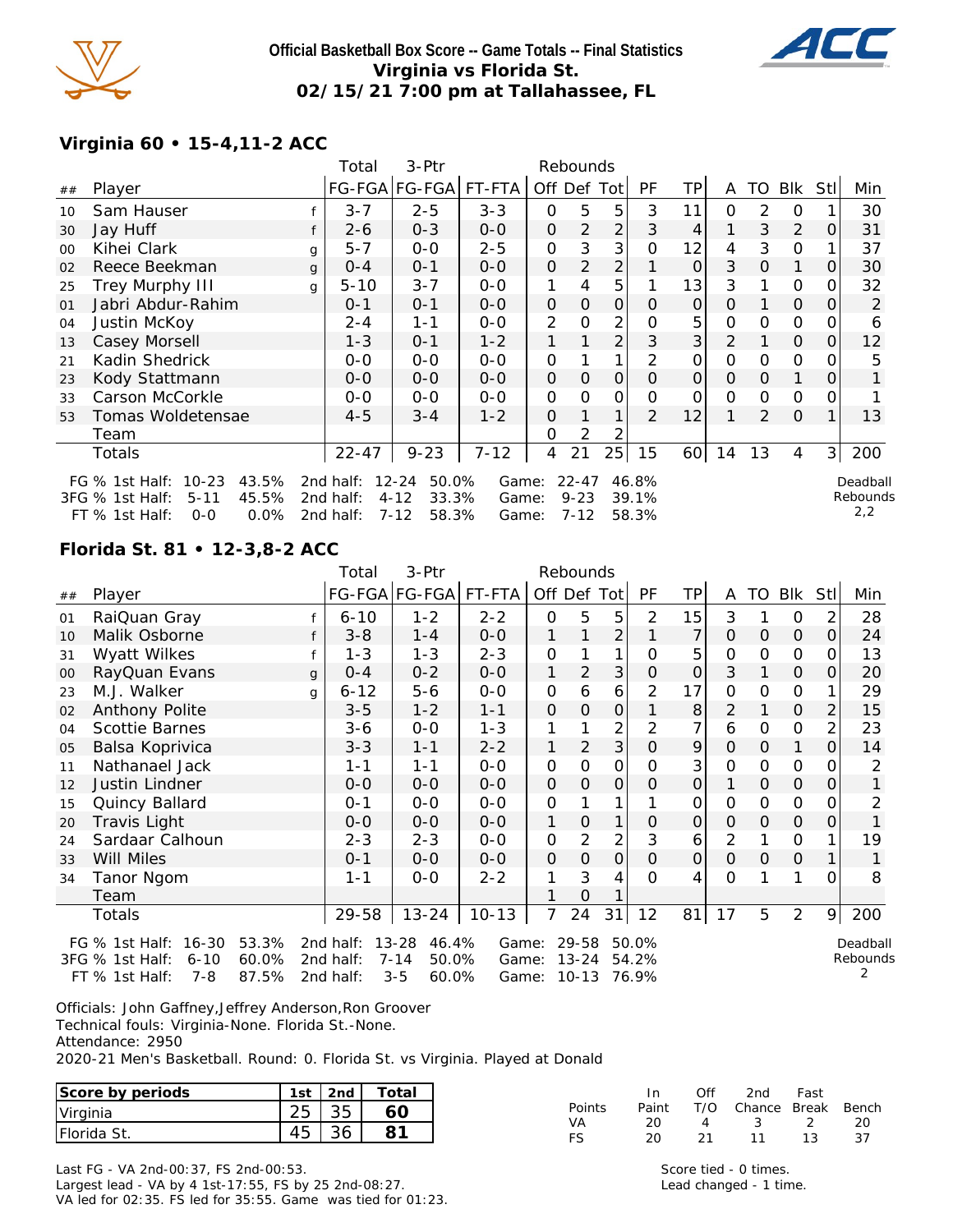

### **Official Basketball Box Score -- Game Totals -- Final Statistics Virginia vs Duke 02/20/21 8:00 pm at Durham, NC**



# **Virginia 65 • 15-5,11-3 ACC**

|                 |                                                                                                                          |   | 3-Ptr<br>Rebounds<br>Total          |                                                            |                         |          |                               |                |                         |                |                |                |                |          |                      |
|-----------------|--------------------------------------------------------------------------------------------------------------------------|---|-------------------------------------|------------------------------------------------------------|-------------------------|----------|-------------------------------|----------------|-------------------------|----------------|----------------|----------------|----------------|----------|----------------------|
| ##              | Player                                                                                                                   |   | FG-FGA FG-FGA  FT-FTA               |                                                            |                         |          |                               | Off Def Tot    | <b>PF</b>               | TР             | A              | TO.            | Blk            | Stll     | Min                  |
| 10 <sup>°</sup> | Sam Hauser                                                                                                               |   | $7 - 11$                            | $3 - 5$                                                    | $2 - 2$                 |          |                               | 8              |                         | 19             | 3              |                | $\Omega$       |          | 36                   |
| 30              | Jay Huff                                                                                                                 |   | $9 - 15$                            | $0 - 1$                                                    | $2 - 2$                 | 6        | 6                             | 12             | 3                       | 20             | 1              | 2              | 2              | O        | 34                   |
| 00              | Kihei Clark                                                                                                              | g | $5 - 15$                            | $2 - 4$                                                    | $3 - 3$                 | 1        | 3                             | 4              |                         | 15             | $\overline{2}$ | 3              | $\Omega$       | 3        | 38                   |
| 02              | Reece Beekman                                                                                                            | g | $0 - 1$                             | $0 - 1$                                                    | $0 - 0$                 | 0        |                               | 1 <sub>1</sub> | 3                       | $\overline{O}$ | 2              | 2              | $\Omega$       |          | 20                   |
| 25              | <b>Trey Murphy III</b>                                                                                                   | g | $2 - 2$                             | $0 - 0$                                                    | $0 - 0$                 | O        | 2                             | 2 <sub>1</sub> | 0                       | 4              |                | $\Omega$       |                |          | 36                   |
| 04              | Justin McKoy                                                                                                             |   | $0 - 0$                             | $0-0$                                                      | $0 - 0$                 | 0        | 2                             | $\overline{2}$ | $\mathcal{P}$           | 0              | $\Omega$       | $\overline{2}$ | $\overline{0}$ | 0        | 8                    |
| 13              | Casey Morsell                                                                                                            |   | $3 - 8$                             | $0 - 0$                                                    | $1 - 3$                 | 0        | $\mathcal{P}$                 | 2              | 2                       | 7 <sub>1</sub> | 2              |                |                | O        | 26                   |
| 22              | Francisco Caffaro                                                                                                        |   | $0 - 0$                             | $0 - 0$                                                    | $O-O$                   | $\Omega$ | $\Omega$                      | $\Omega$       | 0                       | $\overline{O}$ | $\Omega$       | $\Omega$       | $\Omega$       | $\Omega$ | 2                    |
|                 | Team                                                                                                                     |   |                                     |                                                            |                         |          | Ο                             |                |                         |                |                |                |                |          |                      |
|                 | Totals                                                                                                                   |   | $26 - 52$                           | $5 - 11$                                                   | $8 - 10$                | 9        | 23                            | 32             | 12                      | 65             | 11             | 13             | 4              | 6        | 200                  |
|                 | $15 - 25$<br>60.0%<br>FG $%$ 1st Half:<br>3FG % 1st Half:<br>$3 - 5$<br>$60.0\%$<br>60.0%<br>$FT$ % 1st Half:<br>$3 - 5$ |   | 2nd half:<br>2nd half:<br>2nd half: | 40.7%<br>$11 - 27$<br>$2 - 6$<br>33.3%<br>$5 - 5$<br>100.0 | Game:<br>Game:<br>Game: |          | 26-52<br>$5 - 11$<br>$8 - 10$ |                | 50.0%<br>45.5%<br>80.0% |                |                |                |                |          | Deadball<br>Rebounds |

#### **Duke 66 • 10-8,8-6 ACC**

|         |                                                                                                               |              | Total                               | 3-Ptr<br>Rebounds                                           |                         |                |                                |                |                         |                 |          |               |                |                |                      |
|---------|---------------------------------------------------------------------------------------------------------------|--------------|-------------------------------------|-------------------------------------------------------------|-------------------------|----------------|--------------------------------|----------------|-------------------------|-----------------|----------|---------------|----------------|----------------|----------------------|
| ##      | Player                                                                                                        |              |                                     | FG-FGA FG-FGA                                               | FT-FTA                  | Off Def Tot    |                                |                | <b>PF</b>               | TPI             | A        | TO            | Blk            | Stll           | Min                  |
| $00 \,$ | Wendell Moore Jr.                                                                                             |              | $2 - 7$                             | $O - 1$                                                     | $0-0$                   | 0              | 5                              | 5              | 3                       | 4               |          |               | O              | O              | 29                   |
| 21      | Matthew Hurt                                                                                                  | f            | $8 - 13$                            | $5 - 8$                                                     | $1 - 1$                 | $\mathcal{O}$  | 4                              | 4              | 1                       | 22              | 0        |               |                | $\Omega$       | 38                   |
| 15      | Mark Williams                                                                                                 | $\mathsf{C}$ | $0-0$                               | $0 - 0$                                                     | $0 - 0$                 | $\overline{O}$ | $\Omega$                       | $\overline{O}$ | Ο                       | O               |          | $\Omega$      | O              |                |                      |
| 02      | DJ Steward                                                                                                    | $\mathbf{q}$ | $2 - 7$                             | $1 - 5$                                                     | $4 - 7$                 | $\mathcal{O}$  | $\Omega$                       | 0              |                         | 9               | 1        | $\Omega$      | $\Omega$       |                | 27                   |
| 03      | Jeremy Roach                                                                                                  | $\mathbf{q}$ | $5 - 10$                            | $2 - 5$                                                     | $0 - 0$                 | $\overline{O}$ | $\Omega$                       | 0              | 4                       | 12              | 3        | 3             | $\Omega$       | $\Omega$       | 32                   |
| 05      | Jaemyn Brakefield                                                                                             |              | $5 - 8$                             | $1 - 3$                                                     | $O - 1$                 | $\mathcal{O}$  | 5                              | 5              |                         | 11              | $\Omega$ |               | $\overline{4}$ |                | 29                   |
| 13      | Joey Baker                                                                                                    |              | $0-0$                               | $0-0$                                                       | $O-O$                   | O              | $\Omega$                       | $\overline{O}$ |                         | 0               | 0        |               | $\Omega$       | 0              |                      |
| 14      | Jordan Goldwire                                                                                               |              | $2 - 4$                             | $O - 1$                                                     | $0 - 0$                 | $\overline{O}$ | 3                              | 3              | 3                       | $\vert 4 \vert$ | 4        | $\mathcal{P}$ |                | 4              | 29                   |
| 34      | Henry Coleman III                                                                                             |              | $2 - 2$                             | $0 - 0$                                                     | $0 - 0$                 | 2              | $\Omega$                       | $\overline{2}$ | $\Omega$                | 4               | $\Omega$ | Ω             |                | $\Omega$       | 5                    |
|         | Team                                                                                                          |              |                                     |                                                             |                         | 2              |                                | 3              |                         |                 |          |               |                |                |                      |
|         | Totals                                                                                                        |              | $26 - 51$                           | $9 - 23$                                                    | $5 - 9$                 | 4              | 18                             | 22             | 14                      | 66              | 16       | 10            | 7              | $\overline{7}$ | 200                  |
|         | FG % 1st Half: 14-25<br>56.0%<br>3FG % 1st Half:<br>$7 - 12$<br>58.3%<br>$FT$ % 1st Half:<br>100.0<br>$4 - 4$ |              | 2nd half:<br>2nd half:<br>2nd half: | $12 - 26$<br>46.2%<br>$2 - 11$<br>18.2%<br>$1 - 5$<br>20.0% | Game:<br>Game:<br>Game: |                | $26 - 51$<br>$9 - 23$<br>$5-9$ |                | 51.0%<br>39.1%<br>55.6% |                 |          |               |                |                | Deadball<br>Rebounds |

Officials: A.J. Desai,James Breeding,Ted Valentine Technical fouls: Virginia-None. Duke-None. Attendance: 2020-21 Men's Basketball. Round: 0. Duke vs Virginia. Played at Cameron Indoor

| Score by periods | 1st | 2nd | Total |
|------------------|-----|-----|-------|
| Virginia         |     |     |       |
| <b>Duke</b>      |     |     |       |

Last FG - VA 2nd-03:48, DU 2nd-01:59. Largest lead - VA by 5 1st-08:32, DU by 6 1st-18:45. VA led for 16:59. DU led for 12:50. Game was tied for 10:04.

|               | In.   | Off | 2nd                    | Fast          |    |
|---------------|-------|-----|------------------------|---------------|----|
| <b>Points</b> | Paint |     | T/O Chance Break Bench |               |    |
| VA            | 34    | 12  | $-11$                  | $\mathcal{D}$ |    |
| DU            | 24    | 15  | 6                      | 14            | 10 |
|               |       |     |                        |               |    |

Score tied - 9 times. Lead changed - 6 times.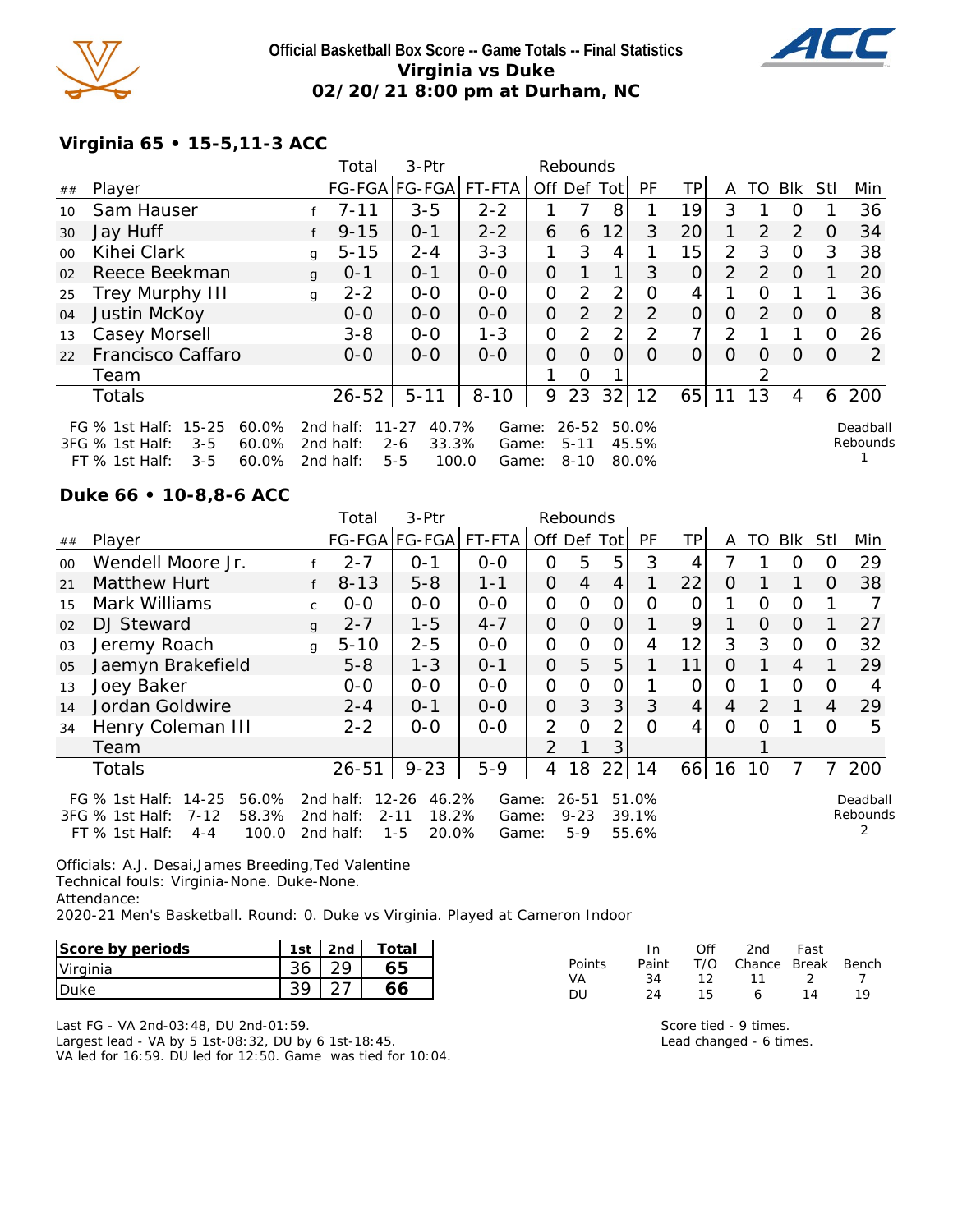

### **Official Basketball Box Score -- Game Totals -- Final Statistics NC State vs Virginia 02/24/21 6:30 pm at Charlottesville, VA**



## **NC State 68 • 11-9,7-8 ACC**

|         |                                                                                            |                         | Total                               | $3-Ptr$<br>Rebounds                                         |                         |                |                       |                |                |                |    |               |          |          |                           |
|---------|--------------------------------------------------------------------------------------------|-------------------------|-------------------------------------|-------------------------------------------------------------|-------------------------|----------------|-----------------------|----------------|----------------|----------------|----|---------------|----------|----------|---------------------------|
| ##      | Player                                                                                     |                         |                                     | FG-FGA FG-FGA  FT-FTA                                       |                         |                |                       | Off Def Tot    | PF             | ТP             | A  | TO            | Blk      | Stl      | Min                       |
| $00 \,$ | DJ Funderburk                                                                              |                         | $5 - 10$                            | $0 - 1$                                                     | $4 - 5$                 | Ο              | 6                     | 6              |                | 14.            |    | 2             |          |          | 31                        |
| 04      | Jericole Hellems                                                                           |                         | $2 - 7$<br>f                        | $1 - 3$                                                     | $3 - 4$                 | $\overline{2}$ | 6                     | 8              | 3              | 8 <sup>1</sup> | 3  | $\Omega$      | $\Omega$ | $\Omega$ | 38                        |
| 15      | Manny Bates                                                                                |                         | $3 - 6$                             | $O-O$                                                       | $2 - 2$                 | 0              | 3                     | 3 <sup>1</sup> | $\mathcal{P}$  | 8 <sup>1</sup> | 3  | $\mathcal{P}$ |          |          | 28                        |
| 01      | Dereon Seabron                                                                             | $\mathbf{q}$            | $2 - 5$                             | $O - 1$                                                     | $1 - 2$                 | 0              | 3                     | 3 <sub>l</sub> | Ω              | 5              | 3  | 3             |          |          | 29                        |
| 03      | Cam Hayes                                                                                  | q                       | $3 - 5$                             | $3 - 4$                                                     | $7 - 8$                 | 0              | 3                     | 3 <sub>l</sub> |                | 16             | 0  | $\Omega$      | $\Omega$ |          | 30                        |
| 02      | <b>Shakeel Moore</b>                                                                       |                         | $4 - 9$                             | $O - 1$                                                     | $4 - 5$                 | 1.             | 3                     | $\overline{4}$ | 3              | 12             |    | $\mathcal{P}$ |          |          | 24                        |
| 10      | <b>Braxton Beverly</b>                                                                     |                         | $1 - 2$                             | $1 - 2$                                                     | $2 - 2$                 | 0              |                       | 1              | $\mathcal{P}$  | 5              |    | $\Omega$      | $\Omega$ |          | 20                        |
|         | Team                                                                                       |                         |                                     |                                                             |                         | 3              | $\circ$               | 3              |                |                |    |               |          |          |                           |
|         | Totals                                                                                     |                         | $20 - 44$                           | $5 - 12$                                                    | 23-28                   | 6              | 25                    | 31             | 12             | 68             | 12 | 9             | 4        | 6        | 200                       |
|         | $12 - 25$<br>FG $%$ 1st Half:<br>3FG % 1st Half:<br>$3 - 7$<br>$2 - 4$<br>$FT$ % 1st Half: | 48.0%<br>42.9%<br>50.0% | 2nd half:<br>2nd half:<br>2nd half: | 42.1%<br>$8 - 19$<br>$2 - 5$<br>40.0%<br>$21 - 24$<br>87.5% | Game:<br>Game:<br>Game: |                | $20 - 44$<br>$5 - 12$ | 23-28 82.1%    | 45.5%<br>41.7% |                |    |               |          |          | Deadball<br>Rebounds<br>2 |

## **Virginia 61 • 15-6,11-4 ACC**

|         |                                                                                                                        |              | 3-Ptr<br>Total<br>Rebounds          |                                                               |                         |                |                        |                 |                         |                 |          |          |          |          |                           |
|---------|------------------------------------------------------------------------------------------------------------------------|--------------|-------------------------------------|---------------------------------------------------------------|-------------------------|----------------|------------------------|-----------------|-------------------------|-----------------|----------|----------|----------|----------|---------------------------|
| ##      | Player                                                                                                                 |              |                                     | FG-FGA FG-FGA                                                 | FT-FTA                  | Off Def Tot    |                        |                 | PF.                     | TP              | A        | TO       | Blk      | StII     | Min                       |
| 10      | Sam Hauser                                                                                                             |              | $7 - 16$                            | $5 - 11$                                                      | $2 - 2$                 | O              | $\mathcal{P}$          | 2               | 3                       | 21              | 0        | $\Omega$ | O        | 0        | 37                        |
| 30      | Jay Huff                                                                                                               |              | $6 - 12$                            | 1-6                                                           | $6 - 6$                 | 4              | 7                      | 11              | 3                       | 19              | $\Omega$ |          | 5        | 3        | 33                        |
| $00 \,$ | Kihei Clark                                                                                                            | q            | $2 - 7$                             | $1 - 1$                                                       | $6 - 6$                 | $\overline{O}$ | 3                      | 3               | 4                       | 11              |          | 3        | $\circ$  | O        | 39                        |
| 02      | Reece Beekman                                                                                                          | $\mathbf{q}$ | $1 - 5$                             | $0 - 2$                                                       | $0 - 0$                 | $\Omega$       | 2                      | $\overline{2}$  | $\overline{2}$          | 2               | 3        | 2        | $\Omega$ |          | 30                        |
| 25      | Trey Murphy III                                                                                                        | $\mathbf{q}$ | $1 - 5$                             | $0 - 4$                                                       | $0 - 0$                 | 0              |                        | 1               | 5                       | $\overline{2}$  | 2        | 2        | $\Omega$ | 0        | 19                        |
| 04      | Justin McKoy                                                                                                           |              | $2 - 3$                             | $0 - 0$                                                       | $0 - 0$                 | 3              | $\Omega$               | 3 <sup>1</sup>  |                         | 4               |          | $\Omega$ | $\Omega$ | $\Omega$ | 16                        |
| 13      | Casey Morsell                                                                                                          |              | $0 - 3$                             | $0 - 1$                                                       | $0 - 0$                 | 0              |                        | 1               | $\Omega$                | 0               | 0        | O        | $\Omega$ |          | 11                        |
| 22      | Francisco Caffaro                                                                                                      |              | $1 - 3$                             | $0 - 0$                                                       | $0-0$                   | 0              |                        |                 |                         | $\overline{2}$  | $\Omega$ | 0        |          | $\Omega$ | 15                        |
|         | Team                                                                                                                   |              |                                     |                                                               |                         | $\mathcal{P}$  | 4                      | 6               |                         |                 |          |          |          |          |                           |
|         | <b>Totals</b>                                                                                                          |              | $20 - 54$                           | $7 - 25$                                                      | $14 - 14$               | 9              | 21                     | 30 <sup>1</sup> | 19                      | 61 <sub>1</sub> | 13       | 8        | 6        |          | 5 200                     |
|         | 37.0%<br>FG $\%$ 1st Half:<br>$10 - 27$<br>11.1%<br>3FG % 1st Half:<br>$1 - 9$<br>FT $%$ 1st Half:<br>100.0<br>$2 - 2$ |              | 2nd half:<br>2nd half:<br>2nd half: | 37.0%<br>$10 - 27$<br>37.5%<br>$6 - 16$<br>$12 - 12$<br>100.0 | Game:<br>Game:<br>Game: |                | 20-54<br>7-25<br>14-14 |                 | 37.0%<br>28.0%<br>100.0 |                 |          |          |          |          | Deadball<br>Rebounds<br>Ω |

Officials: Keith Kimble,Bert Smith,Ron Groover Technical fouls: NC State-None. Virginia-None. Attendance:

2020-21 Men's Basketball. Round: 0. NC State vs Virginia. Played at John Paul

| Score by periods | 1st | 2nd | Totai |
|------------------|-----|-----|-------|
| <b>NC State</b>  |     |     |       |
| Virginia         |     |     |       |

|        | In.   | Off | 2nd Fast               |                  |     |
|--------|-------|-----|------------------------|------------------|-----|
| Points | Paint |     | T/O Chance Break Bench |                  |     |
| ST     | 30.   | o   | - 2 -                  | $\left( \right)$ | -17 |
| VA     | 16    | Б.  | я                      | O                | 6   |

Last FG - ST 2nd-03:06, VA 2nd-00:18. Largest lead - ST by 14 1st-06:05, VA by 2 2nd-14:31. ST led for 35:08. VA led for 00:48. Game was tied for 04:04.

Score tied - 3 times. Lead changed - 2 times.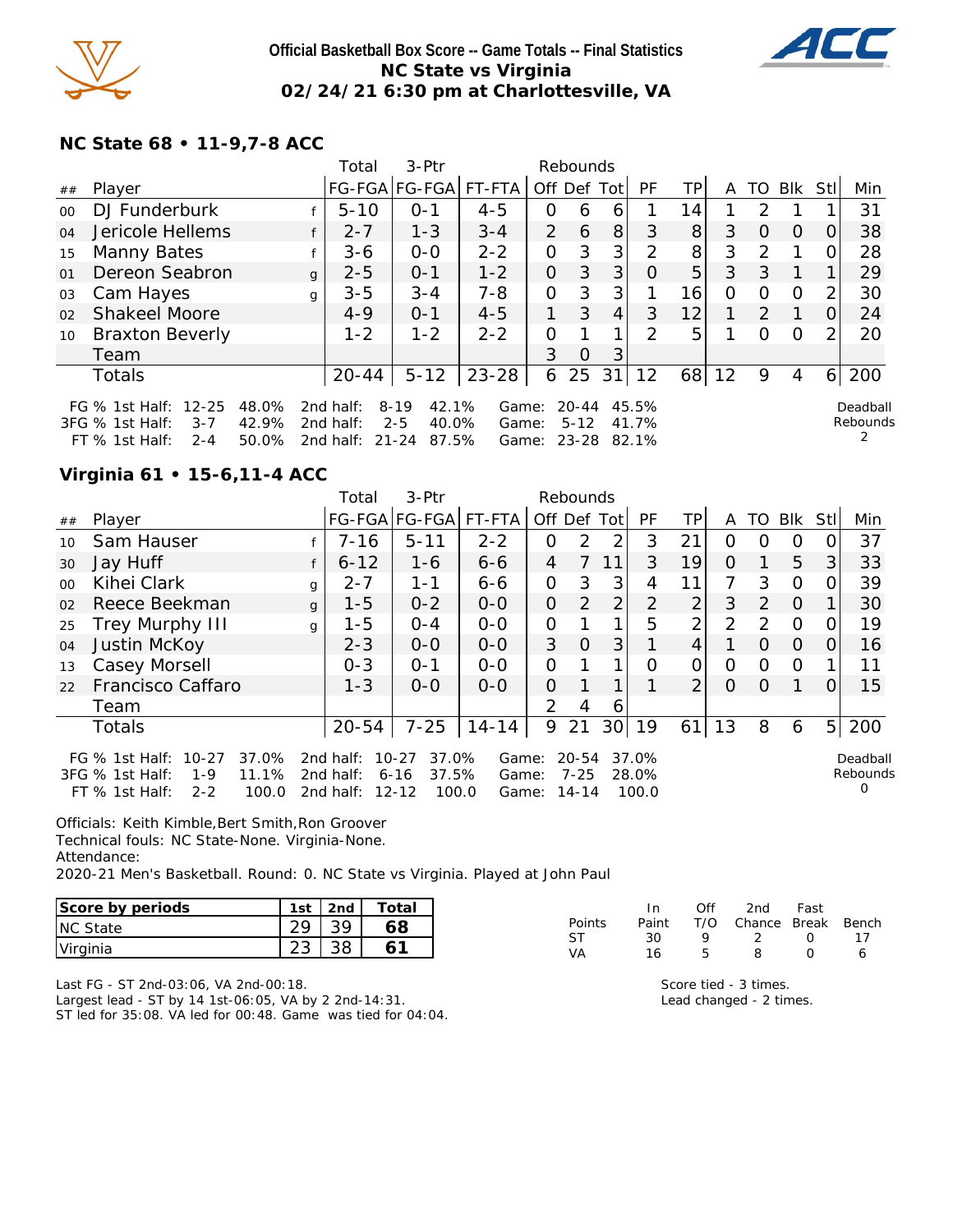

### **Official Basketball Box Score -- Game Totals -- Final Statistics Miami (FL) vs Virginia 03/01/21 6:00 pm at Charlottesville, VA**



## **Miami (FL) 51 • 7-16,3-15 ACC**

|    |                                                                                                                        | 3-Ptr<br>Total<br>Rebounds |                                        |                                                           |                         |                |                              |             |                         |                |                |          |          |                |                           |
|----|------------------------------------------------------------------------------------------------------------------------|----------------------------|----------------------------------------|-----------------------------------------------------------|-------------------------|----------------|------------------------------|-------------|-------------------------|----------------|----------------|----------|----------|----------------|---------------------------|
| ## | Player                                                                                                                 |                            |                                        | FG-FGA FG-FGA                                             | FT-FTA                  |                |                              | Off Def Tot | <b>PF</b>               | TP             | A              | TO       | Blk      | Stl            | Min                       |
| 01 | Anthony Walker                                                                                                         |                            | $3 - 10$                               | $0 - 2$                                                   | $2 - 2$                 |                | 9                            | 10          | 3                       | 8              |                |          |          | 2              | 36                        |
| 03 | Nysier Brooks                                                                                                          | $\mathsf{C}$               | $2 - 4$                                | $0 - 1$                                                   | $1 - 2$                 | 0              | $\Omega$                     | 0           |                         | 5              |                | 3        | $\Omega$ |                | 38                        |
| 02 | Isaiah Wong                                                                                                            | g                          | $3 - 13$                               | $2 - 3$                                                   | $2 - 2$                 |                | 6                            | 7           | 3                       | 10             | $\overline{2}$ | 4        | 1        | ∩              | 37                        |
| 04 | Elijah Olaniyi                                                                                                         | $\mathbf{q}$               | $5 - 12$                               | $2 - 5$                                                   | $0-0$                   | 1              | 5                            | 6           | $\overline{2}$          | 12             | O              |          | 2        |                | 40                        |
| 23 | Kameron McGusty                                                                                                        | g                          | $6 - 11$                               | $0 - 3$                                                   | $2 - 2$                 | $\overline{O}$ | 5                            | 5           |                         | 14             | 1              | 2        | $\Omega$ |                | 37                        |
| 10 | Filippos Gkogkos                                                                                                       |                            | $0-0$                                  | $0-0$                                                     | $0-0$                   | $\mathcal{O}$  | $\Omega$                     | $\Omega$    | $\Omega$                | $\overline{O}$ | $\circ$        | $\Omega$ | $\Omega$ | 0              | $0+$                      |
| 15 | Willie Herenton                                                                                                        |                            | $0 - 1$                                | $O - 1$                                                   | $0 - 0$                 | O              | $\circ$                      | 0           | 0                       | O              | 0              | $\Omega$ | $\Omega$ | O              | 6                         |
| 22 | Deng Gak                                                                                                               |                            | $1 - 1$                                | $0 - 0$                                                   | $0 - 0$                 | $\Omega$       | $\Omega$                     | $\Omega$    |                         | $\overline{2}$ | $\Omega$       | Ω        | $\Omega$ | 0              | 6                         |
|    | Team                                                                                                                   |                            |                                        |                                                           |                         | 3              |                              | 4           |                         |                |                |          |          |                |                           |
|    | Totals                                                                                                                 |                            | $20 - 52$                              | $4 - 15$                                                  | $7 - 8$                 | 6              | 26                           | 32          | 11                      | 51             | 5              | 11       | 4        | 5 <sup>1</sup> | 200                       |
|    | $12 - 25$<br>48.0%<br>FG $\%$ 1st Half:<br>3FG % 1st Half:<br>$2 - 7$<br>28.6%<br>$FT$ % 1st Half:<br>100.0<br>$4 - 4$ |                            | 2nd half:<br>2 $nd$ half:<br>2nd half: | $8 - 27$<br>29.6%<br>25.0%<br>$2 - 8$<br>75.0%<br>$3 - 4$ | Game:<br>Game:<br>Game: |                | $20 - 52$<br>$4 - 15$<br>7-8 |             | 38.5%<br>26.7%<br>87.5% |                |                |          |          |                | Deadball<br>Rebounds<br>O |

### **Virginia 62 • 16-6,12-4 ACC**

|    |                                                                         |   | 3-Ptr<br>Total<br>Rebounds |                                    |                |                |                     |                |                |                |                |               |                |                |          |
|----|-------------------------------------------------------------------------|---|----------------------------|------------------------------------|----------------|----------------|---------------------|----------------|----------------|----------------|----------------|---------------|----------------|----------------|----------|
| ## | Player                                                                  |   |                            | FG-FGA FG-FGA FT-FTA               |                | Off Def Tot    |                     |                | PF             | TP             | A              | TO            | <b>BIK</b>     | <b>StI</b>     | Min      |
| 10 | Sam Hauser                                                              |   | $7 - 13$                   | $4 - 9$                            | $0-0$          | 0              | 6                   | 6              |                | 18             |                | 0             | 2              |                | 32       |
| 30 | Jay Huff                                                                |   | $2 - 10$                   | $1 - 3$                            | $2 - 2$        | 3              | 4                   | 7              | $\overline{2}$ | 7              | O              |               | 1              | $\Omega$       | 24       |
| 00 | Kihei Clark                                                             | g | 1 - 4                      | $0-0$                              | $0-0$          | $\overline{O}$ | 3                   | 3              |                | 2              | 5              |               | $\mathbf 0$    |                | 28       |
| 25 | <b>Trey Murphy III</b>                                                  | g | $3 - 9$                    | $2 - 5$                            | $4 - 4$        | 1              | 5                   | 6              |                | 12             | $\overline{2}$ | $\mathcal{P}$ | $\circ$        | 3              | 29       |
| 53 | Tomas Woldetensae                                                       | q | $1 - 3$                    | $1 - 3$                            | $0-0$          | $\overline{O}$ | 2                   | 2              |                | 3              |                |               | $\Omega$       | $\overline{2}$ | 15       |
| 02 | Reece Beekman                                                           |   | $2 - 3$                    | $0-0$                              | $0-0$          | $\overline{O}$ | $\overline{O}$      | $\overline{O}$ |                | 4              | 4              | 0             | 0              | 0              | 28       |
| 04 | Justin McKoy                                                            |   | $4 - 8$                    | $0 - 1$                            | $0 - 1$        | 1              | 5                   | 6              | O              | 8              | 0              |               | $\Omega$       | 2              | 21       |
| 05 | Jayden Nixon                                                            |   | $0 - 0$                    | $0-0$                              | $0-0$          | $\overline{O}$ | 0                   | 0              | O              | $\overline{O}$ | $\Omega$       | 0             | $\overline{O}$ | 0              | $0+$     |
| 11 | Malachi Poindexter                                                      |   | $0-0$                      | $0 - 0$                            | $0 - 0$        | $\overline{O}$ | O                   | 0              | Ω              | 0              | 0              | O             | $\Omega$       | 0              | $0+$     |
| 12 | Chase Coleman                                                           |   | $1 - 1$                    | $0-0$                              | $0-0$          | 0              | $\overline{O}$      | 0              |                | $\overline{2}$ | $\overline{O}$ | O             | $\overline{O}$ | 0              | $0+$     |
| 13 | Casey Morsell                                                           |   | 1 - 4                      | $0 - 1$                            | $0 - 0$        | $\overline{O}$ | O                   | $\Omega$       | $\Omega$       | $\overline{2}$ | $\Omega$       | Ο             | 1              | 0              | 15       |
| 22 | Francisco Caffaro                                                       |   | $1 - 2$                    | $0-0$                              | $2 - 2$        | 1              | 2                   | 3              | 0              | $\overline{4}$ | $\Omega$       | 0             | $\Omega$       | 0              | 8        |
| 24 | Austin Katstra                                                          |   | $0 - 0$                    | $0 - 0$                            | $0 - 0$        | $\overline{O}$ | 0                   | $\overline{O}$ | $\Omega$       | 0              | $\Omega$       | 0             | $\Omega$       | 0              | $0+$     |
|    | Team                                                                    |   |                            |                                    |                | $\overline{2}$ | O                   | 2              |                |                |                | 2             |                |                |          |
|    | Totals                                                                  |   | $23 - 57$                  | $8 - 22$                           | $8 - 9$        | 8              | 27                  | 35             | 8              | 62             | 13             | 8             | 4              | 9              | 200      |
|    | $14 - 29$<br>48.3%<br>FG $%$ 1st Half:                                  |   | 2nd half:                  | $9 - 28$<br>32.1%                  | Game:          |                | $23 - 57$           |                | 40.4%          |                |                |               |                |                | Deadball |
|    | 3FG % 1st Half:<br>$5-9$<br>55.6%<br>88.9%<br>FT % 1st Half:<br>$8 - 9$ |   | 2nd half:<br>2nd half:     | $3 - 13$<br>23.1%<br>0.0%<br>$0-0$ | Game:<br>Game: |                | $8 - 22$<br>$8 - 9$ |                | 36.4%<br>88.9% |                |                |               |                |                | Rebounds |

Officials: Pat Driscoll,Mike Roberts,James Breeding Technical fouls: Miami (FL)-None. Virginia-None. Attendance:

2020-21 Men's Basketball. Round: 0. Miami (FL) vs Virginia. Played at John Pau

| Score by periods | 1st         | 2nd           | $\tau$ otal         |          | In    | Ofi | 2nd    | Fast  |       |
|------------------|-------------|---------------|---------------------|----------|-------|-----|--------|-------|-------|
| Miami (FL)       | ົ<br>3U     | $\sim$ 1<br>_ | <u>га</u><br>∽<br>ັ | Points   | Paint | T/O | Chance | Break | Bench |
| Virginia         | $\Lambda$ 1 | $\sim$ 1      |                     | UM<br>VA | 26    |     |        |       | 20    |

Last FG - UM 2nd-00:07, VA 2nd-00:15. Largest lead - UM by 3 1st-12:43, VA by 13 2nd-17:29. UM led for 05:43. VA led for 32:38. Game was tied for 01:39. Score tied - 4 times. Lead changed - 11 times.